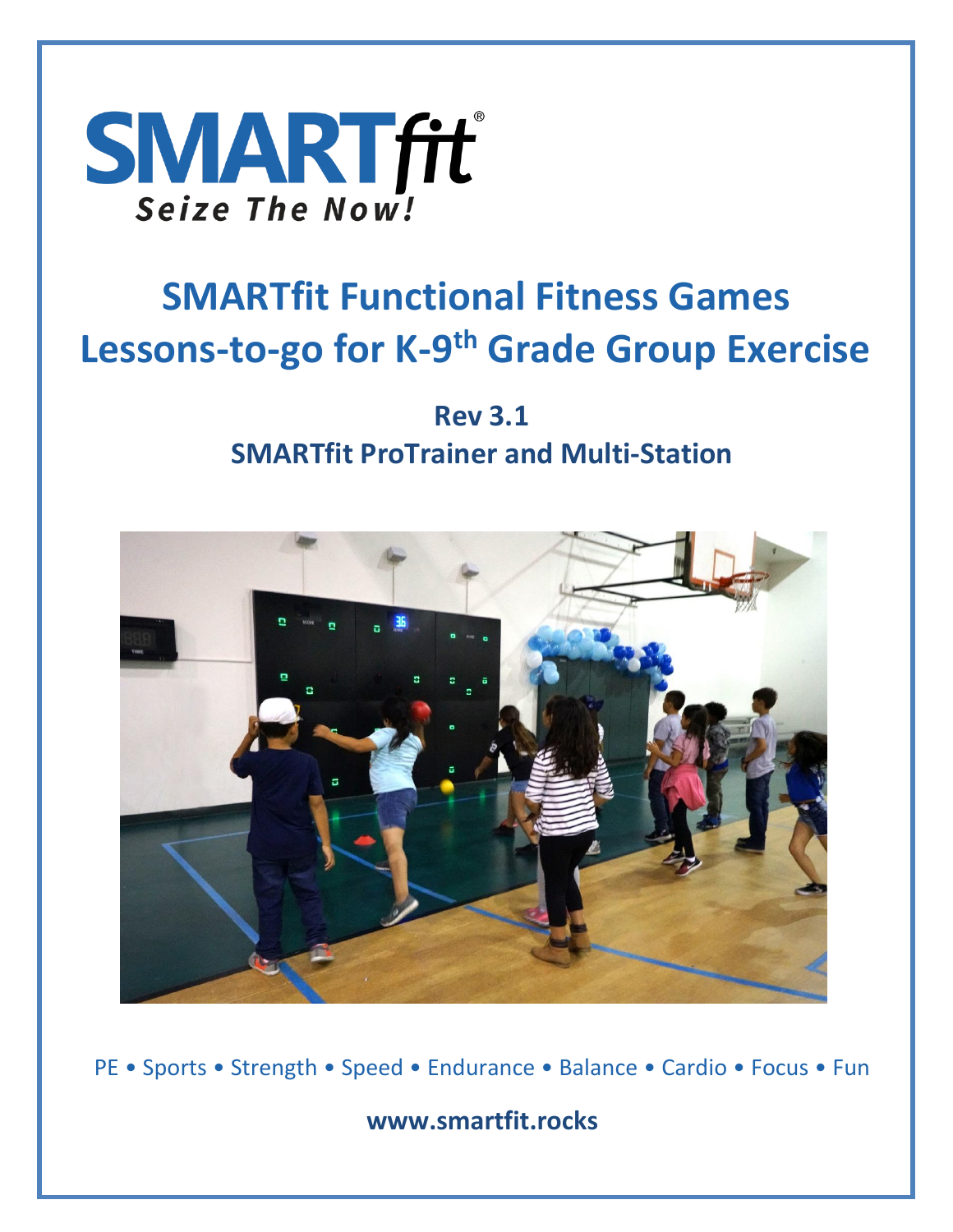Unlike other fitness equipment which may require additional insurance, SMARTfit ProTrainer and SMARTfit Multi-Station have been approved by the Fitness Insurance Industry for use under general liability insurance. Please check with your insurer to confirm insurance laws in yourstate.

PARTICIPANTS SHOULD CONSULT A DOCTOR BEFORE STARTING ANY EXERCISE PROGRAM. The content of this workout program is made available with the understanding that SMARTfit Inc. disclaims all responsibility for any injury incurred as a consequence of engaging in this program without first consulting a physician or otherwise qualified health care professional.

Thank You. Enjoy your new SMARTfit system!

SMARTfit Inc. [www.smartfit.rocks](http://www.smartfit.rocks/)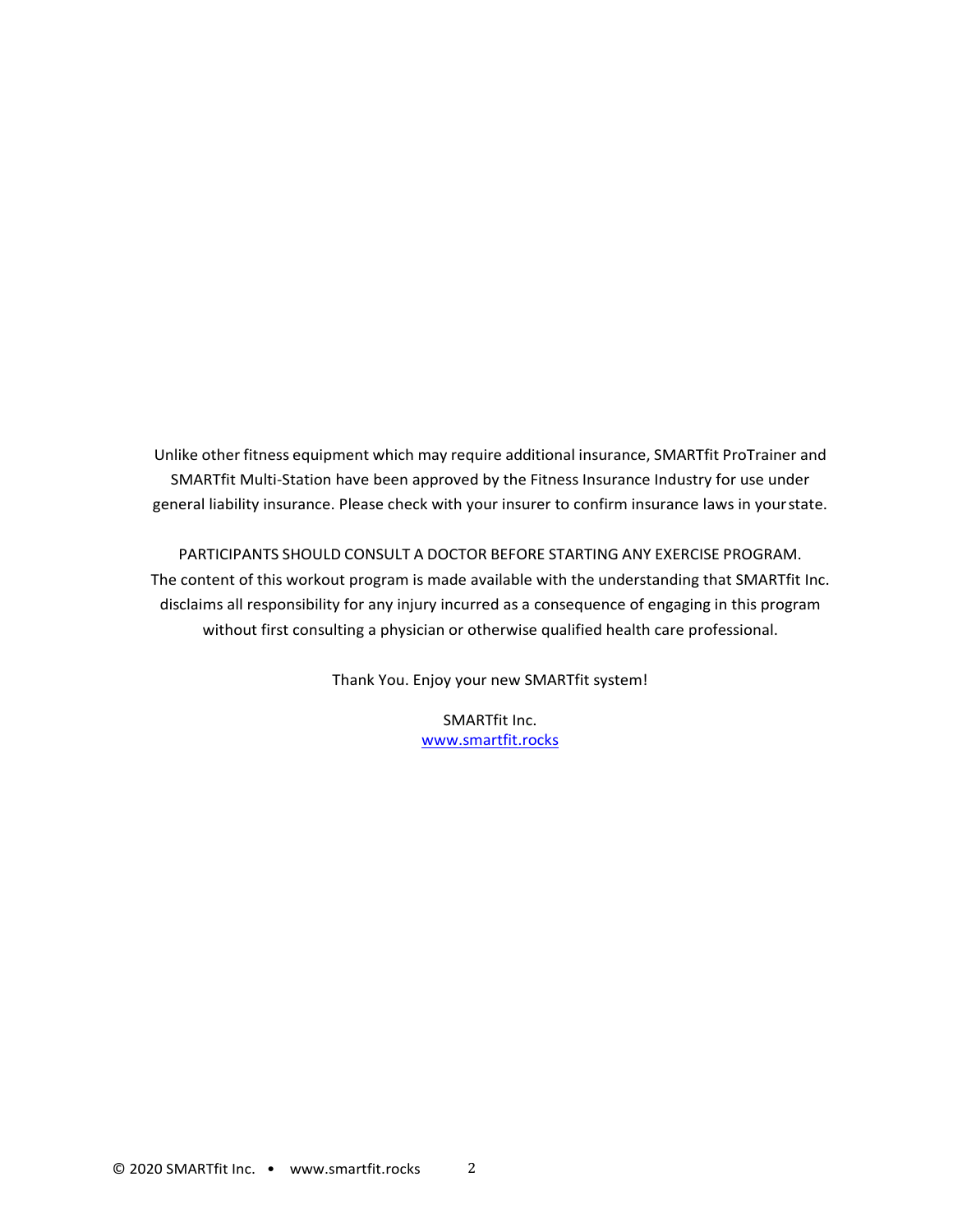### **Table of Contents**

| Welcome to SMARTfit Functional and Brain Fitness Training for K through 9th Grade Group             |
|-----------------------------------------------------------------------------------------------------|
|                                                                                                     |
|                                                                                                     |
|                                                                                                     |
|                                                                                                     |
| Setting Your SMARTfit <sup>™</sup> Multi-Station/ProTrainer System Game Times and Playing Distances |
|                                                                                                     |
|                                                                                                     |
|                                                                                                     |
|                                                                                                     |
|                                                                                                     |
|                                                                                                     |
|                                                                                                     |
| Setting Your SMARTfit <sup>™</sup> Multi-Station/ProTrainer to Perform as Desired 11                |
|                                                                                                     |
|                                                                                                     |
|                                                                                                     |
|                                                                                                     |
|                                                                                                     |
|                                                                                                     |
|                                                                                                     |
|                                                                                                     |
|                                                                                                     |
|                                                                                                     |
|                                                                                                     |
|                                                                                                     |
|                                                                                                     |
|                                                                                                     |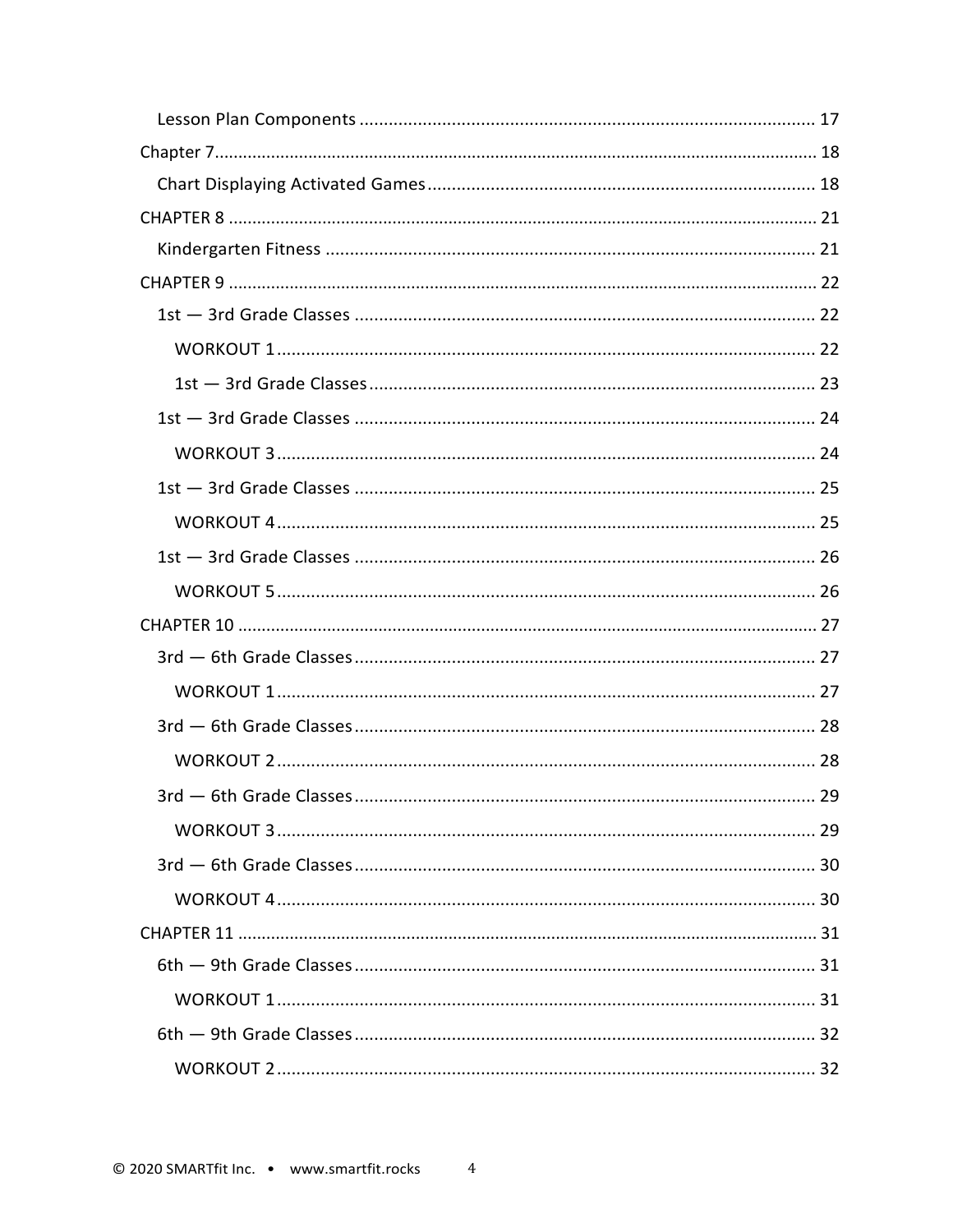| 42 |  |
|----|--|
|    |  |
|    |  |
|    |  |
|    |  |
|    |  |
|    |  |
|    |  |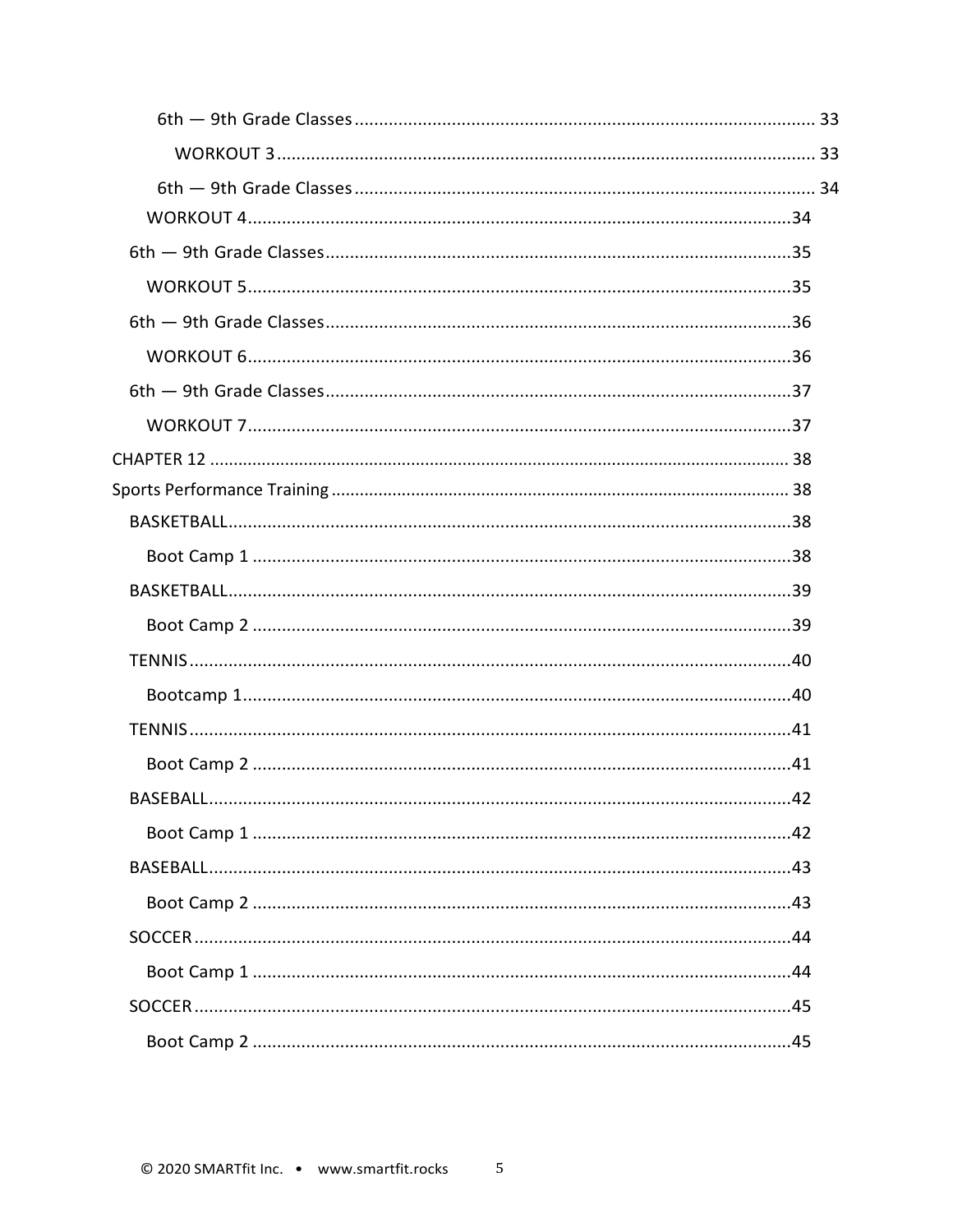## <span id="page-5-0"></span>**Chapter 1**

### <span id="page-5-1"></span>**Welcome to SMARTfit Functional and Brain Fitness Training for K through 9th Grade Group Exercise**

#### <span id="page-5-2"></span>**Introduction**

The fundamental goal of any fitness program is to help prepare individuals for the challenges of the twenty-first century by providing the core skills and knowledge for them to be physically active as part of a healthy lifestyle. SMARTfit™ Functional and Brain Fitness Training merges cognitive and fitness training with gameplay providing a fun and engaging multifunctional workout for SGT, Group X and personal training.

SMARTfit™ works for all ages and abilities. Using sophisticated interactive computer technology, SMARTfit™ training sessions are based on games that naturally promote fun, social interaction, and exercise in a venue that requires active participation and develops successful team play.

SMARTfit's diverse programming is designed to make fitness and sports training more fun, engaging, challenging, and inclusive than traditional forms of training. Following are tips to assist you in understanding your SMARTfit™ and making it successful in your facility.

#### <span id="page-5-3"></span>**SMARTfit™ System Manual**

**This manual** is designed for use by both trainers wishing to design their own workouts and those seeking single session classes or boot camps. To see drills in action, please view our web site on: <http://smartfitinc.com/customer-resources/>

If you come up with a drill that is NOT posted on the channel, please capture it via smart phone and send it to us so that we can post it. We are aiming to build a library of ideas to share with teachers and trainers from all sectors.

This manual addresses games available for the SMARTfit™ Multi-Station and the SMARTfit™ ProTrainer with 9 targets per panel: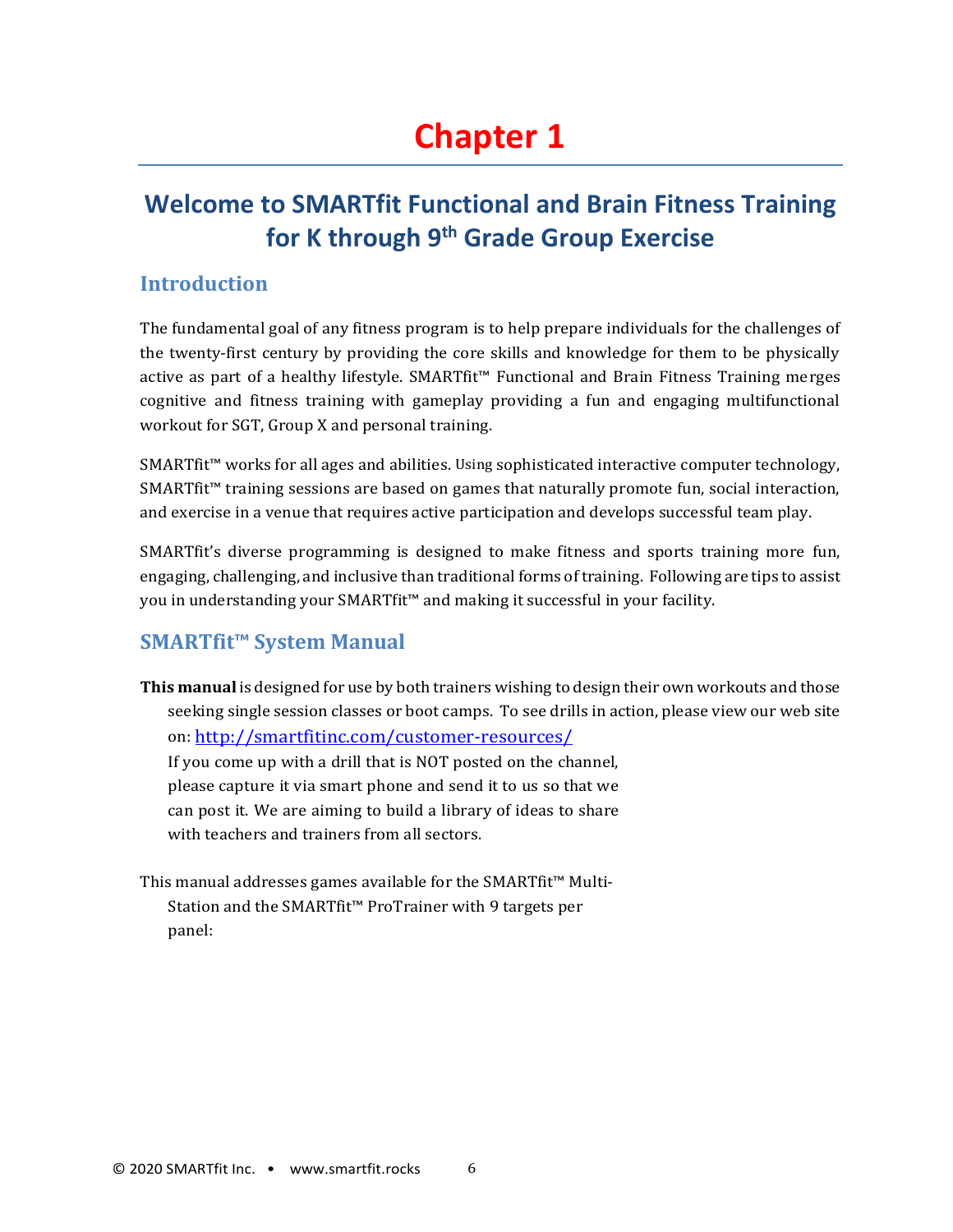**The SMARTfit™ Trainer** is a system with 1 to 6 separated panels, each forming a separate station with its own scoreboard and 9 targets. They only operate in Training Station mode which are addressed in game series 0-99, 200- 299,400-499, 600-699, 800-899, 1000-1099, 1200-1299, 1400- 1499, and 1600-1699.



#### **The SMARTfit™ ProTrainer** is a system comprised of 2 to 6 panels joined together and each

incorporating 9 targets. It operates in several modes: Training Station mode where every panel can also be a Training Station (where the stations operate in competitive mode), and in Performance Trainer mode where all the joined panels operate as a single integrated target wall incorporating all of the targets. There are games for a single player/team and games for

2 competing players/teams where the scores of each team are tracked on the outside panels but game play involves alternating play similar to the way racquetball, squash, and handball are played. All games in this manual can be played on the SMARTfit™ ProTrainer. Specific sports performance training games can be found in games 1800-1899 which are planned for release in late 2015.



**Each drill** has a specific purpose and numerous skill benefits. We suggest each drill be repeated three times:

First, to LEARN the drill and get used to working together as a team.

Second, to PRACTICE to improve both individually and as a team.

Third, to CHALLENGE participants to achieve their best score, and to compare their scores with previous best scores or competitors.

#### **Number of participants:**

- Drills are designed to engage up to ten participants per station. Smaller groups may be advisable to make drills faster and more challenging for those with greater ability levels. Some of the drill variations may also be used to accomplish the same.
- For larger groups, we suggest fast moving relays involving running or ball throwing and catching round-the-world style. For slower moving drills such as those that require a player to spend up to twenty seconds at the station, we recommend that players toward the back of the line be involved in a simple physical activity to keep them active while still rooting for their team. Examples include running in place, jumping in place, jumping jacks, push-ups, skipping, and sit-ups.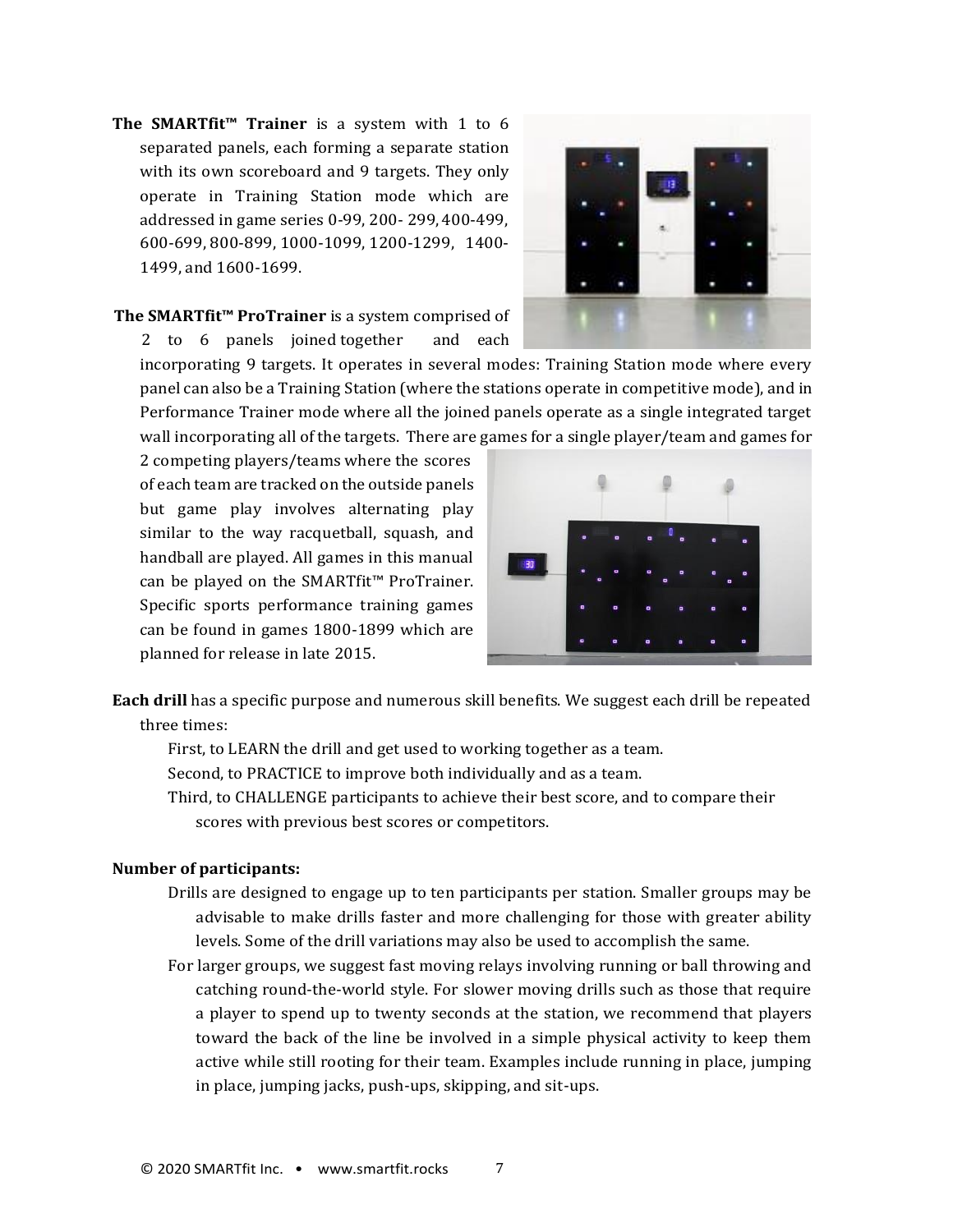#### <span id="page-7-0"></span>**Assessment**

Please refer to our SMARTfit™ fitness Assessment manual for tracking progress. It includes drills and assessment tracking sheets for each demographic group. Tracking scores over 4 weeks will supply the data to plot participants' progress over time. <http://smartfitinc.com/resources/smartfit-programming-manuals/>

This is an excellent tool to show participants that they *are* improving. More specific on-line performance tracking will become available when our on-line assessment tracking upgrade is released.

Using the scores from specific games for specific skills, instructors will be able to evaluate the progress of skill attainment within a group. For example, instructors could use activities in any one of the Games 210-219 games at 4 minutes to record a beginning level of cardio fitness of an individual or team by having them sprint from a start line 20-30 feet from the system, to the system and back. After a month, the same individual or teams can record a second score in the same game at 4 minutes to determine how much progress has been achieved and this can be plotted on a graph.

For throwing and accuracy skills, games 1-11, 210-231 games could be played for 45 seconds, recording an initial score. After a period of time, the players would record a new score in the same game to determine how much their accuracy has improved. Be creative! People love to see their scores "up in lights" and will *want* to participate especially if the progress is plotted on a graph.

For cognitive training games 232-233, as well as the 600 and 800 Games suites are the best. You can add as much or as little cardio to these games as you like by altering how the games are played. Players can stand close to the system and play with just their hands, or the can do some running, hopping, jumping activity while playing. Another great way to increase the challenge is to have them stand on a Bosu or hold padded weights while they play the targets.

If competition is the goal, SMARTfit™ games encourage people to compete with themselves, other groups, and even other clubs. An effective idea to incentivize play is to post weekly high scores on Facebook or other social media, along with video clips of play. The players will get an excellent workout while having fun, and posting scores promotes retention of their skills. There is no limit to how your system can be used!

### <span id="page-7-1"></span>**Setting Your SMARTfit™ Trainer/ProTrainer System Game Times and Playing Distances for a Specific Concept or Skill Emphasis**

#### **Cardio Respiratory**

Longer time periods of play: 60 seconds to 240 seconds depending on the size of the group Move start line farther back: 10' or more up to 30.' Have team relays for longer periods of time: 120 seconds to 240 seconds Have players in line to perform exercises while waiting for their turn

#### **Speed/Agility**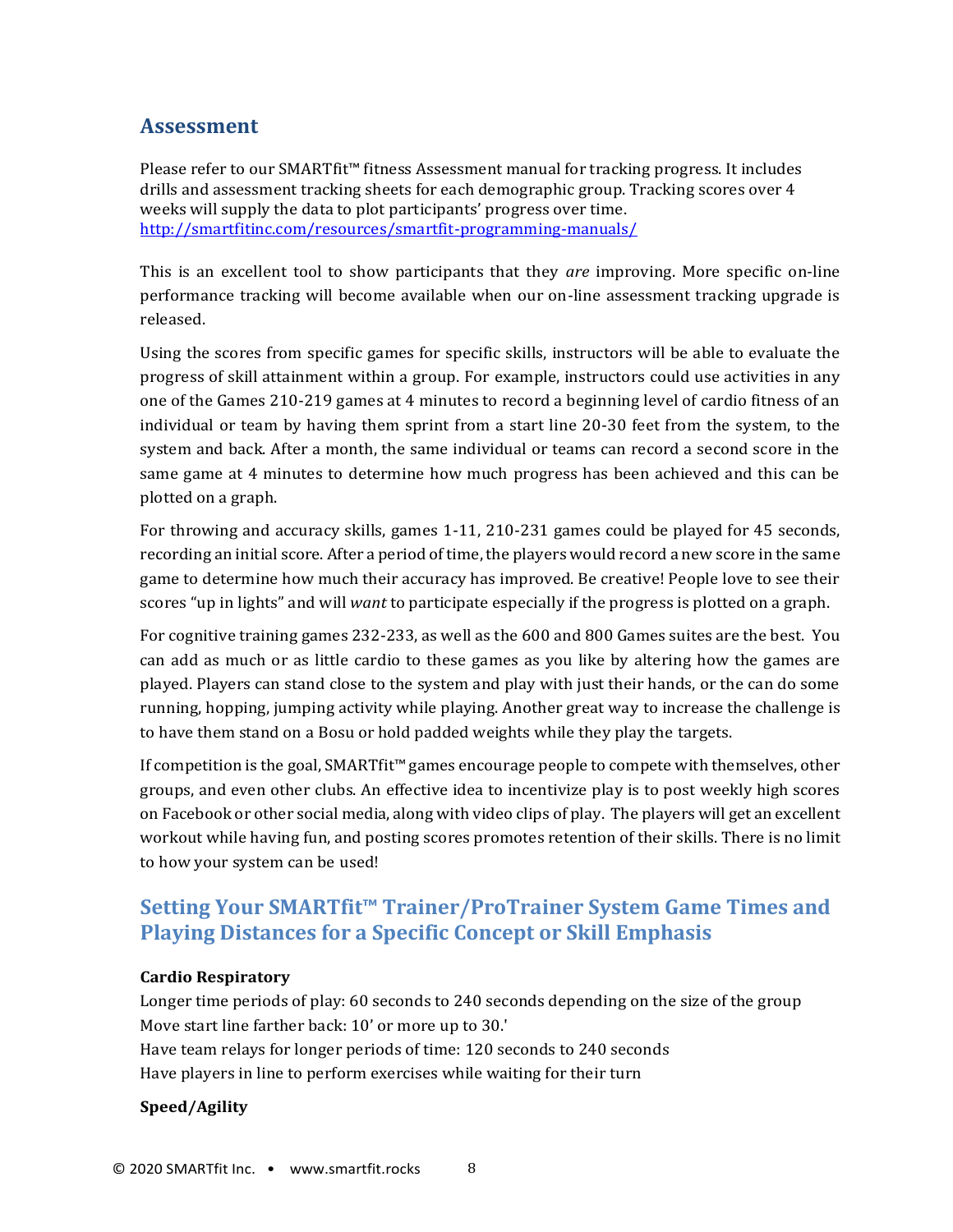Shorter time periods of play: 60 seconds or less Include changes in speeds and directions when travelling to the stations: fast to slow and forward to backward, lateral to the right one direction and to the left the other Use bean bags and have players sprint up to retrieve the beanbag and sprint back to start line Move start line closer to station for quick returns and reaction times for ball games Establish multiple start lines; "suicide" drills Use speed ladders or poly spots in pathway to the stations

#### **Skill/Accuracy**

Chase games using one triangle of active targets: intermediate Chase games using one active target: advanced All activities in Games: Knock the Lights Out Ball games with or without a bounce on the return Activities that deduct points for misses or hits below the line All games in the 1800 game series Activities that activate only the top or bottom lines (useful for sports training)

#### **Core Strength**

Replace playground balls with a 2 lb. medicine ball Have players stand on BOSU ball or balance board to throw Have players perform sit-ups while tossing medicine ball to targets

#### **Cognitive**

Chase the Target Challenge Games Counting Games Word Games Math Games Pairing Games Simon Says Games Lights Out Games - Color Chase, Number Chase, etc.

#### <span id="page-8-0"></span>**How to Organize Your Group for a Class on SMARTfit™ System**

The workouts in this manual are designed for both individual and group trainers. For group training, it is essential to plan and organize the group quickly in order to get players into action as soon as the lesson starts.

**SMARTfit™ Multi-Station** can be used in a fitness class for up to 8 players per station. It is preferable to match groups of similar ages in the same class while maintaining a mix of skill levels on each team. Choose a team for each station available on the SMARTfit™ Multi-Station. To organize teams, get the whole group to stand in a line ranging in height from shortest to the tallest. Then count off the players, depending on the number of stations. If 4 stations, count off from the front to back: 1, 2, 3, 4, 1, 2, 3, 4, and so on. Then send all the 1's to stand at the 20' marker of station 1, 2's to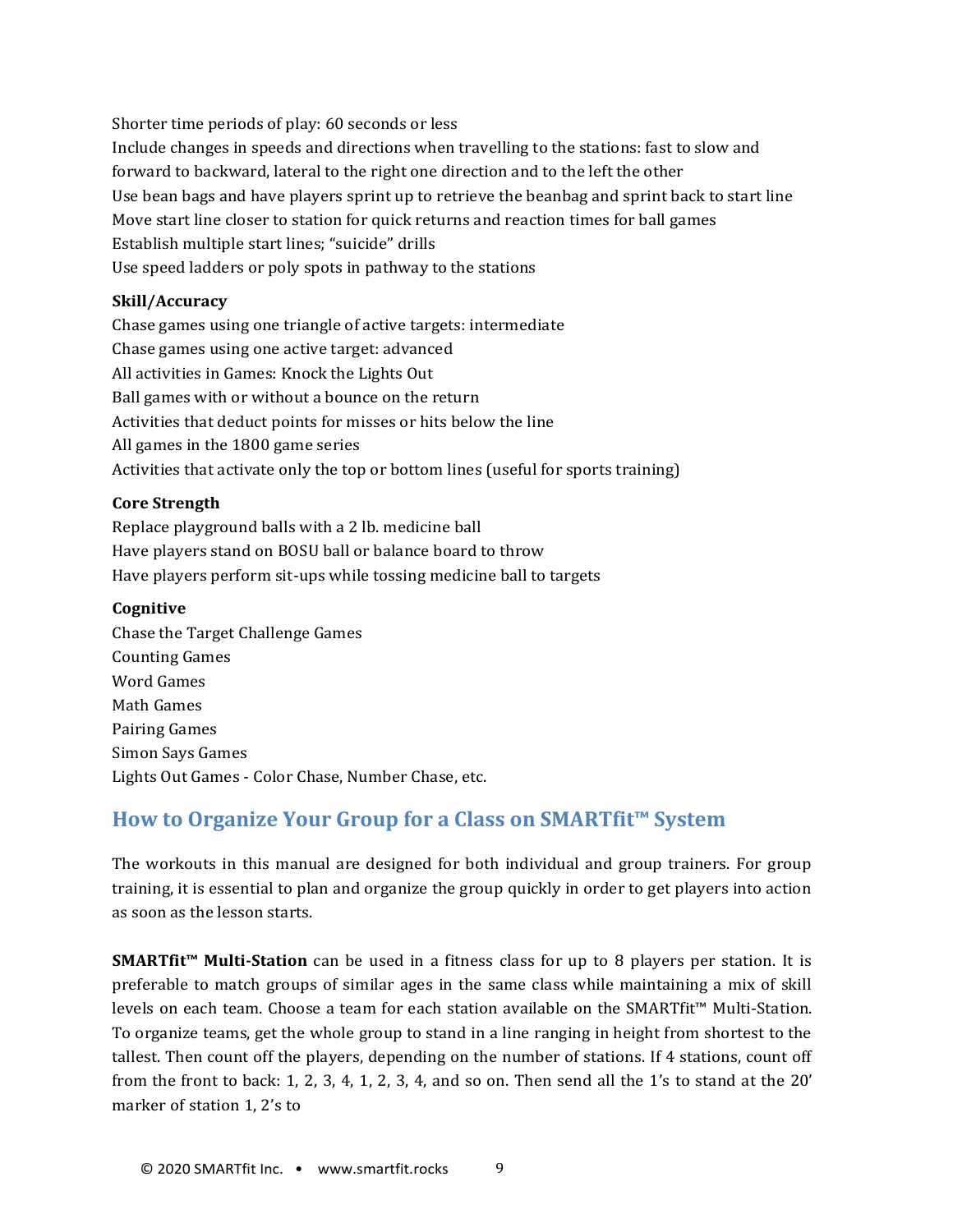station 2, and so on. With this method, trainers typically end up with fairly diverse skill levels on each team.

#### **Additional Tips**

The equipment list for each drill is per station. You can substitute as desired, using equipment on hand to complement the ball kit shipped with each SMARTfit™ Trainer system.

When more than one line is called for, position the lines with adequate distance between each line so players do NOT run into each other.

We strongly recommend reading the operating instructions in Chapter 2 of this manual to familiarize yourself with the system before you begin. We have provided both individual lesson plans to create your own workouts, and complete workout programs that include lesson plans grouped for specific outcomes. All activities can be adapted for any age and any skill level.

#### <span id="page-9-0"></span>**SMARTfit™ Conditioning for the Mind and Body: How It Works**

SMARTfit™ Training is a functional training and fitness program appropriate for all ages and fitness levels. The brain and body connection is the key element that differentiates a functional training program from a general conditioning program, and SMARTfit™ programs are specifically designed to stimulate the body and the brain concurrently. This is accomplished by:

- Attracting participation and engaging sustained focus with short attention-grabbing computer games, played sequentially in the pursuit of score and mastery of skills
- Providing full body exercise by stimulating the hands, feet, eyes, ears and vestibular system in playing real games with real tactile equipment (NOT simulated)
- Requiring high levels of attention and focus for success (staying consciously in-thenow)
- Engaging in cognitive decision-making under pressure
- Delivering a cardiovascular workout in a game format

SMARTfit's programming improves functional abilities (flexibility, balance, power, strength) while concurrently developing high levels of neuromuscular efficiency. This process of engaging the hands, feet, ears, and eyes develops visual-perceptual motor skills. The added element of integration of the right and left brain hemispheres has been well-documented to enhance brain plasticity as well as whole brain thinking, cognition, attention and focus for learning.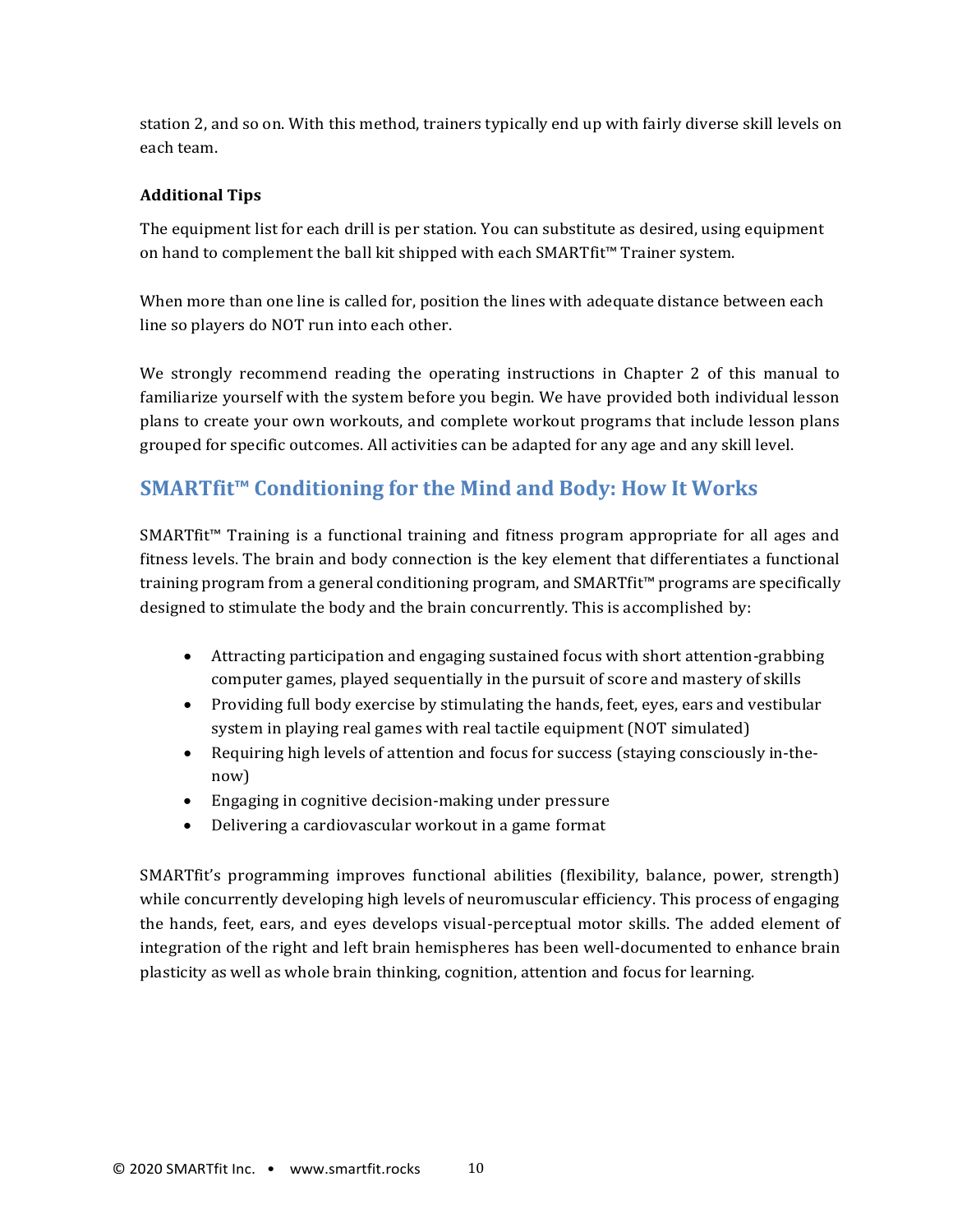## <span id="page-10-0"></span>**Chapter 2**

### <span id="page-10-1"></span>**Getting to Know Your SMARTfit™ Multi-Station and ProTrainer**

Groups who want teamwork and fun with as much movement and participation as possible will appreciate and enjoy the SMARTfit™ Multi-Station. Up to 8 people can play at each station with minimum wait time. Each player will be "in action" for the majority of playing time. All targets can display colors, numbers, letters, symbols, shapes and more. This is essential in games that are designed to require players to seek out individual images in order to increase cognitive demand during the game as well as to force decisions under pressure. SMARTfit™ Trainer also includes optional Voice Instruction, which announces each game while scrolling through the options.

- The middle display board will show the time set for each game and will then default to the time chosen, counting down seconds as the game is played.
- The first station on the left (facing the system) is station 1.
- Each SMARTfit™ station will keep track of its own individual score.

#### <span id="page-10-2"></span>**Recommended Floor Markings:**

See video instruction <http://smartfitinc.com/recommended-floor-markings/>

Use of the space in front of your SMARTfit™ panels can add options to your program. Many of our lesson plans include the use of speed/agility ladders, poly spots, cones, and pre-taped lines set at specific distances in front of the SMARTfit™ system. We recommend taping, painting or incorporating into the existing floor the following: Ladder a minimum of 16' long and 2' wide, divided into 2' squares. Center each ladder at the base of each Station. Place start lines at 5,' 10,' 15' and 20.'

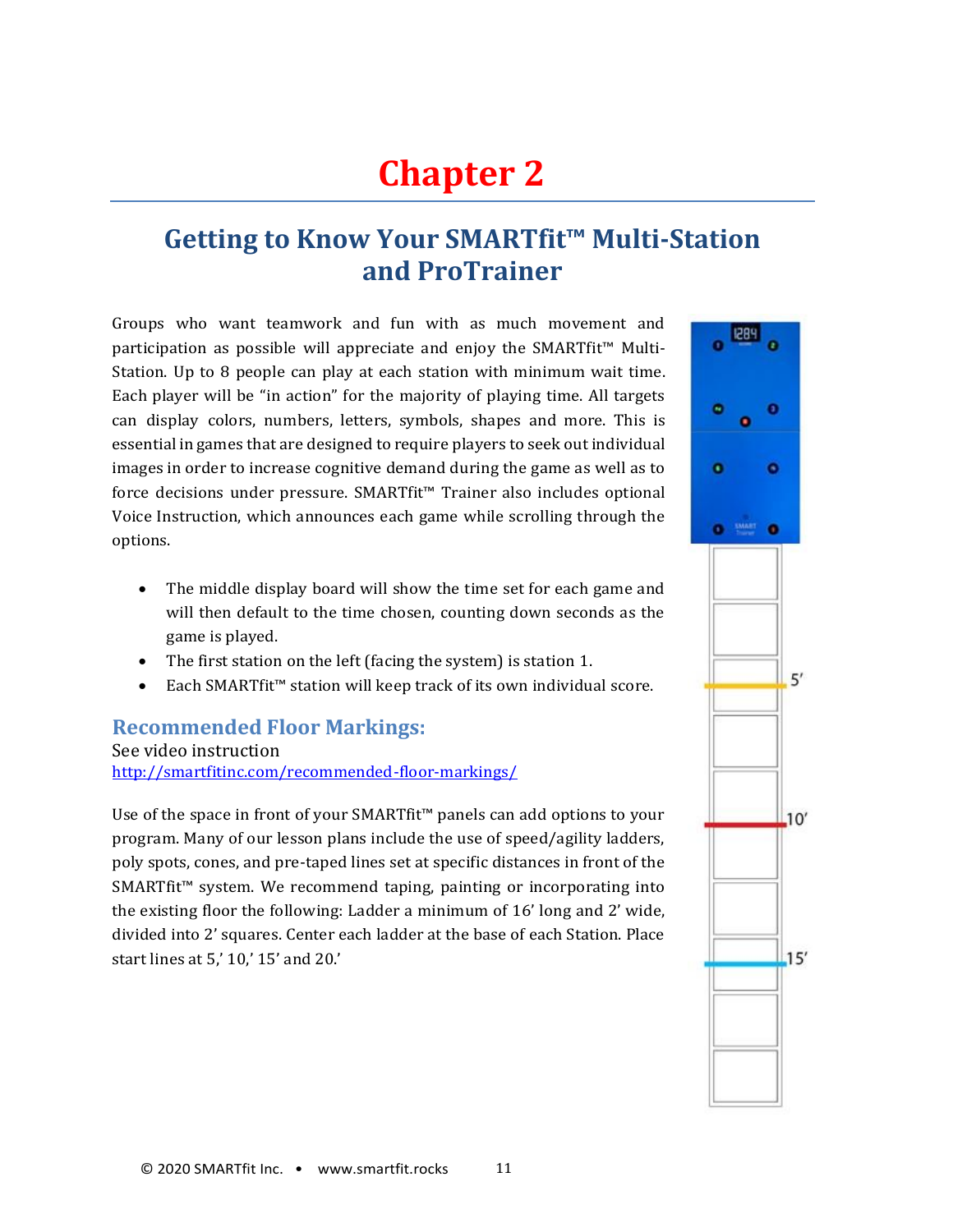## <span id="page-11-0"></span>**Chapter 3**

### **System Settings on Your SMARTfit™ System**

<span id="page-11-2"></span><span id="page-11-1"></span>**Setting Your SMARTfit™ Multi-Station/ProTrainer to Perform as Desired**

**<http://smartfitinc.com/customer-resources/getting-started-and-settings/>**

#### **Power On/Off:**

The on/off switch is located on the Time-Display Box near the power connect cord. When powering on, the system will take 3 seconds to check that all components are working properly. Please DO NOT TOUCH it during this check or your system will display an error message. If this occurs, simply turn the system off, wait for 3 seconds, then restart.

#### **Remote Control**

The remote control is your tool to select game, level, time, volume, and system settings. By pressing the indicated button you can sequentially scroll through the available choices. Your SMARTfit™ system can be programmed for a variety of functions. The option descriptions are as follows:



#### <span id="page-11-3"></span>**Game button: View in video format at: <http://smartfitinc.com/customer-resources/getting-started-and-settings/>**

- When the Game button is pressed, it will interrupt the system from attract mode, or it will interrupt a game that is currently being played, and take the system into set-up mode. Pressing **Game** again will increase the game number to the next one.
- When the **Game** button is pressed, all stations in the system will turn on the targets to allow for game selection. This will hold for 2 seconds. If there is no input given it will set up the game ready for play. Press the **Game** button once after this two seconds and the system will go first to the setting mode, while another press will move the system on to the next game.
- Top Left Target (Target 1) is a toggle to turn the auto-reset feature of the system on and off. When the toggle is on it will display a green "1" and games will automatically restart after the end of a game. When off it will display a red "0." This will require the trainer to reset each game using the remotecontrol.



• Center Target (Target 3) is lit with the "#" symbol to indicate game number. A hit to this target will count the games up by 100's. The system will remember the last game number played in that suite and change only by the hundreds. For instance, if one is game 112, and the center target is hit, it will change to the game last played in suite 400, 500,600… back to 000. Upon return to the suite of 100's it will again go to 112.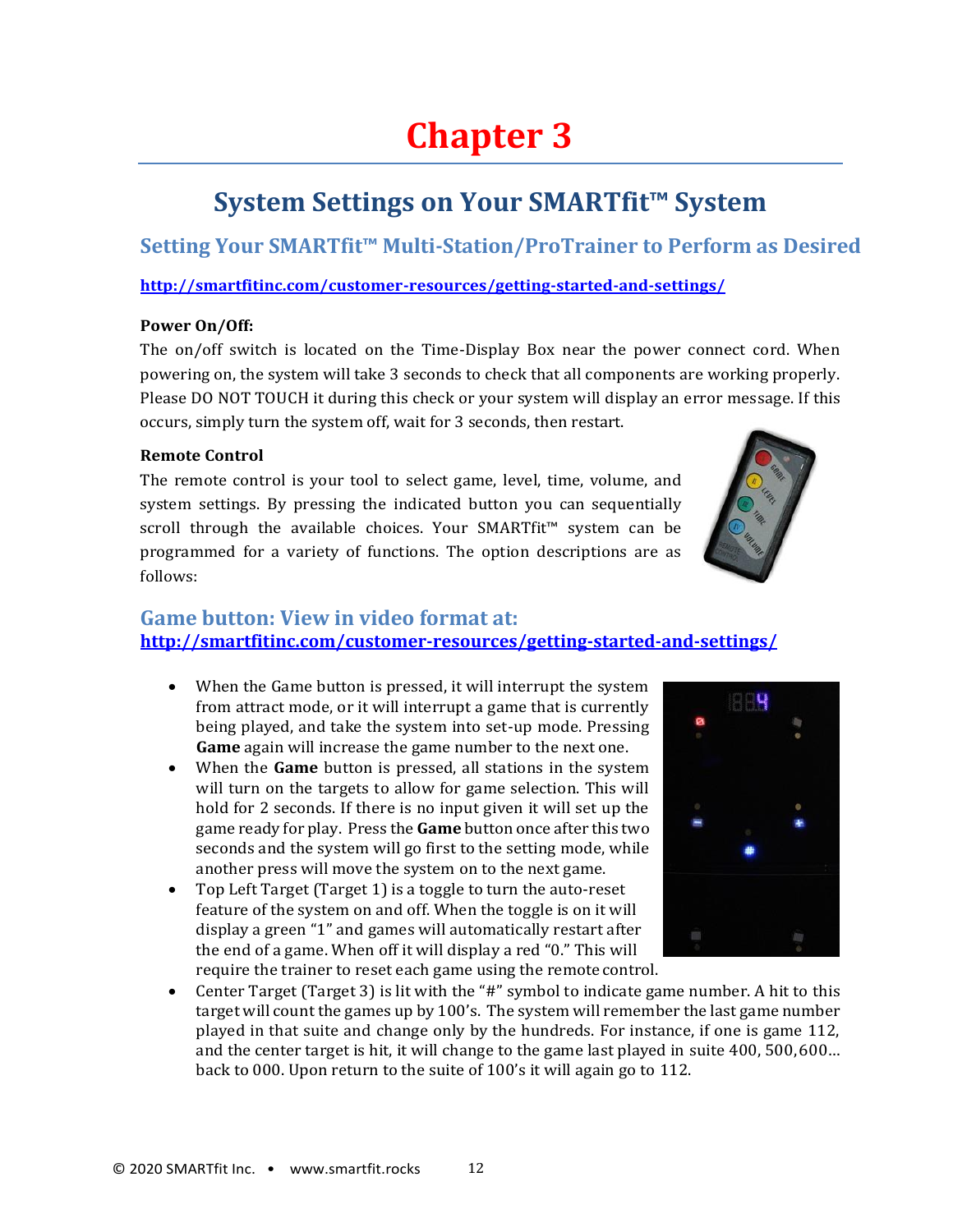© 2020 SMARTfit Inc. • www.smartfit.rocks 13

- Lower Left target is lit with a minus ("-") symbol. Hits to this target will decrease the game number by 1, including decreasing over game suites. If you are at game 200, pressing this button will take you to the highest game in the 100 suite.
- Lower Right target is lit with a plus ("+") symbol. Hits to this target will increase the game number by 1.

#### <span id="page-12-0"></span>**Level button:**

- When the Level button is pressed during the play of a game nothing will happen and the game will continue to play.
- When the game is set and ready to begin, a press to the Level button will change the level only when applicable.
- Level Button is used to adjust levels in the Chase the Target games to adjust the timing of the color change in the targets. Each press of the level button will increase the level by one.
- Lower Left and Right targets will light up with + and arrows to adjust the levels up and down.

#### <span id="page-12-1"></span>**Time button:**

- When the Time button is pressed during the play of a game nothing will happen and the game will continue to play.
- When the game is set and ready to begin, a press to the Time button will increase the time to the next time interval.
- When the Time button is pressed after a game has been selected the time will be shifted to the next segment of time. Also each station will light up with inputs ready as follows:
	- Lower Left target will be lit with a minus symbol or a down arrow. Hits to this target will decrease time to the next lower choice.
	- Lower Right target will be lit with a plus symbol or an up arrow. Hits to this target will increase time to the next higher choice.

#### <span id="page-12-2"></span>**Volume button:**

- When the Volume button is pressed during the play of a game, the volume on the station speakers will change, increasing by one setting for every push.
- When the Volume button is pressed during the set-up of games, the station will light up for 3 seconds with the commands described below, and will look for a response from the targets to determine if any settings are to be adjusted:
- Top Left Target will be lit as a green "1" to indicate that the voice instruction is on, or a red "0" to indicate that it is off. Hits to this target will toggle voice instruction on and off.
- Top Right Target will be lit as a green "1" " to indicate that the Attract Mode is on, or a red "0" to indicate that the Attract Mode is off. Hits to this target will toggle Attract Mode on and off.
- Center Target will be lit with a sound symbol. Hits to this target will automatically set all system speakers to mute.







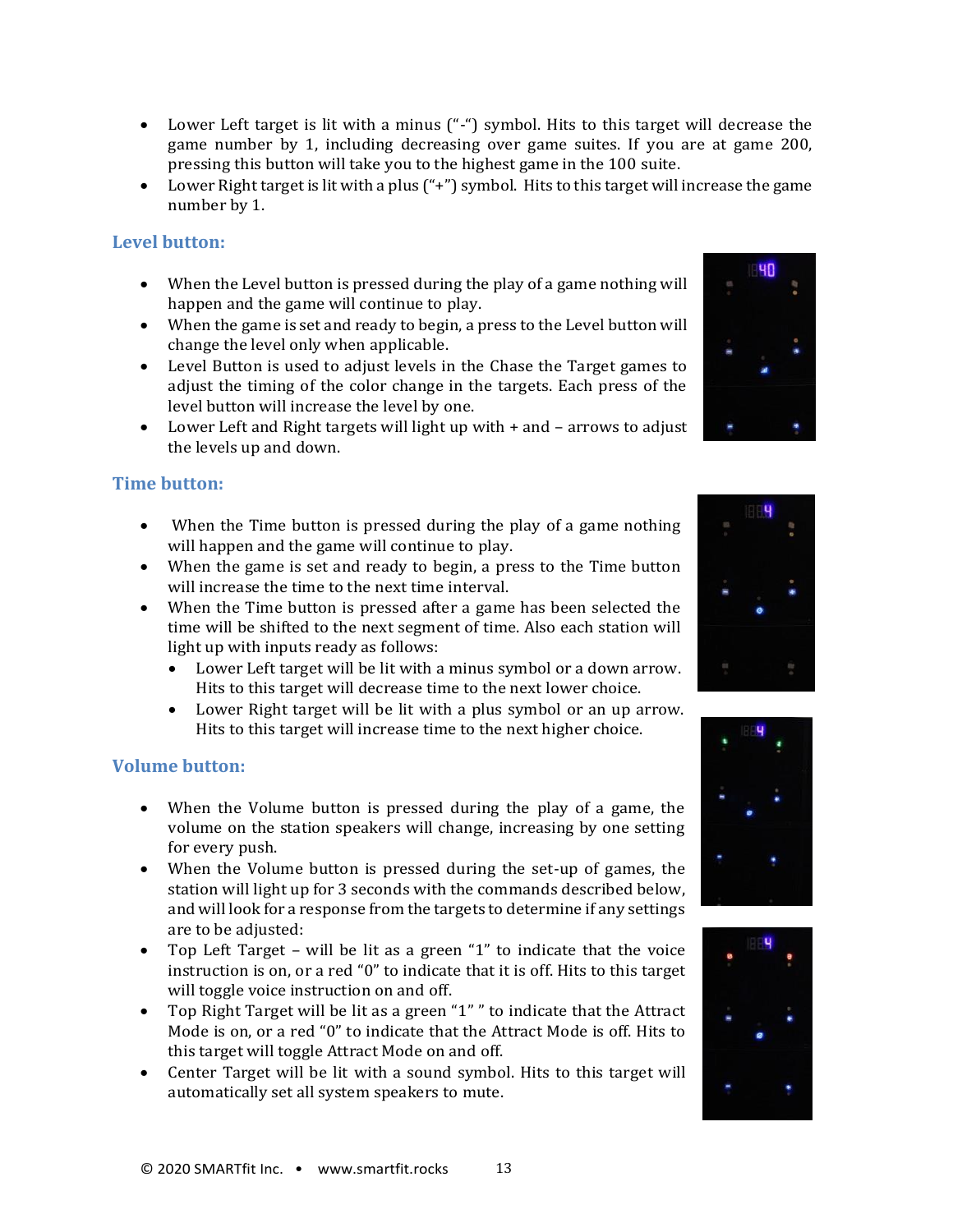- Middle Left Target will be lit with a minus symbol or a down arrow. Hits to this target will decrease the volume on the *system speakers* by one level.
- Middle Right Target will be lit with a plus symbol or an up arrow. Hits to this target will increase the volume on the *system speakers* by one level.
- Lower Left Target will be lit with a minus symbol or a down arrow. Hits to this target will decrease the volume on the *station speakers* by one level.
- Lower Right Target will be lit with a plus symbol or an up arrow. Hits to this target will increase the volume on all of the *station speakers* by one level.

### <span id="page-13-0"></span>**Adjusting Sensitivity of the Panel to Match the Power of the Player**

The sensitivity of the sensors in your SMARTfit™ Multi-Station/Pro Trainer will determine whether your strike will be registered in the game and will need to be adjusted for different uses.

Training with a medicine ball will require less sensitivity than using hands or a noodle. The same applies to different populations i.e. training an adult will require less sensitivity than training a senior or a toddler. If you find that the sensitivity needs to be adjusted for your desired use, refer to directions below:

- 1. Press the Game (Red) button to put the systems into set-up mode.
- 2. Press the Level (Yellow) button to access the sensitivity adjustment mode.
- 3. The "-" and "+"symbols will appear on the bottom two targets. (The top two targets are for adjusting levels in some of the games)
- 4. The range is 1-5 and the recommended default setting is 3. Medicine balls and weights should be 1 or 2, playground balls 3, and hands and noodles should be 4 or 5 depending on how hard the person hits.
- 5. The "+" sign will adjust your sensitivity for higher impact games and the "-" sign will adjust your sensitivity for lower impact/touch games.
- 6. Choose your desired sensitivity level by tapping the "+" or "-" until it is reached.
- 7. After a 2 second pause the system will save the setting and the game will start.

Use the list below for as a guide on where to select the best sensitivity: For **low impact**: a noodle, or a light touch start with "5". For **medium impact**: a playground balls or firm touch, start with "3". For **high impact**: a medicine ball, or air-filled sports balls start with "1".

For **Advanced Training** where greater precision is required, decrease the sensitivity level to 1.

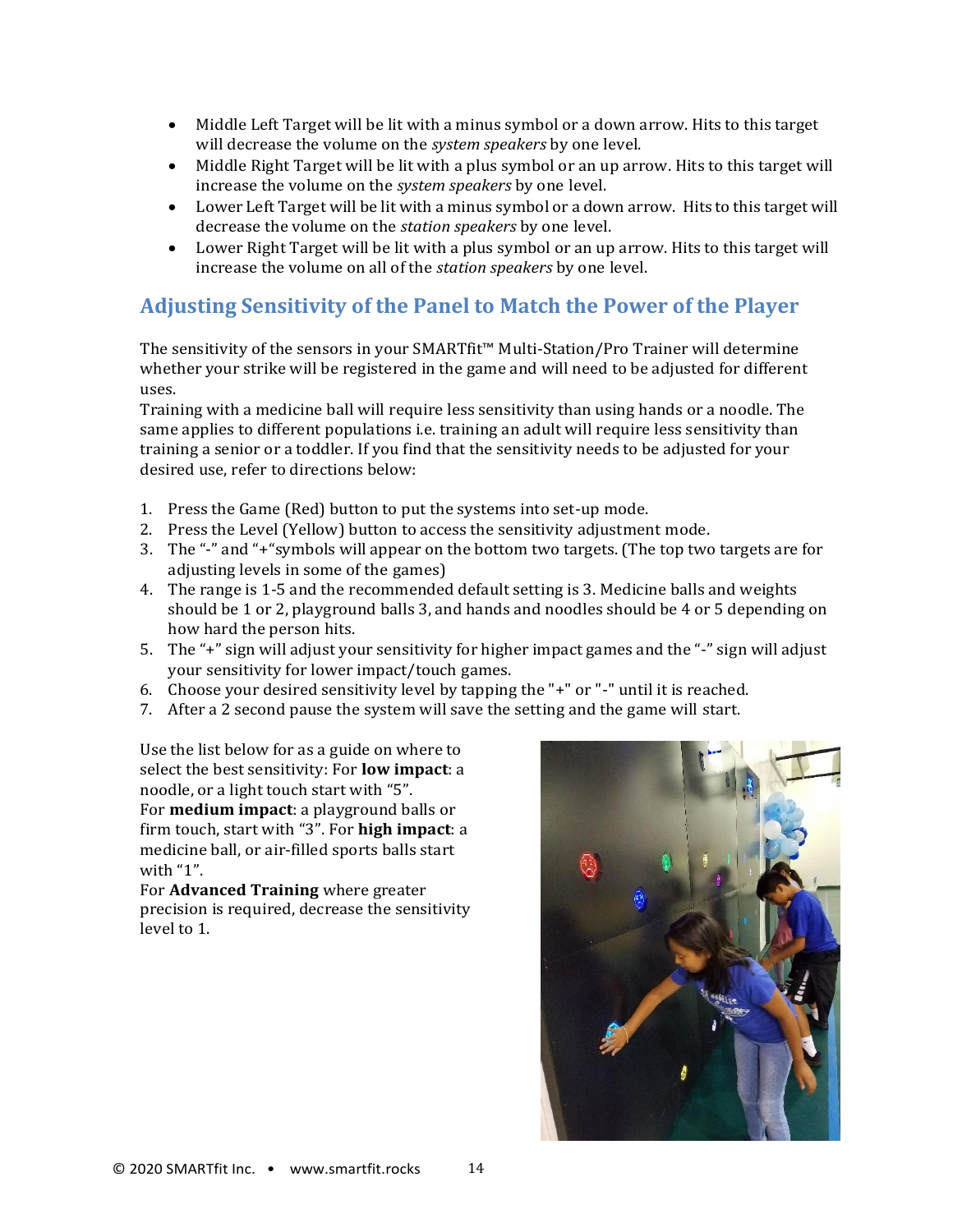# <span id="page-14-0"></span>**Chapter 4**

### <span id="page-14-1"></span>**Recommended Equipment for SMARTfit™ System**

Your SMARTfit™ system is tough, durable and designed to take a beating. However, because it is a computer, the following equipment list will be helpful in preserving its longevity. Following is the recommended equipment list:

- Air-filled regulation athletic balls (tennis, basketball, football, volleyball, soccer, etc.)
- Rubber practice baseballs, softballs, lacrosse, cricket or T-Balls (need to bounce).
- PassBack Footballs
- Playground balls of all diameters
- Beanbags or dead balls for single directional play
- Swim Noodles or foam bats for striking the targets
- 2 lb. or 1 kilo medicine ball (maximum weight)
- BOSU balls or other balance devices for standing, sitting or lying
- Implements for striking the balls (hockey sticks, paddles, padded bats, rackets, etc.)
- Cones to provide barriers or direction
- Single handled hand weights
- Padded 2, 5, or ten-pound hand weights (protect the panel from developing strike marks)

The following equipment is supplied with your system when it is purchased. See spec sheets for quantity details.

- 7" yellow playground balls
- 2 lb. medicine ball
- Beanbag set
- Foam noodles



### <span id="page-14-2"></span>**What Equipment NOT to use on your SMARTfit™ System**

- Regulation baseball. It will NOT return properly because there is no bounce. Over time it will damage the electronic connectors.
- Regulation lacrosse balls. Over time they may scuff the stations and damage the electronics.
- Regulation cricket balls.
- 3 pounds and greater medicine balls for throwing at the system. (Okay to use a heavier medicine ball to *touch* the targets while holding the medicine ball with hands).
- Any hard solid plastic implement such as a stick or bat for hitting targets.

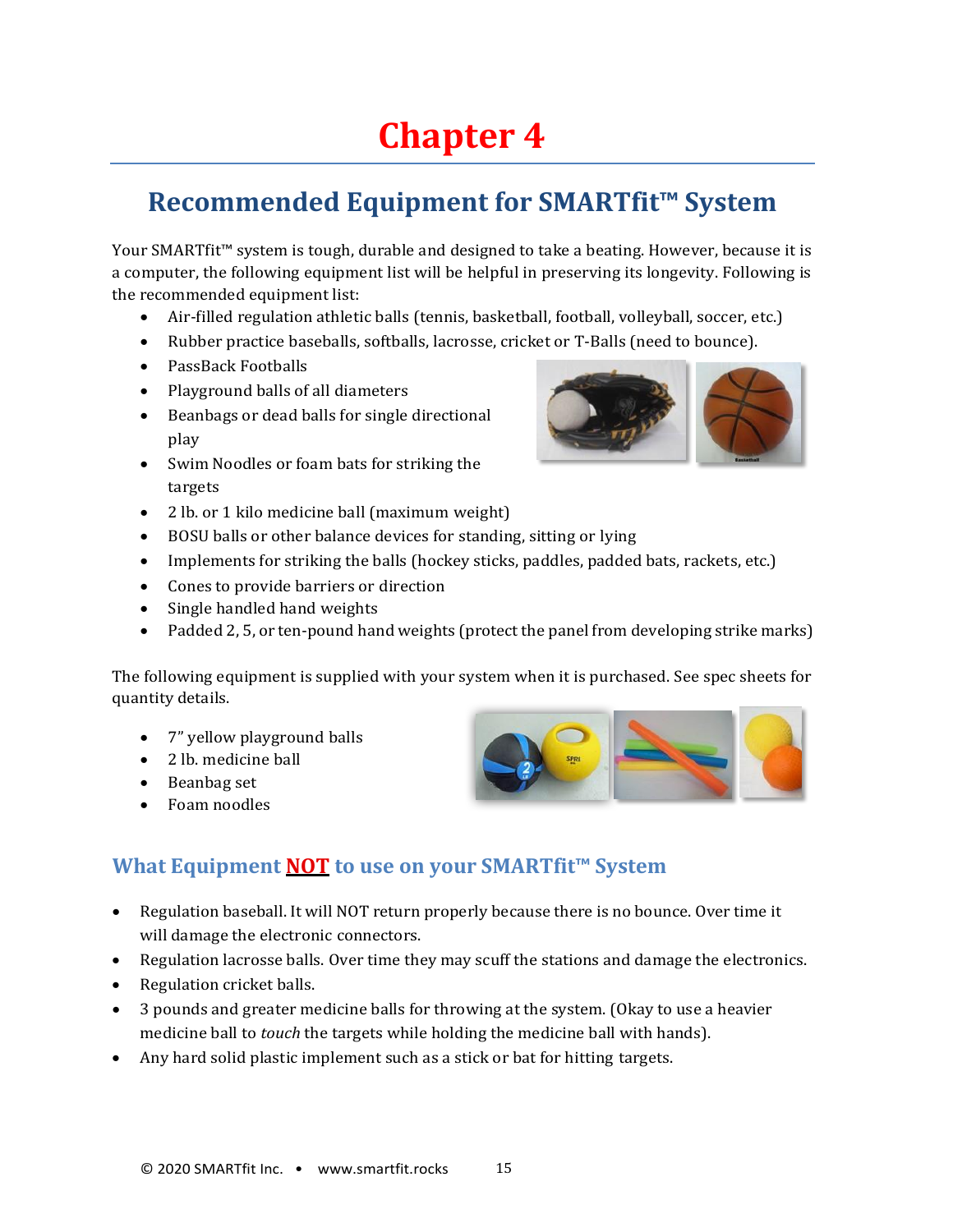### <span id="page-15-0"></span>**Group Training Drills on Your SMARTfit™ System**

#### <span id="page-15-2"></span><span id="page-15-1"></span>**Group Training Format**

Group classes run 20 to 50 minutes in length depending on the number of repetitions applied to each exercise. Each station can accommodate up to 8 participants of all ages and skill levels.

#### <span id="page-15-3"></span>**Suggested Group Fitness Class Formats**

- **Warm-up:** The Warm-Up should run for 5 minutes within a 50-minute program. The main objective of the warm-up is to loosen the muscles and prepare the participants for some fastpaced movement. A good warm-up will prepare individuals for instruction, reduce the chance of injury, and set a *fun* mood for SMARTfit™ Training.
- **Skill:** The Skill Development section should run for about 10 minutes within a 50-minute program. The main focus here is the connection between the brain and body. Categories include speed, agility, balance, hand-eye coordination, and reaction time. Skill development transfers into the successful completion of life's every day activities.
- **Cardio:** The Cardio Respiratory Endurance section should run for about 15 minutes within a 50 minute program. The main focus is cardio endurance, stamina, and calorie expenditure.
- **Core:** The Core section should run for about 5 minutes within a 50-minute program. The main focus is on strengthening the torso with sit-ups, overhead passes, etc.
- **Speed and Agility:** The Speed and Agility section should run for about 10 minutes within a 50 minute program. The main focus is hand-eye speed and navigating agility using ladders or dots with hopping, side steps, and bending.
- **Cool-Down:** The cool-down should last 5 to 10 minutes within a 50-minute program. This allows the participants to bring their heartbeat nearer to resting level. For this section use brain games such as Pairing, Math, or Word games which involve more thinking and less movement.

#### <span id="page-15-4"></span>**Modes of Play**

There are five ways to run drills on the SMARTfit™ system:

**Individual:** First player plays the entire game to time completion. Next player in line begins a new game with a new time.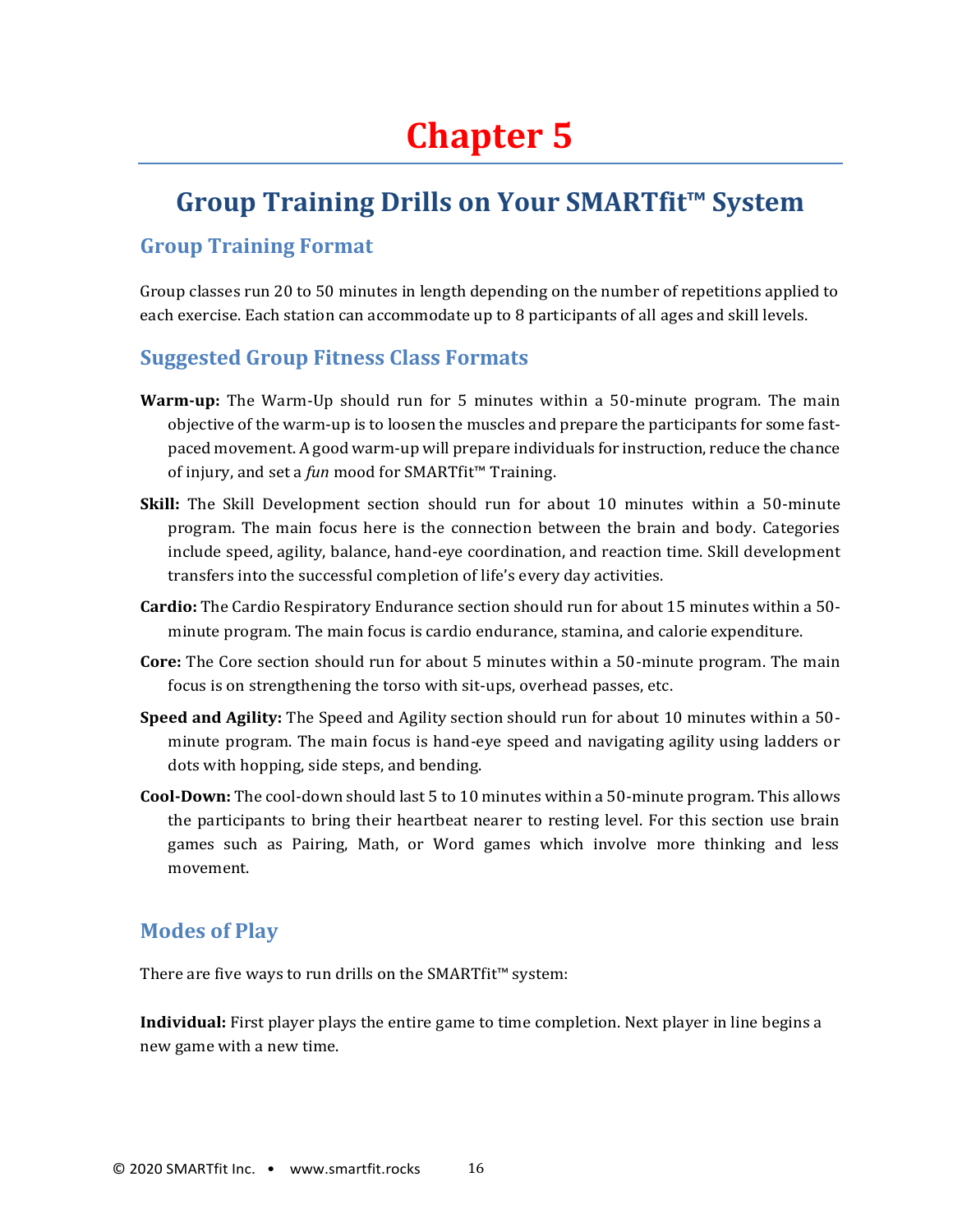**Partners:** Two players are partners and play the game together, to time completion. Next pair of players steps up to start new game with a new time.

**Team:** First player plays a turn, retrieves ball, returns to the start line and hands/passes the ball to the next player in line.

**Around-the-World:** First player takes a turn and peels off to the end of the line. The next player in line plays off of the first player's throw and peels off to the end of the line.

**Snake:** Entire class stands in front of station 1 on the left at a starting line distance of 12', 20',or 30' from the system. Each player runs in turn to station 1, performs a task and runs back to the starting line in front of the center station, turning towards the system in front of station 2 on the right. Each player then runs in turn to station 2, performs a task, and peels off to the right, returning to the starting line in front of station 1 and repeating the task at station 1.

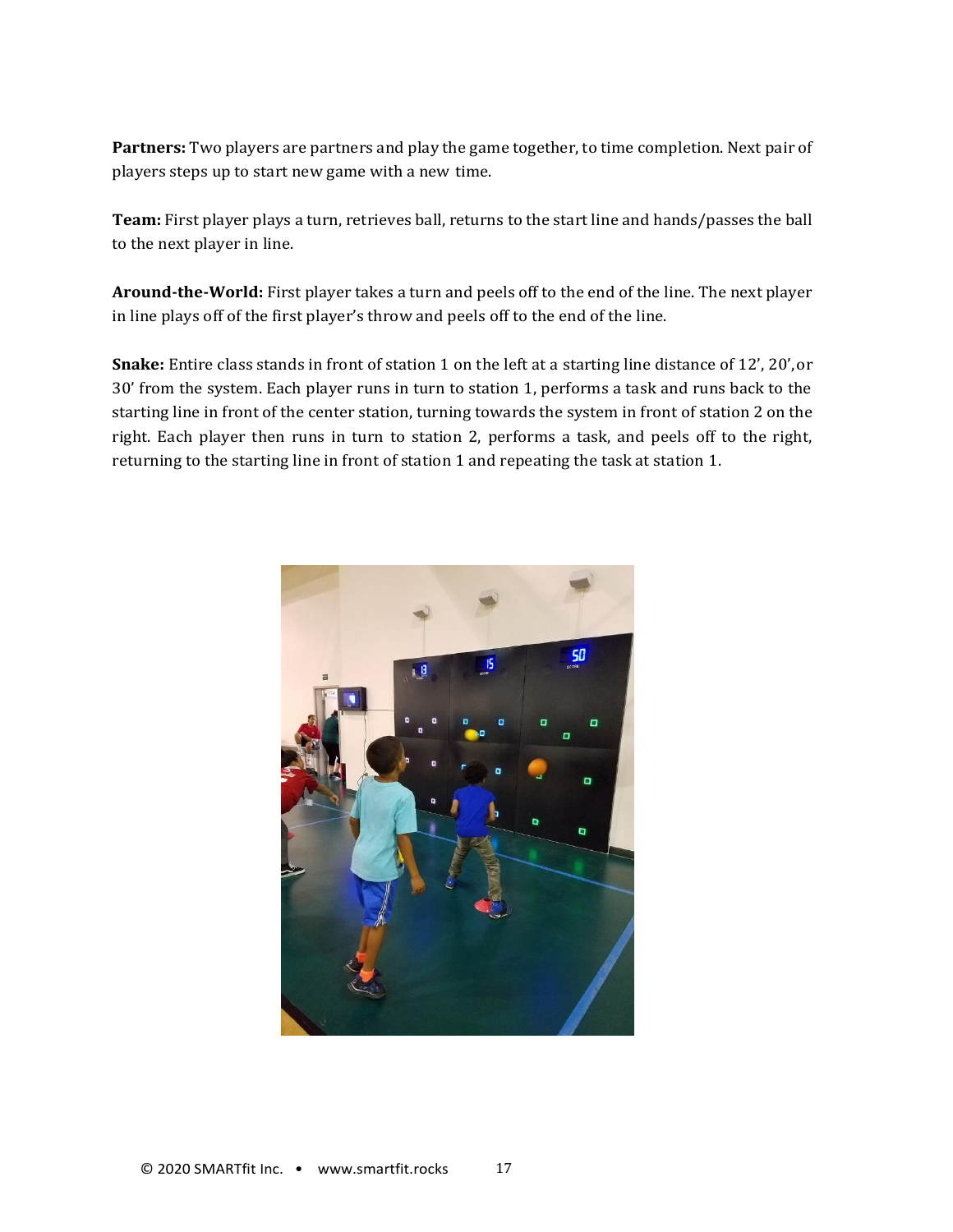## <span id="page-17-0"></span>**Chapter 6**

### **Lesson Plan Components**

<span id="page-17-1"></span>The following template will help you to design your own SMART fit Training Program. Take the empty Training template and fill in the blanks with activities from different games and exercises. Choose your equipment and time based upon what the objective will be for that training period. The possibilities are endless! Refer to the rest of this manual for examples of how to design lesson plans for your system.

#### **TEMPLATE — DESIGN YOUR OWN CLASS**

| <b>WARM-UP:</b> |  |                                                                                            |
|-----------------|--|--------------------------------------------------------------------------------------------|
|                 |  | Equipment______________Game_______Start Line_______Level_________________________          |
| $\bullet$       |  |                                                                                            |
|                 |  |                                                                                            |
|                 |  |                                                                                            |
| <b>BRAIN:</b>   |  |                                                                                            |
|                 |  | Equipment______________Game_______Start Line_______Level________________Seconds___________ |
| $\bullet$       |  |                                                                                            |
|                 |  |                                                                                            |
|                 |  |                                                                                            |
| SKILL:          |  |                                                                                            |
|                 |  | Equipment_____________Game______Start Line______Level___________________________           |
| $\bullet$       |  |                                                                                            |
|                 |  |                                                                                            |
|                 |  |                                                                                            |
| <b>CORE:</b>    |  |                                                                                            |
|                 |  | Equipment_____________Game______Start Line______Level___________________________           |
| $\bullet$       |  |                                                                                            |
|                 |  |                                                                                            |
|                 |  |                                                                                            |
| COOL-DOWN:      |  |                                                                                            |
|                 |  | Equipment Game Start Line Level Seconds Communications                                     |
| $\bullet$       |  |                                                                                            |
|                 |  |                                                                                            |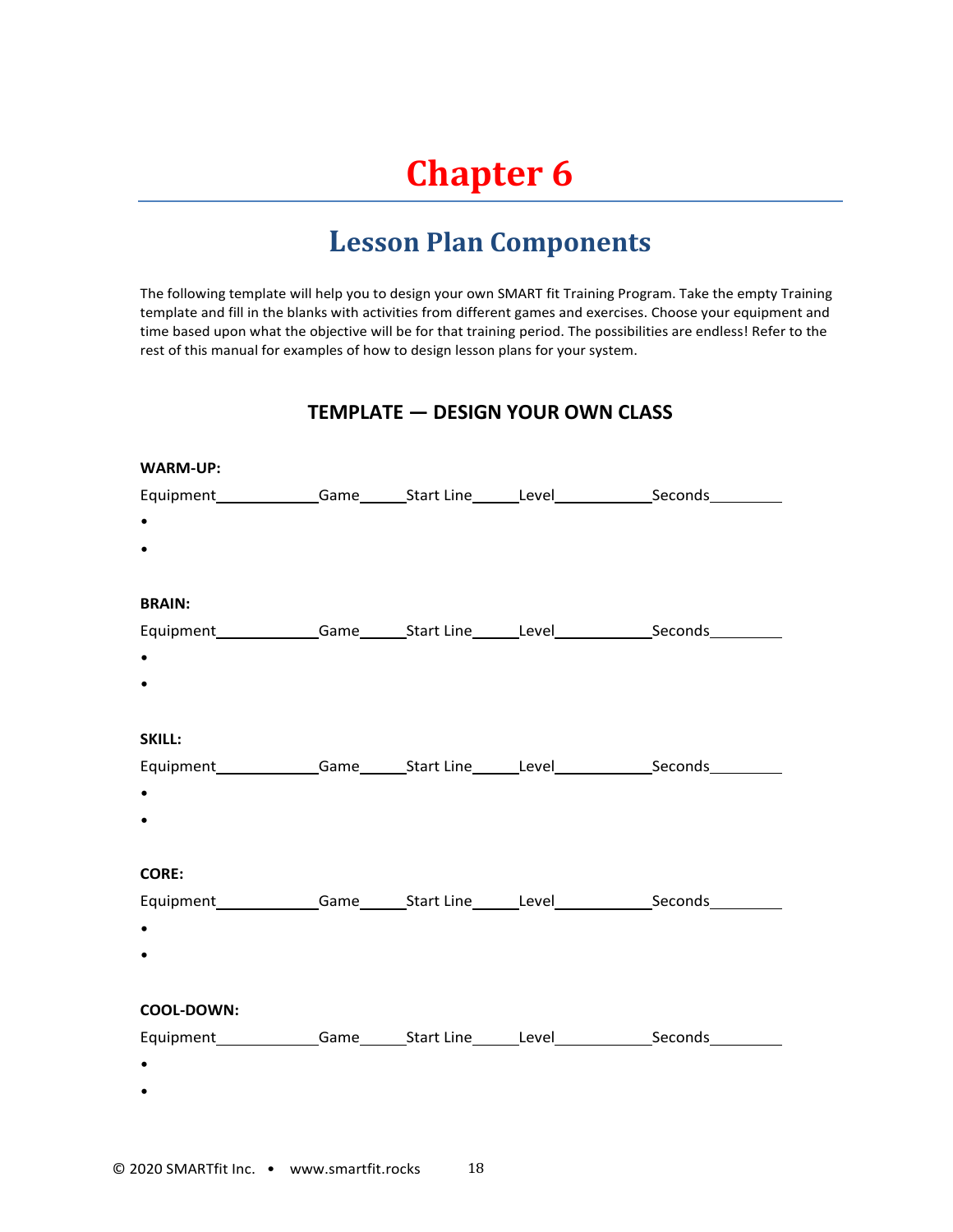## <span id="page-18-0"></span>**Chapter 7**

## **Chart Displaying Activated Games**

<span id="page-18-1"></span>

| #              | <b>RALLYWALL "Zones"</b>                                                                                       |
|----------------|----------------------------------------------------------------------------------------------------------------|
| 1              | Rallywall Zones - All Targets - 5 points for each hit to the lit targets                                       |
| $\overline{2}$ | Rallywall Zones - Upper 3 rows - 5 points for each hit to the lit targets                                      |
| 3              | Rallywall Zones - Upper 3 rows with penalty - Penalty for hitting outside lit region                           |
| 4              | Rallywall Zones - Lower 4 rows - 5 points for each hit to the lit targets                                      |
| 5              | Rallywall Zones - Lower 4 rows with penalty - Penalty for hitting outside lit region                           |
| 6              | Rallywall Zones - Top row - 5 points for each hit to the lit targets                                           |
| 7              | Rallywall Zones - Top row with penalty - Penalty for hitting outside the lit region                            |
| 8              | Rallywall Zones - Bottom row - 5 points for each hit to the lit targets                                        |
| 9              | Rallywall Zones - Bottom row with penalty - Penalty for hitting outside the lit region                         |
| 10             | Rallywall Zones - Middle 3 rows - 5 points for each hit to the lit targets                                     |
| 11             | Rallywall Zones - Middle 3 rows - Penalty for hitting outside the lit region                                   |
| #              | RALLYWALL "Zones" - SMARTfit ProTrainer only (Multi-panel games)                                               |
| 101            | Rallywall Zones - All Targets - 5 points for each hit to the lit targets                                       |
| 102            | Rallywall Zones - Upper 3 rows - 5 points for each hit to the lit targets                                      |
| 103            | Rallywall Zones – Upper 3 rows with penalty - Penalty for hitting outside lit region                           |
| 104            | Rallywall Zones - Lower 4 rows - 5 points for each hit to the lit targets                                      |
| 105            | Rallywall Zones - Lower 4 rows with penalty - Penalty for hitting outside lit region                           |
| 106            | Rallywall Zones - Top row - 5 points for each hit to the lit targets                                           |
| 107            | Rallywall Zones - Top row with penalty - Penalty for hitting outside the lit region                            |
| 108            | Rallywall Zones - Bottom row - 5 points for each hit to the lit targets                                        |
| 109            | Rallywall Zones - Bottom row with penalty - Penalty for hitting outside the lit region                         |
| 110            | Rallywall Zones - Middle 3 rows - 5 points for each hit to the lit targets                                     |
| 111            | Rallywall Zones - Middle 3 rows - Penalty for hitting outside the lit region                                   |
|                | <b>CHASE THE TARGET - Multi-Station systems</b>                                                                |
|                | Note Games 201 - 207 are for Multi-Station systems and operate as a single game with 1 score.                  |
|                | Target score value is as follows for all Chase the Target Games: 10-Blue, 8-Green, 6-yellow, 4-White,          |
|                | 2-Red                                                                                                          |
| 201            | Chase the Station - (all targets) chase the lit area across each station                                       |
| 202            | Chase the Station - (upper 3 rows) chase the lit area across each station                                      |
| 203            | Chase the Station $-$ (lower 4 rows) chase the lit area across each station                                    |
| 204            | Chase the Station - (top row) chase the lit area across each station                                           |
| 205            | Chase the Station $-$ (bottom row) chase the lit area across each station                                      |
| 206            | Chase the Station - (lower 2 rows) chase the lit area across each station                                      |
| 207            | Chase the Station - (center target only) chase the lit area across each station                                |
|                | <b>CHASE THE TARGET</b>                                                                                        |
|                | Target score value is as follows for all Chase the Target Games: 10-Blue, 8-Green, 6-yellow, 4-White,<br>2-Red |
| 216            | Chase the Single Target - (middle 3 rows) chase the lit target                                                 |
| 217            | Chase the Single Target - (middle 3 rows) chase the lit target as it goes from A to Z                          |
| 218            | Chase the Single Target - (middle 3 rows) chase the lit target as it counts from 0 to 19                       |
| 219            | Chase the Single Target - (all targets) chase the lit target                                                   |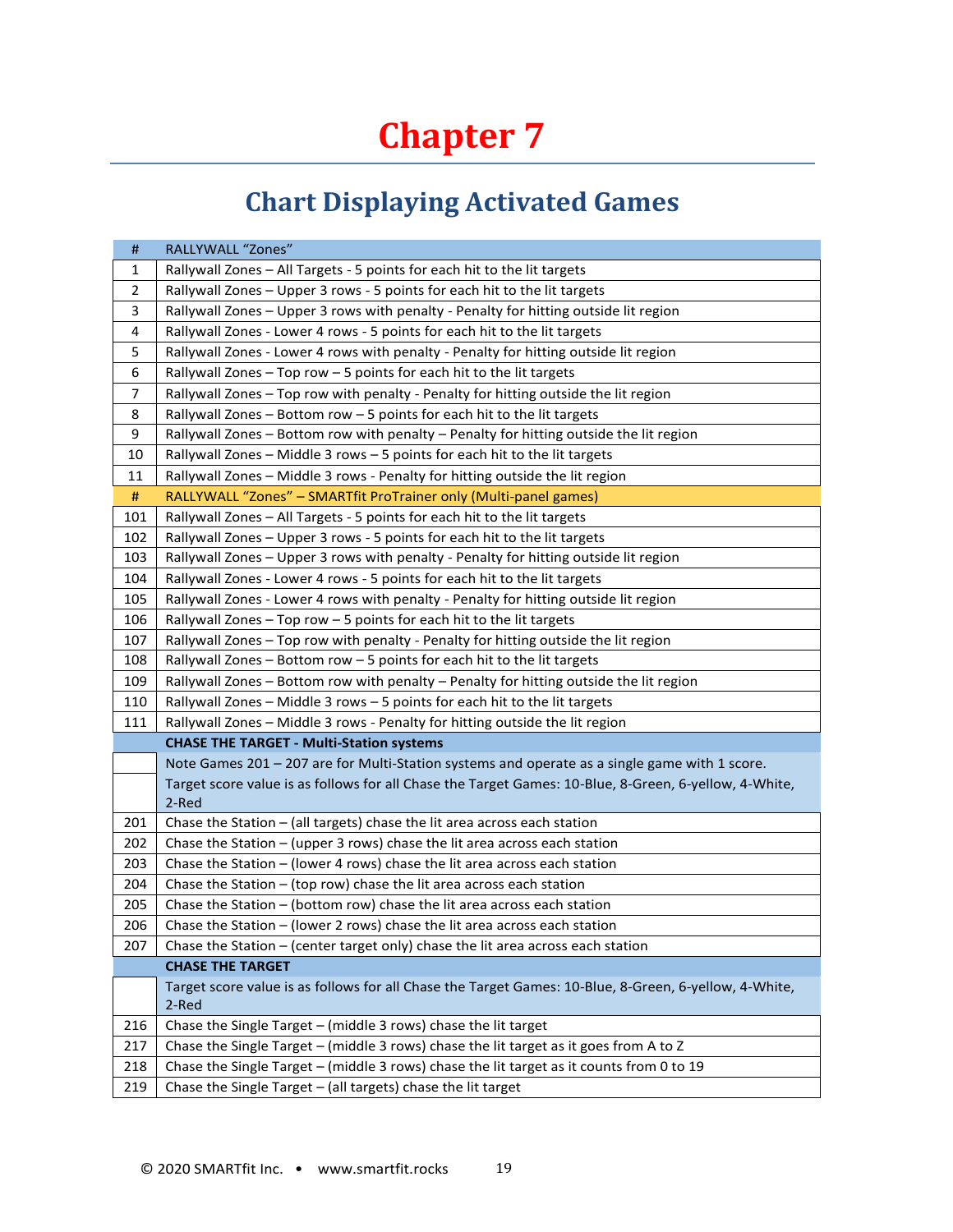| 220 | Chase the Single Target - (top row) chasse the lit target                                                                                                                                                           |
|-----|---------------------------------------------------------------------------------------------------------------------------------------------------------------------------------------------------------------------|
| 221 | Chase the Single Target $-$ (bottom row) chase the lit target                                                                                                                                                       |
| 222 | Chase the Single Target - (lower 2 rows) chase the lit target                                                                                                                                                       |
| 223 | Chase the Single Target - (lower 4 rows) chase the lit target                                                                                                                                                       |
| 224 | Chase the Single Target - (upper 3 rows) chase the lit target                                                                                                                                                       |
| 225 | Chase the Single Number - (all targets) chase the lit target as it counts from 0 to 19                                                                                                                              |
| 226 | Chase the Single Number – (lower 4 rows) chase the lit target as it counts from 0 to 19                                                                                                                             |
| 227 | Chase the Single Number, by $2 - (all rows)$ chase the lit target as it counts by $2's$                                                                                                                             |
| 228 | Chase the Single Number, by $3 -$ (all rows) chase the lit target as it counts by $3's$                                                                                                                             |
| 229 | Chase the Single Letter - (all rows) chase the lit target as it goes from A to Z                                                                                                                                    |
| 230 | Chase the Single Letter - (lower 4 rows) chase the lit target as it goes from A to Z                                                                                                                                |
| 231 | Chase the Single Letter $-$ (upper 3 rows) chase the lit target as it goes from A to Z                                                                                                                              |
| 232 | Chase the Single Target - (all targets) Left, Right and Both, Use correct hand or both to chase the<br>lights on the system. L will be on right side and R will be on Left side so player is to cross arms to play. |
| 233 | Chase the Single Target - (all targets) Left, Right and Both, Use correct hand or both to chase the<br>lights on the system. L, R and B will light up randomly around the wall.                                     |
|     | CHASE THE TARGET - SMARTfit™ ProTrainer only (Multi-panel Games)                                                                                                                                                    |
|     | Target score value is as follows for all Chase the Target Games: 10-Blue, 8-Green, 6-yellow, 4-White,<br>2-Red                                                                                                      |
| 301 | Chase the Panel - (all targets) chase the lit area across each panel.                                                                                                                                               |
| 302 | Chase the Panel - (upper 3 rows) chase the lit area across each panel.                                                                                                                                              |
| 303 | Chase the Panel - (lower 4 rows) chase the lit area across each panel.                                                                                                                                              |
| 304 | Chase the Panel - (top row) chase the lit area across each panel.                                                                                                                                                   |
| 305 | Chase the Panel - (bottom row) chase the lit area across each panel.                                                                                                                                                |
|     |                                                                                                                                                                                                                     |
| 306 | Chase the Panel – (lower 2 rows) chase the lit area across each panel.                                                                                                                                              |
| 307 | Chase the Panel – (center target only) chase the lit area across each panel.                                                                                                                                        |
|     | <b>LIGHTS OUT</b>                                                                                                                                                                                                   |
| 600 | Lights Out - Race - (all targets) - Knock out all lights, $1st$ player to complete ends game.                                                                                                                       |
| 601 | Lights Out – Race - (lower 4 rows) – Knock out all the lights, 1 <sup>st</sup> player to complete ends game                                                                                                         |
| 602 | Lights Out - Race - (all targets) - Knock out all the lights, game ends when all stations are done.                                                                                                                 |
| 603 | Lights Out - Race - (lower 4 rows) - Knock out all the lights, game ends when all stations are done.                                                                                                                |
| 604 | Lights Out - Race - (upper 3 rows) - Knock out all the lights, game ends when all stations are done.                                                                                                                |
| 605 | Lights Out Keep 3 On - Timed Game (all targets) - Knock out all the lights and then continue to chase<br>3 targets.                                                                                                 |
| 606 | Lights Out Keep 3 On - Timed Game (lower 4 rows) - Knock out the targets then continue to chase 3<br>targets.                                                                                                       |
| 607 | Lights Out Keep 3 On - Timed Game (upper 3 rows) - Knock out the targets then continue to chase 3<br>targets.                                                                                                       |
| 608 | Track the Number - Race - (all targets) - Track the correct number 0 to 19 and back to 0                                                                                                                            |
| 609 | Track the Number - Race – (lower 4 row) – Track the correct number 0 to 19 and back to 0                                                                                                                            |
| 610 | Track the Number - Race - (all targets) - Track the correct number 19 to 0                                                                                                                                          |
| 611 | Track the Number - Timed Game (lower 4 rows) - Track the correct number 0 to 19 and back to 0.                                                                                                                      |
| 612 | Track the Number - Timed Game (all targets) - Track the correct number 0 to 19 and back to 0.                                                                                                                       |
| 613 | Track the Number, $X 2$ – Timed Game (all targets) – Track the correct number counting by 2's.                                                                                                                      |
| 614 | Track the Number, X 3 - Timed Game (all targets) - Track the correct number counting by 3's.                                                                                                                        |
| 618 | Track the Letter - Timed Game (all targets) - Track the alphabet, A to Z and back.                                                                                                                                  |
| 619 | Track the Letter - Timed Game (lower 4 rows) - Track the alphabet, A to Z and back.                                                                                                                                 |
| 620 | Track the Letter - Timed Game (middle 3 rows) - Track the alphabet, A to Z and back.                                                                                                                                |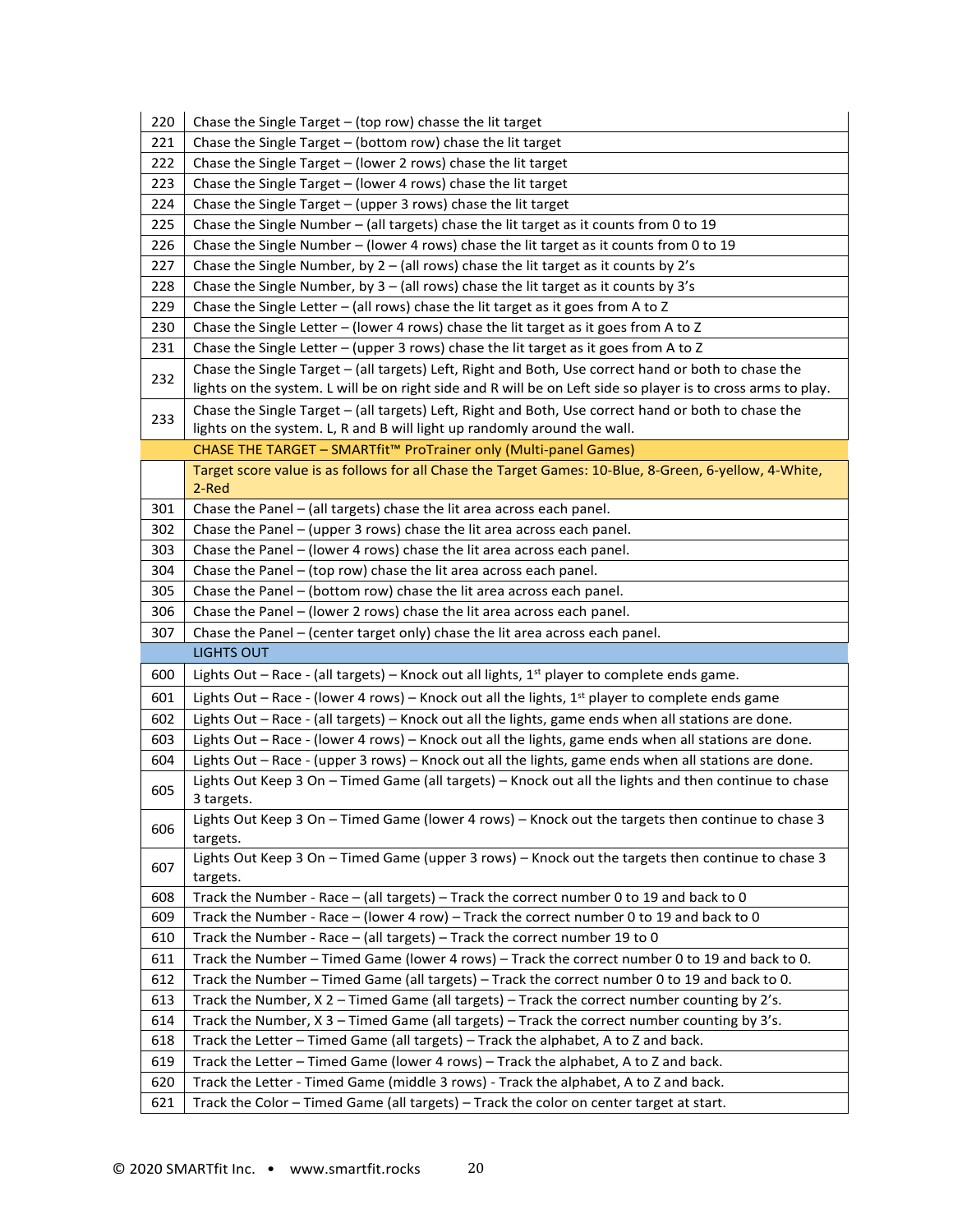| 622 | Track the Color - Timed Game (lower 4 rows) - Track the color on center target at start.                       |
|-----|----------------------------------------------------------------------------------------------------------------|
| 623 | Track the Color - Timed Game (middle 3 rows) - Track the color on center target at start.                      |
| 624 | Track the Smiley Face - Timed Game (all targets) - Track the smiley face until time runs out.                  |
| 625 | Track the Smiley Face - Timed Game (lower 4 rows) - Track the smiley face until time runs out.                 |
| 626 | Track the Smiley Face - Timed Game (middle 3 rows) - Track the smiley face until time runs out.                |
|     | LIGHTS OUT - SMARTfit™ ProTrainer only (Multi-panel Games)                                                     |
| 700 | Lights Out - Race - (all targets) - Knock out all lights on system in the shortest amount of time.             |
| 701 | Lights Out - Race - (lower 4 rows) - Knock out all the lights on the system in the shortest amount of<br>time. |
| 702 | Lights Out - Race - (upper 3 rows) - Knock out all the lights on the system in the shortest amount of<br>time. |
| 703 | Lights Out – Race – (lower 2 rows) – Knock out all the lights on the system in the shortest amount of<br>time. |
|     | PAIRING, MEMORY AND SEQUENCING – Find the pairs or sequence                                                    |
| 800 | Pairing - Color (timed game) Find color pairs in the time set. System refresh each time.                       |
| 802 | Pairing - Numbers (timed) - Find number pairs in the time set. System refresh each time                        |
| 805 | Pairing - ABC (timed) - Find Alpha pairs in the time set. System refresh each time                             |
| 808 | Pairing - Shapes (timed) - Find shape pairs in the time set. System refresh each time                          |
| 810 | Pairing - Dice (timed) – Find dice pairs in the time set. System refresh each time                             |
| 812 | Pairing - Symbols (timed) - Find symbol pairs in the time set. System refresh each time                        |
| 814 | Pairing - Pictures (timed) - Find picture pairs in the time set. System refresh each time                      |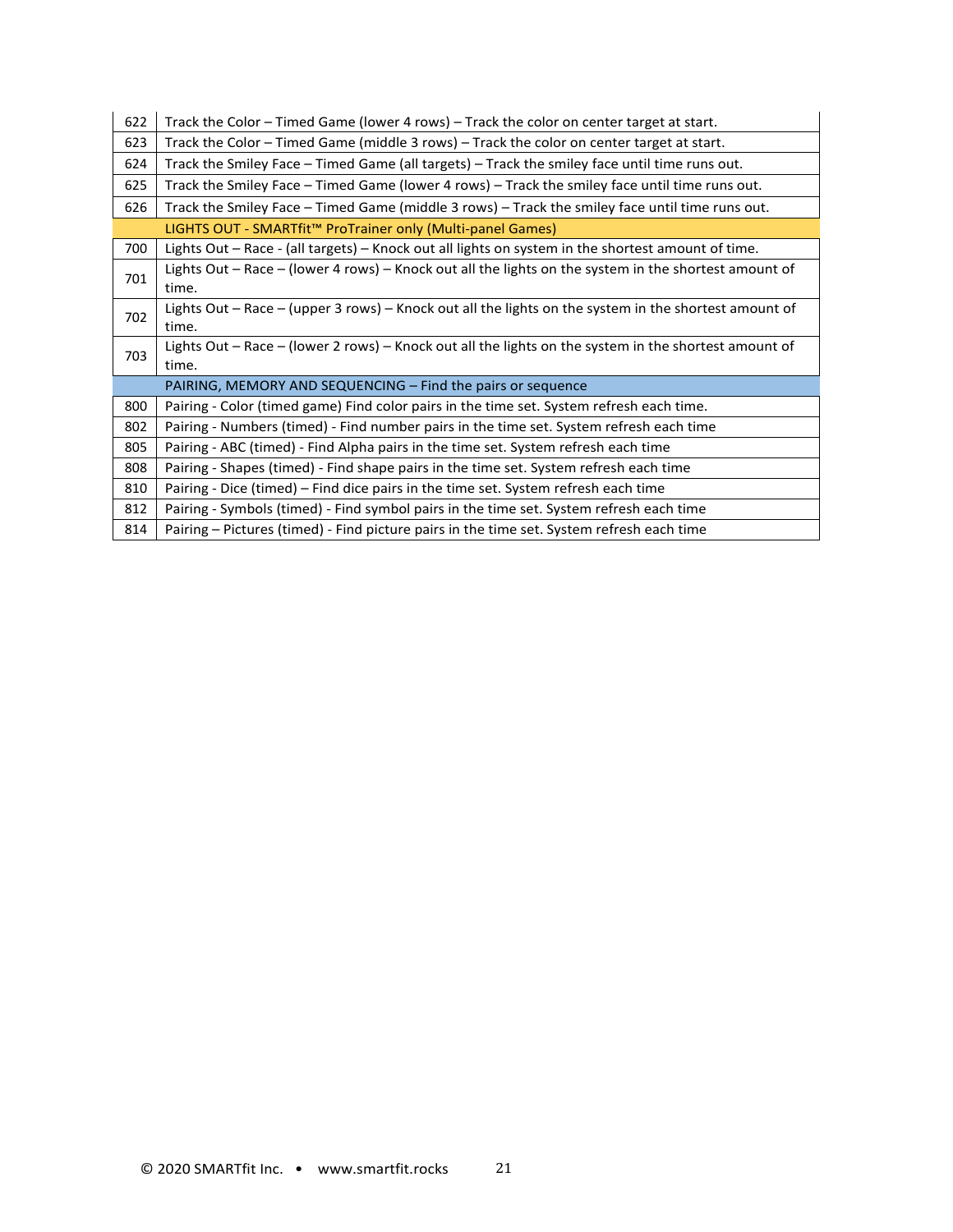## **CHAPTER 8**

### <span id="page-21-1"></span>**Kindergarten Fitness**

#### **Recommended Sensitivity:** 5

#### <span id="page-21-0"></span>**WARM UP: - Hands & Feet - Game 1 - 8' Line - Team - 60 Seconds**

- . Organize children in groups in front of each station
- . Briefly mention "exercise" and what it means to move and to be healthy

. Demonstrate how the lights flash and points score when kids hit the panel with hands or feet or noodle

- . Have the first child move up to station and teacher assists in hitting the panel with hands and feet to make sounds and to score points
- . Guide child back to start-line and repeat with next child
- . Focus children on taking turns and working with the others on their team

#### **SKILL: - Beanbags - Game 1 - 8' Line or Less - Single - 60 Seconds**

- . Divide children into groups in front of each station with one beanbag for each team
- . Demonstrate how to overhand throw beanbag to the station
- . First player overhand throws the beanbag to the station for points
- . Instructor should assist children in making a successful throw
- . Children run up and retrieve beanbag and hand it off to the next in line
- . Focus on taking turns and overhand throwing form (opposite foot to station)

#### **SKILL: - Beanbags - Game 2 - 8' Line or Less - Partner - 60 Seconds**

- . Divide children into partners in front of each station with one beanbag for each team
- . Demonstrate how to overhand throw beanbag to the station
- . Explain how with this game the child has to throw to the lit targets to earn points.
- . First player overhand throws to targets above the line for points
- Partner retrieves beanbag and comes back to line
- . Partner throws to targets for points
- . First player retrieves beanbag and returns to start line to throw the beanbag
- . Focus on taking turns and overhand throwing form (opposite foot to station)
- . When time expires, next team of partners is up to line for their turn

#### **CARDIO: - Noodles - Game 217/218 - 8" Line - Team - 60 Seconds**

- . Divide children into equal groups in front of each station with one noodle for each team
- . First child runs up to station and knocks out the first target and calls out its number or letter with noodle for points
- . Child runs back to line, holding noodle straight up and down to avoid poking their friends, and hands noodle to next player in line then joins the back of the line
- . Next player runs up to station and hits the next letter or numbered target for points.
- . Focus on taking turns, calling numbers or letters and striking skills.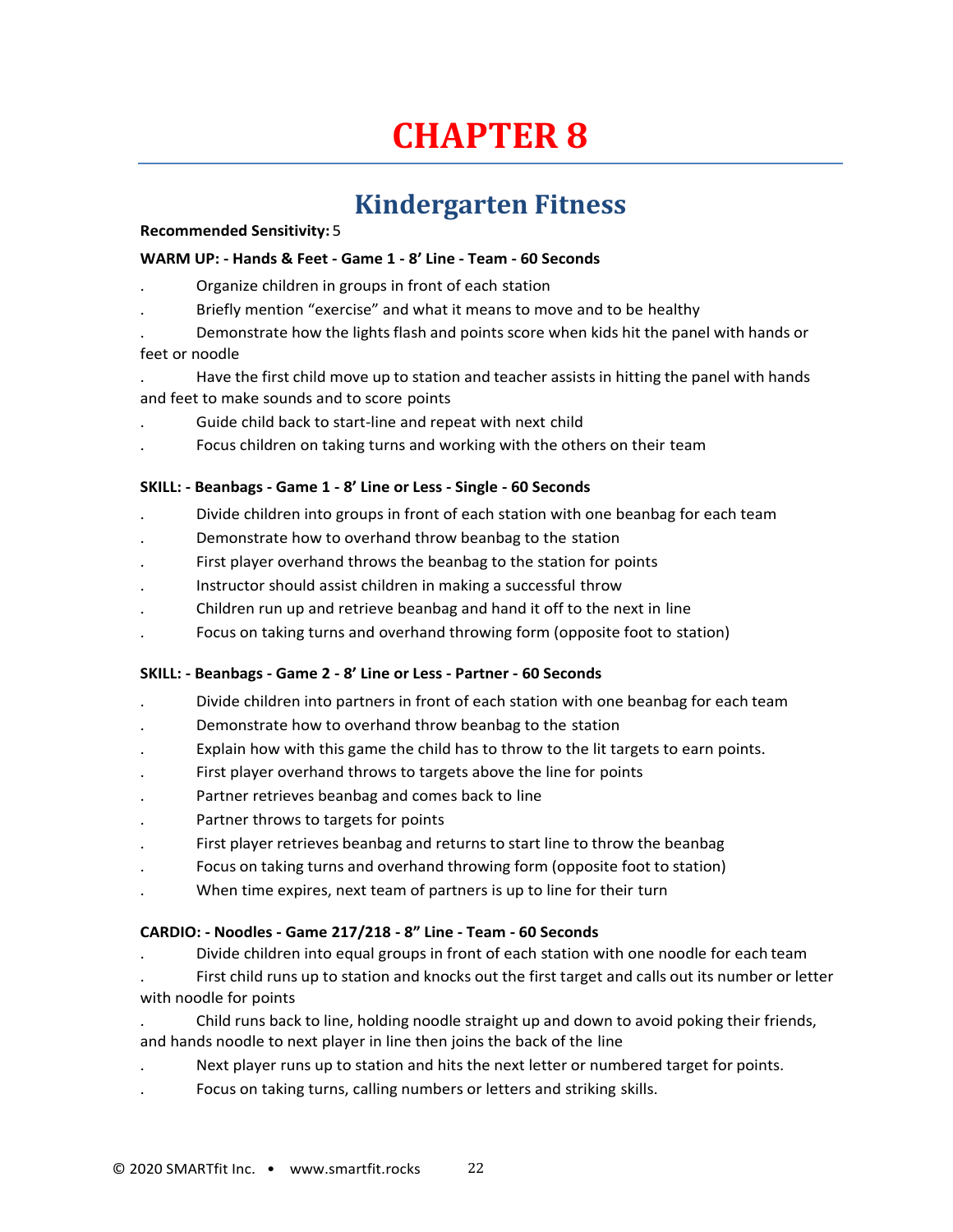## **CHAPTER 9**

### <span id="page-22-1"></span>**1st — 3rd Grade Classes**

#### **WORKOUT 1**

#### <span id="page-22-0"></span>**Recommended Sensitivity:** 3

#### **WARM-UP: - Hands - Game: 1 - 12' Line - Team Relay - 120 Seconds**

- . Players line up in equal, diverse groups in front of each station
- First player runs up to station and hits anywhere with hands for 5 points
- . Player runs back and touches next player's hand
- . Next player runs up and hits station with hand
- . Continue until time expires

#### **SKILL: - Playground Ball - Game 217 - 8' Line - Team - 30 Seconds**

- . Player 1 starts at line with ball held at chest level
- . Second player in line acts as line judge and helps to retrieve missed plays
- Player with ball chest-passes to hit lighted targets
- . Player catches the rebound and repeats until time expires
- . Next player is up in line

#### **CARDIO: - Beanbags - Game 3 - 12' Line - Team Relay - 120 Seconds**

- . Players line up in equal, diverse groups in front on stations
- . First player throws beanbag at SMARTfit Station
- . Player sprints up to station, retrieves beanbag and sprints back to start-line
- Player hands beanbag to the next in line and goes to back of line
- . Play continues until time expires

#### **COOL-DOWN: - Noodle - Game 626- Individual / Team - 240 Seconds**

- . Player stands with noodle in front of station
- . Player strikes the lighted target to catch Smiley
- . Player continues until teacher calls "change"
- . Player hands noodle to the next in line until time expires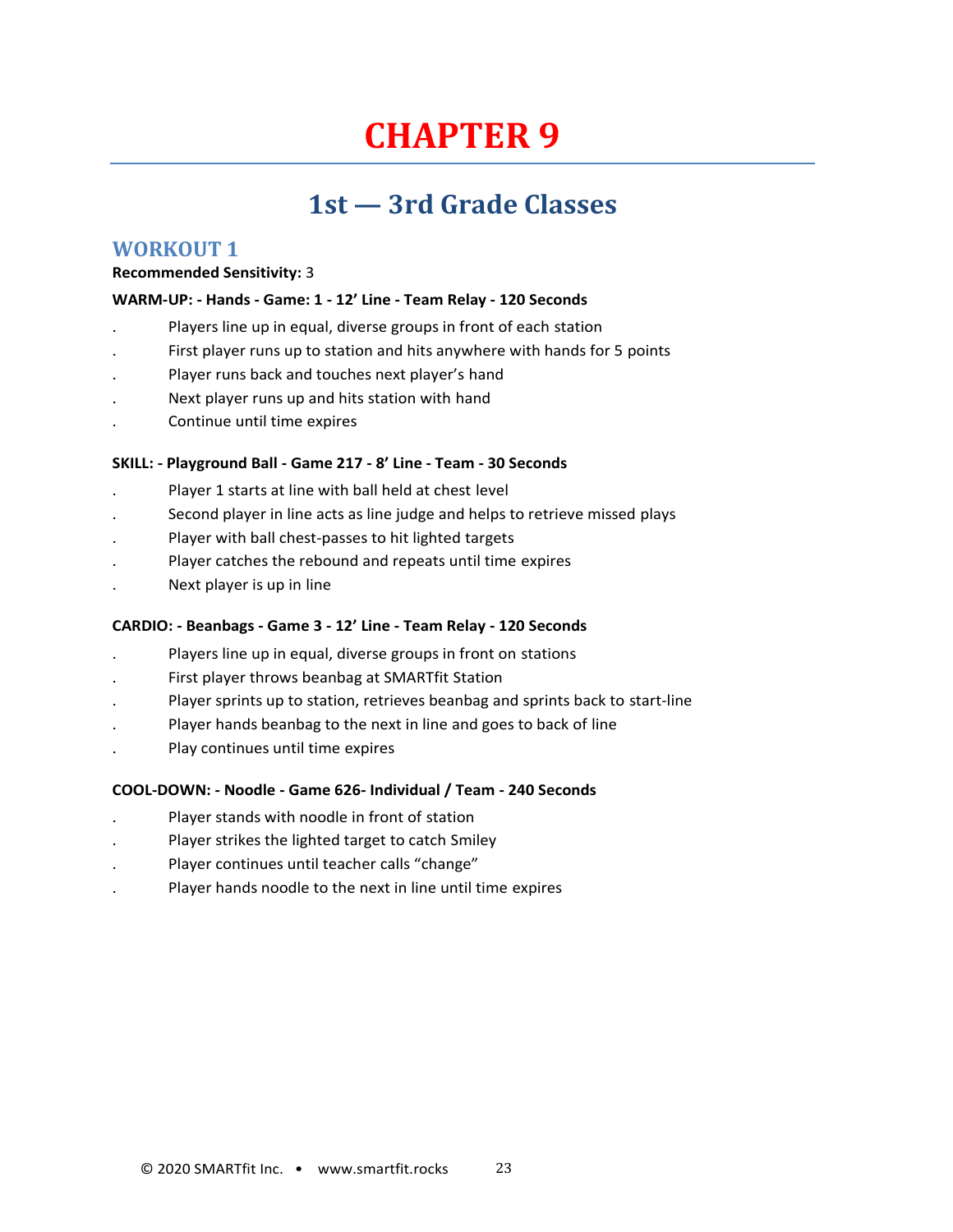#### **WORKOUT 2**

#### **Recommended Sensitivity:** 4

#### **Warm-Up: - Playground Ball - Game 2 - 12' Line - Team - 120 Seconds**

- . Divide the players into equal, diverse groups
- . First player overhand throws ball to the station to the lit area
- . Player catches the rebound and hands the ball to next player in line
- . Play continues until time expires

#### **SKILL: - Playground Ball - Game 217 Level 4 - 8' Line - Partners - 30 Seconds**

- . Player 1 chest-passes ball to lighted target
- . Partner catches rebound and returns ball with chest pass to next lighted target
- . Play continues until time expires and then next group is up

#### **CARDIO: - Noodle - Game 606 - 20' Line - Team Relay - 120 Seconds**

- . Place a noodle at the base of each SMARTfit Station
- . Player 1 sprints up to station, picks up noodle, and strikes a lighted target
- . Player places noodle back at the base of the Station and sprints back to start-line
- . Next player begins after tagging the first player's hand
- . Play continues until time expires

#### **COOL-DOWN: - Hands - Game 623 - Individual / Team - 240 Seconds**

- . Player 1 steps up to station and strikes the first target indicating color to chase
- . Player hits the correct color after the system displays all targets with different colors
- Player returns by walking to tag the next player
- Next player steps up to station and strikes the correct color twice
- . Player continues until time runs out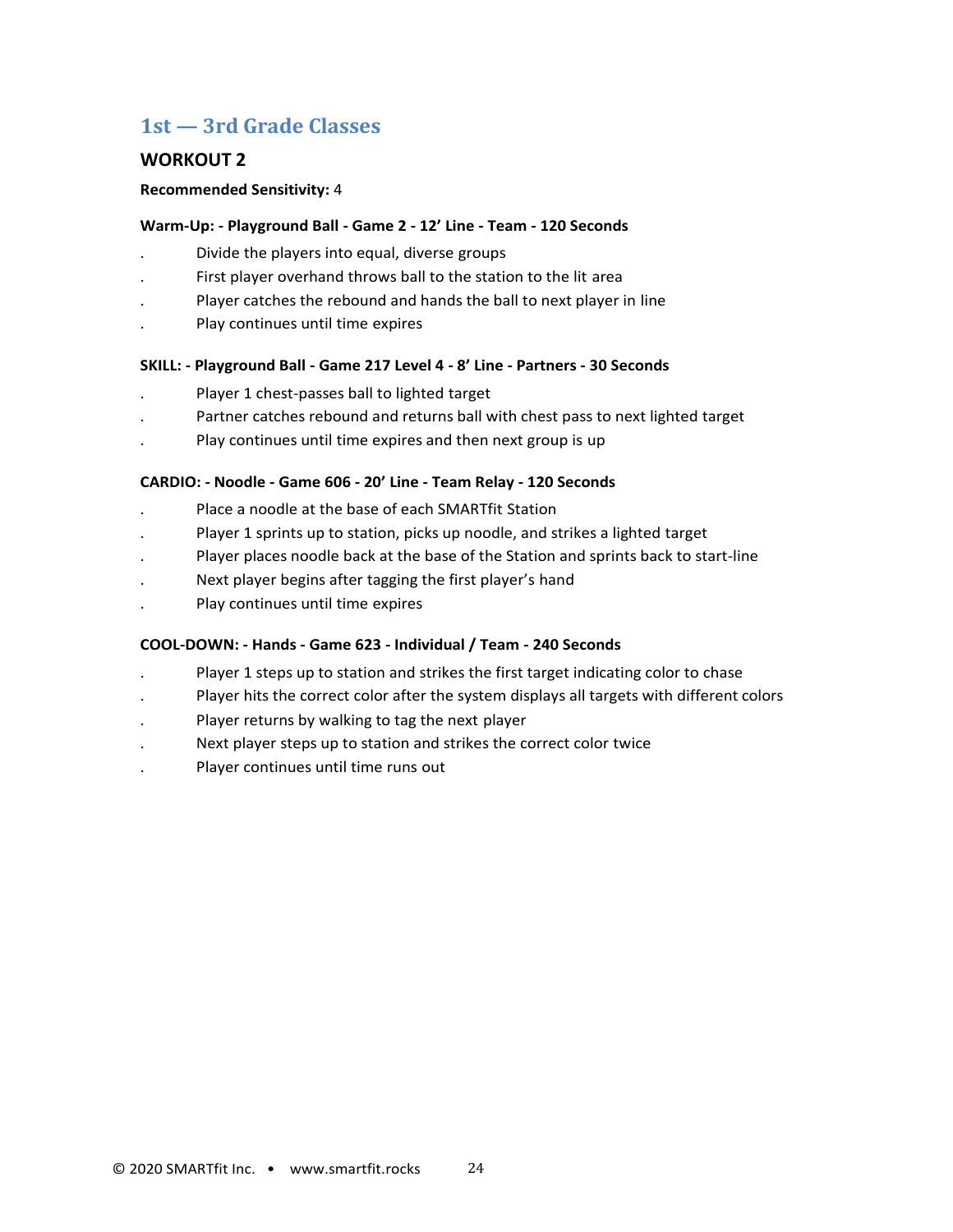#### **WORKOUT 3**

#### **Recommended Sensitivity:** 5

#### **WARM-UP: - Hands - Game 1 - 12' Line - Team Relay - 120 Seconds**

- Player 1 runs up to station and touches any target
- . Player then runs backward to the start-line
- . When player reaches line, next player begins
- . Team should help players navigate the run backwards to the line
- . Continue until time expires

#### **SKILL: - Hands - Game 232 - Individual - 30 Seconds**

- . Player stands in front of SMARTfit Station with feet shoulder width apart
- Use left hand to hit targets that appear on right side of station
- . Use right hand to hit targets that appear on left side of station
- . Use both hands to hit target appearing in middle of station
- . Continue until time expires then next player begins
- . If player cannot reach top targets, noodles can be used

#### **CARDIO: - Beanbags - Game 609 - 12' Line - Team Relay- 120 Seconds**

- . First player throws beanbag at a lighted target
- Player sprints up to station and retrieves beanbag
- . Player hands beanbag to next player in line
- . Next player in line throws beanbag at lighted target
- Player sprints up to station and retrieves beanbag
- . Play continues until time expires

#### **COOL-DOWN: - Beanbags - Game 600 - 12' Line - Individual- - 30 Seconds**

- . Player starts with seven beanbags at 12' line
- . Player picks up first beanbag and throws at a lighted target
- . Player continues with other beanbags until all seven are thrown
- . Player walks up to station and retrieves beanbags
- . If player has not knocked out every target with beanbags, player will hit the remaining lit targets with hand so game will end
- . Player places beanbags at start-line for next player to begin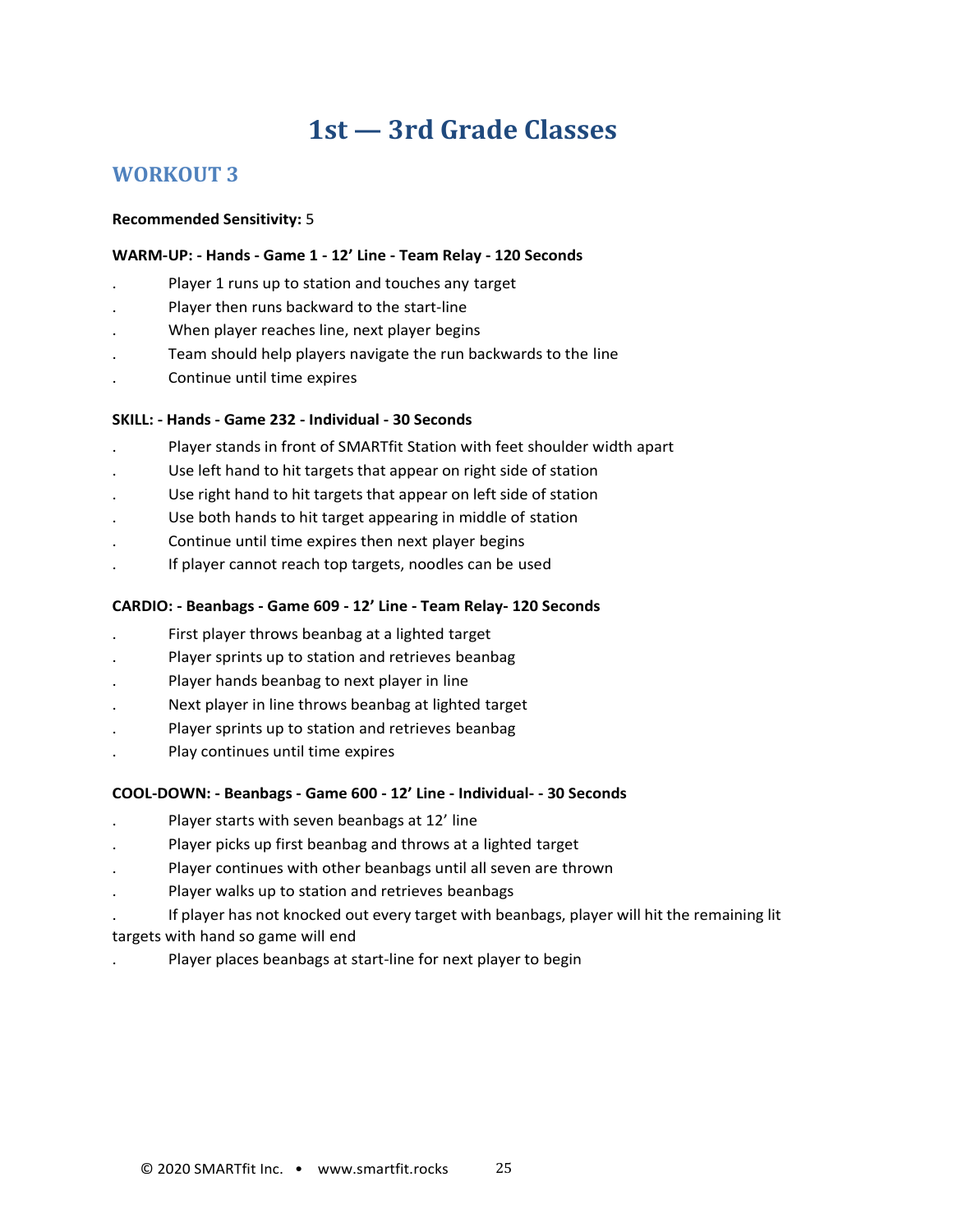#### **WORKOUT 4**

#### **Recommended Sensitivity:** 5

#### **WARM-UP: - Hands - Game 4 - 12' Line - Team Relay - 60 Seconds**

- . Players line up in equal, diverse groups in front of the stations
- . First player runs or walks up to the station and strikes any target with hand or with a noodle
- . Player returns to the start-line and touches the next player's hand
- . Challenge the players to be creative and to use any kind of movement up to the station (i.e. skipping, hopping etc.)
- . Players concentrate on staying in a line and not leaving the start until hands are touched

#### **SKILL: - Beanbag - Game 218 - 5' Line - Individual - 120 Seconds**

- . Player 1 steps up to the line, chooses a target that is lit and shouts out the number that is on that target
- Player then throws the beanbag at the chosen target
- . Player again shouts out the number after they have knocked the chosen target
- . Player runs or walks up to station and retrieves the beanbag
- Player hands the beanbag to the next in line who repeat the above sequence
- . Listen and encourage players when they choose a target, hit the correct one with the

beanbag, and name it once more

#### **CARDIO: - Noodles - Game 226 - 12' Line - Group - 120 Seconds**

- . Instructor places a noodle at the base of each station
- . Players run up to station, hit the lighted target and shout out the color/number on that

target

- . Player places noodle at base of station and runs back to start
- . Player 2 goes, and so on

#### **COOL-DOWN: - Noodles - Game 623 - Individual - 60 Seconds**

- . Player steps up to station and strikes the first target and calls out its color.
- . Then strikes the same color after it refreshes and returns the noodle to the next in line
- . Continue team play until time runs out; this is a Cool-Down!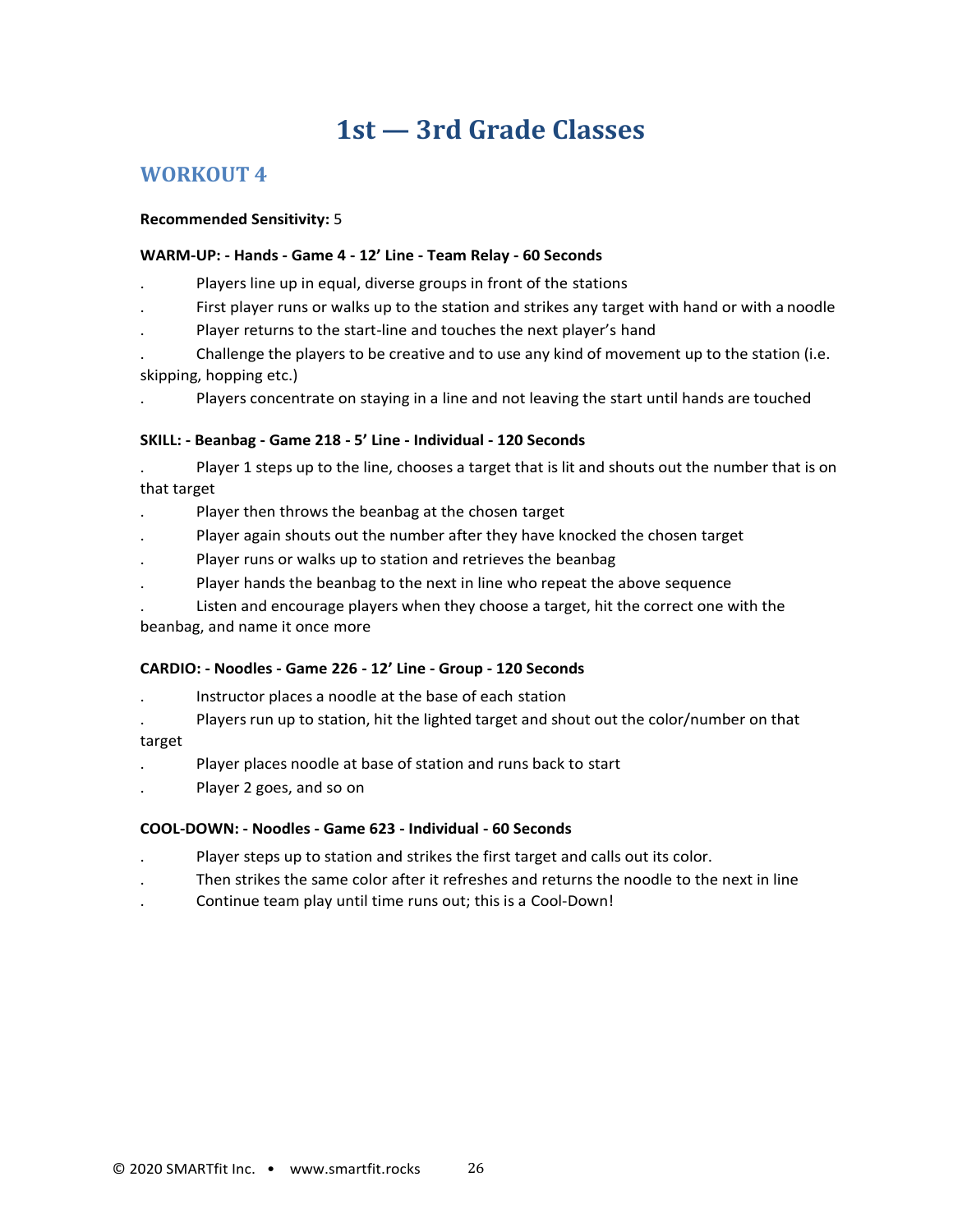#### **WORKOUT 5**

#### **Recommended Sensitivity:** 5

#### **WARM-UP: - Hands - Game 228 - 12' Line - Team Relay - 60 Seconds**

- . Players line up in equal, diverse groups in front of each SMART Training Station
- . First player runs up to station and strikes two targets, one with each hand
- . While striking the targets player shouts out the numbers in an addition equation, along with
- the correct answer to the equation; for example, player strikes target 7 and target 2 and shouts "Seven plus two equals nine."
- . Player returns to start-line and touches next player's hand
- . Next player repeats the exercise and game continues until time expires

#### **SKILL: - Beanbag - Game 612 - 8' Line - Individual / Team - 30 Seconds**

- . First player stands at start-line with beanbag in hand
- . Player throws beanbag at the corresponding number on the station
- . Player retrieves beanbag and hands it to next player in line
- . Instructor hits the red button on the remote to restart the 30 seconds and then begins with the next player in line

. Instructor can be creative and ask the students to use equations that are challenging to the age group. If students are young, the instructor may only shout out a number to hit. If students are older, consider using a combination of addition and division or subtraction in each equation.

#### **CARDIO: - 2 Beanbags - Game 622 - 20' Line - Partners - 60 Seconds**

- Partners stand at 20' line with Player 1 holding both beanbags
- Player 1 quickly throws each beanbag at Smiley
- . Player 2 runs up to retrieve beanbags, sprints back to start and hands beanbags to partner
- . Game continues until time expires
- Player 2 is up

#### **COOL-DOWN: - Noodles - Game 220 - Level 3 - 12' Line - Team Relay - 45 Seconds**

- . First player in line holds noodle in hand
- . Player walks up to station and hits the lighted target
- Player hits seven targets total, counting out loud, then returns to start-line
- . Next player in line takes noodles and walks up to station
- . Player hits lighted target seven times
- . Players in line can stretch while waiting their turn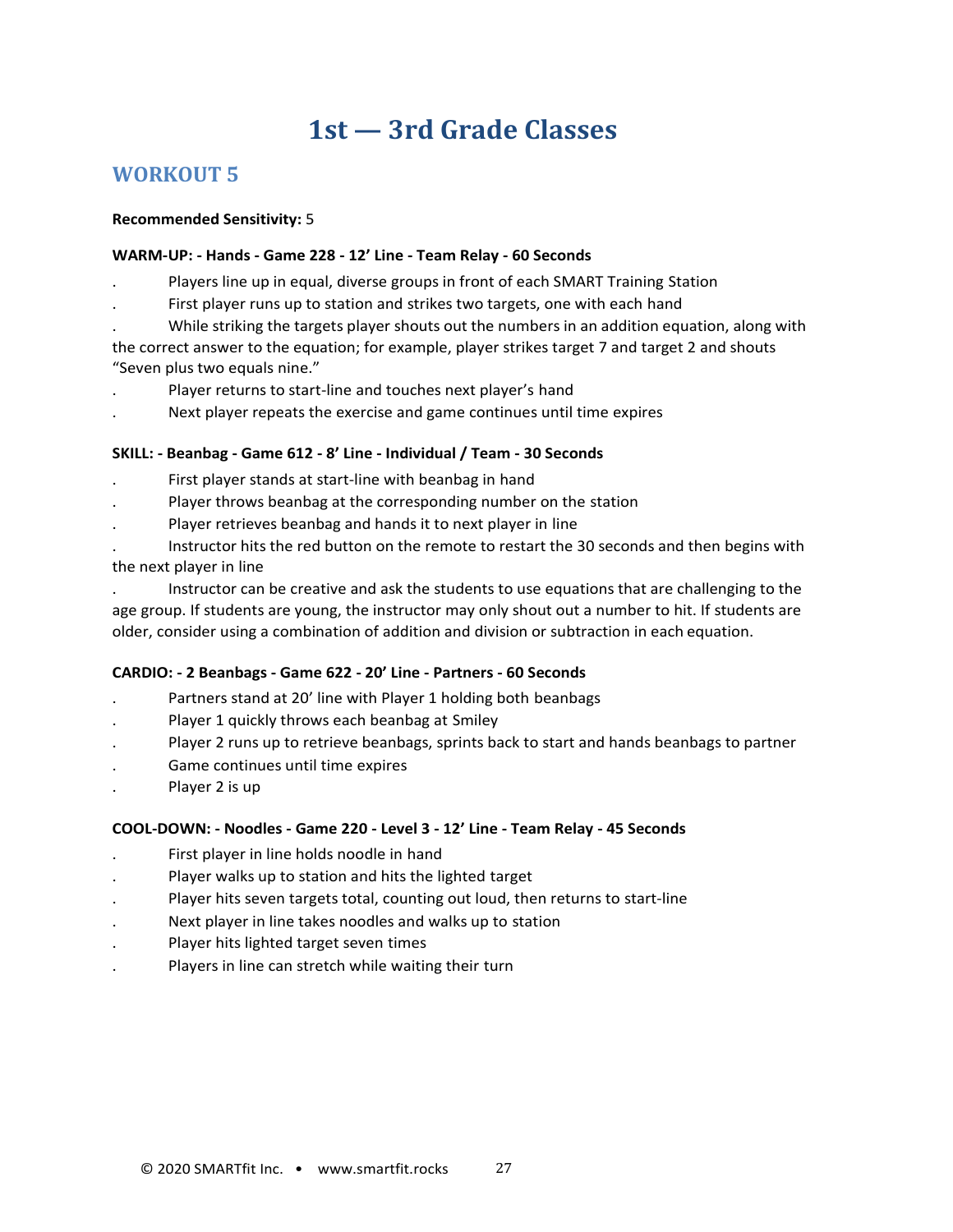## **CHAPTER 10**

### **3rd — 6th Grade Classes**

#### <span id="page-27-0"></span>**WORKOUT 1**

#### **Recommended Sensitivity:** 5

#### **WARM-UP: - Hands - Game 1 - 12' Line - Team - 120 Seconds**

- Player 1 runs up to station and touches any target
- . Player then runs backward to the start-line
- . When player reaches line, next player begins
- . Team should help players navigate the run backwards to the line
- . Continue until time expires

#### **SKILL: - 10 Beanbags - Game 223 - Level 2 - 12' Line - Individual - 20 Seconds**

- . Player starts with 5 beanbags gathered at the start-line
- . Player picks up a beanbag and throws to the lit target
- . Player continues with remaining beanbags until time expires
- . Try to be accurate and score the most points
- . Player gathers all beanbags and returns them to start-line
- . Next player begins

#### **CARDIO: - Playground Ball - Game 1 - 12' Line - Team - 120 Seconds**

- . First player throws ball underhand to any target on station
- . Player catches the rebound and hands off to the next player in line
- . Players continue throwing and catching until time expires

#### **COOL-DOWN: - Noodle - Game 619 - Individual/Team - 240 Seconds**

- . Player stands with noodle in front of station
- . Player strikes the lighted target to start the alphabet and calls out A
- Player strikes the next letter B and returns noodle to the next player in line
- . The rest of the team helps the player to remember what letter is next and where to find it.
- . Continue until time expires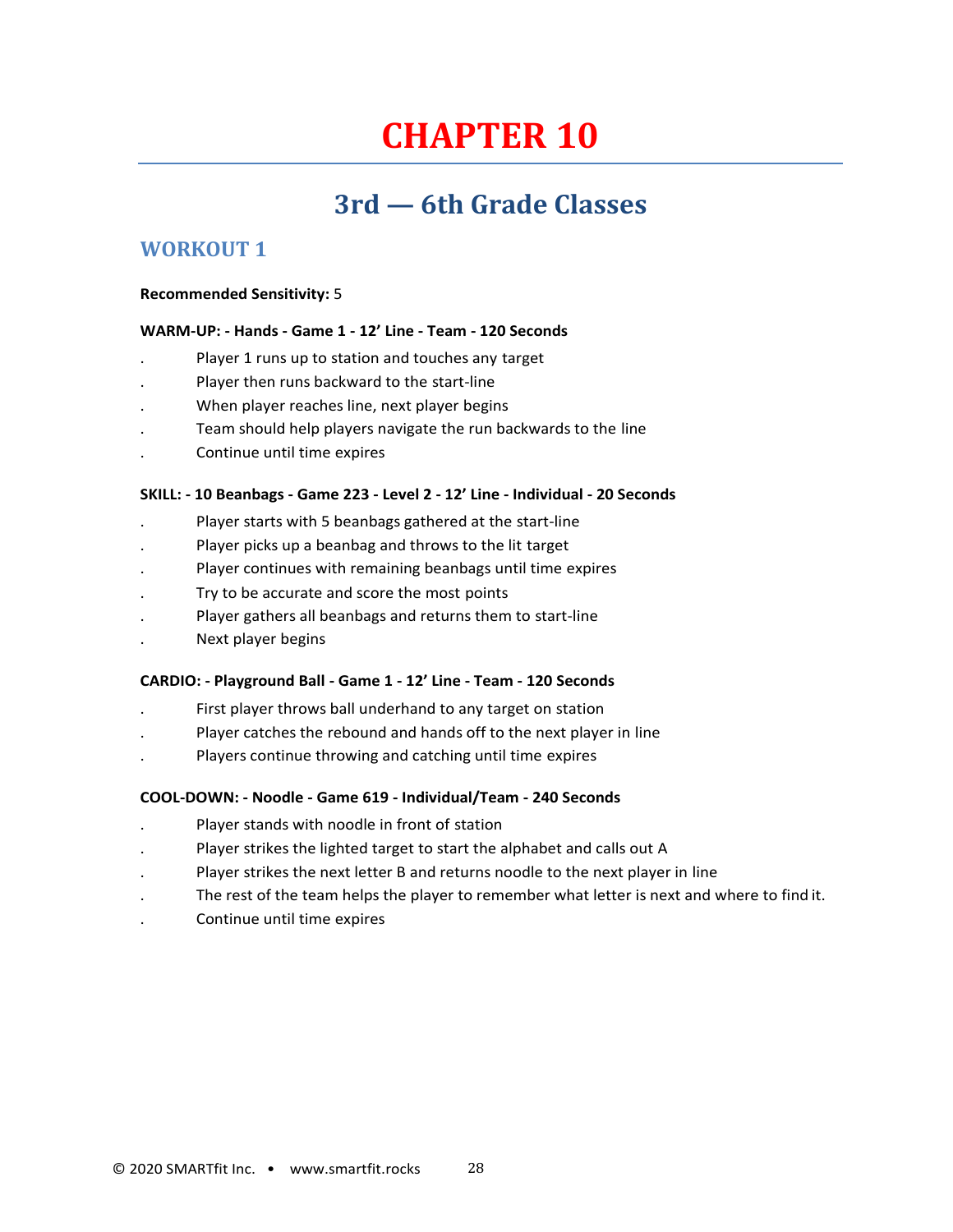### **3rd — 6th Grade Classes**

#### **WORKOUT 2**

#### **Recommended Sensitivity:** 5

#### **WARM-UP: - 2 Noodles - Game 232 - Level 1 - Individual - 30 Seconds**

- Stand in front of station with a noodle in each hand
- . Reach to selected target and put target out with noodle
- . Right hand noodle to left-side targets
- Left hand noodle to right-side targets
- Use both noodles to put out center target
- . Players waiting their turn can stretch individually

#### **SKILL: - Playground Ball - Game 606 - 12' Line - Team Relay - 60 Sec.**

- Player 1 stands at 12' line with ball in hand
- . Player one-hand throws to a lit target
- . Player catches rebound and hands ball to the next in line
- . Next player one-hand throws to a lighted target
- . Play continues until time expires
- . Concentrate on accuracy and keeping the ball in play

#### **CARDIO: - Beanbag - Game 2 - 20' Line - Team Relay - 60Seconds**

- Players line up in equal, diverse groups in front of Stations
- . First player throws beanbag at the lit target area
- . Player sprints up to station, retrieves beanbag and sprints back to start-line
- . Player hands beanbag to the next in line and goes to back of line
- . Play continues until time expires

#### **CORE STRENGTH: - Playground Ball - Game 1 - 12' Line – Partners - 30 Seconds**

- . Both players stand at 12' line, one with the medicine ball in hand
- . Player 1 "side tosses" the ball to the station from their outerside
- Second player catches the ball and stands on the 10' line
- . Second player "side tosses" the ball to the station from their outer side
- . Make sure both players are using abdominals to toss theball

#### **COOL-DOWN: - Noodle - Game 625 - Individual/Team - 240Seconds**

- . Player stands with noodle in front of station
- . Player strikes the lighted target to start tracking smiley
- . Player strikes the next smiley and returns noodle to the next player in line
- . The rest of the team helps the player to identify the color of the next and where to find it.
- . Continue until time expires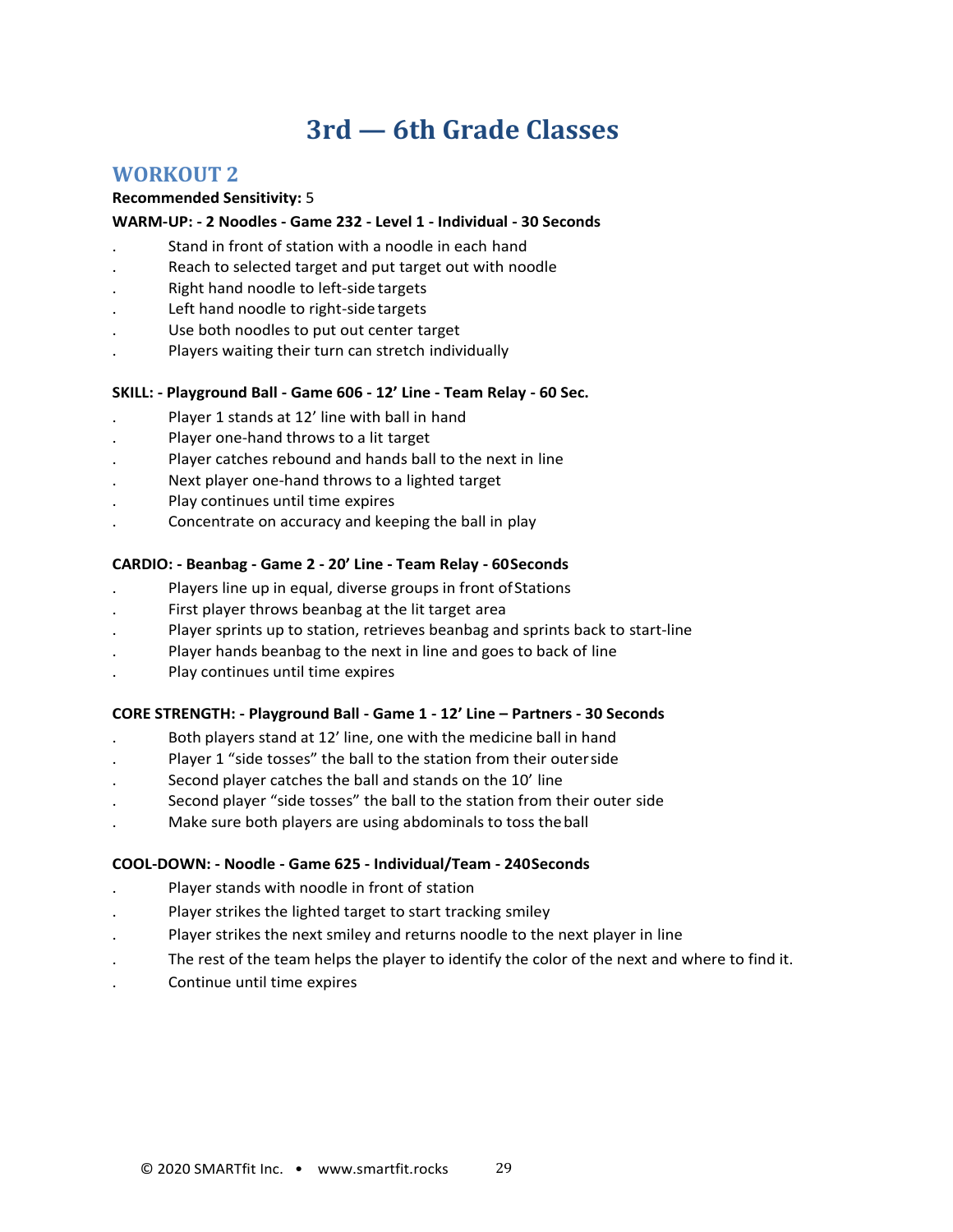### **3rd — 6th Grade Classes**

#### <span id="page-29-0"></span>**WORKOUT 3**

#### **Recommended Sensitivity:** 5

#### **WARM-UP: - Hands - Game 230 - 12' Line - Team Relay - 60 Seconds**

- . First player runs up to station and hits the A with a hand
- . Player runs back to start-line and touches the next player's hand
- . Next player begins
- . Continue until time expires

#### **SKILL: - Playground Ball - Game 607 - 10' Line - Team Relay - 60 Seconds**

- Player 1 stands at 12' line with ball in two hands
- . Player uses a two hand overhead pass to hit selected color
- . Player catches ball without a bounce
- . Player hands ball to the next in line
- . Next player uses a two hand overhead pass to hit selected color
- . Player catches the ball without a bounce and play continues

#### **CARDIO: - Beanbag - Game 2 - 20' Line - Team Relay**

- . Players line up in equal, diverse groups in front of the stations
- . First player throws beanbag at lit targets on the SMARTfit Station
- . Player sprints up to station, retrieves beanbag and sprints back to start-line
- . Player hands beanbag to the next in line and goes to back of line
- . Play continues until time expires

#### **SPEED /AGILITY: - Cones - Game 1 - Team Relay - 120 Seconds**

- Place cones perpendicular to station, 5' apart up to the 20' line
- . First player sprints up to station, weaving in and out of cones
- . Player touches any target on the station for 5 points
- . Player sprints back to start-line by weaving in and out of cones
- . Player touches hand of next in line and next player weaves

#### **COOL-DOWN: - Noodle - Game 800 - Individual/Team - 240 Seconds**

- . Player stands with noodle in front of station
- Player strikes any 2 unlit targets to turn them on and see their color
- If they match, earn 100 points and tries again, if not, lose 1 point
- . Team remembers the colors and locations and returns noodle to the next player in line
- . The next player strikes 2 different targets seeking a match
- if successful, try again, if not return noodle to next player
- . Continue until time expires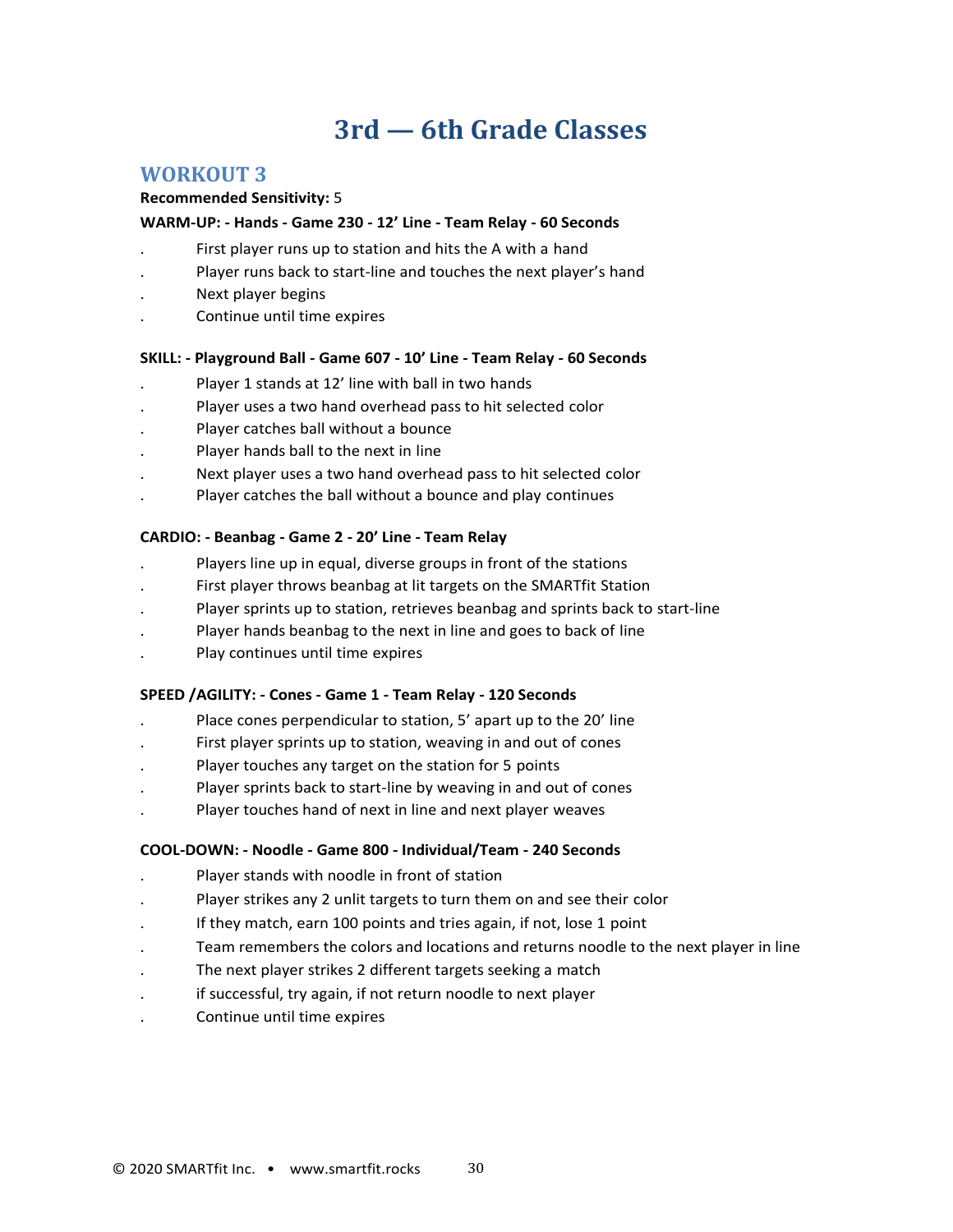### **3rd — 6th Grade Classes**

#### <span id="page-30-0"></span>**WORKOUT 4**

#### **WARM-UP: - Hands - Game 229 - 12' Line - Team Relay - 120 Sec - Recommended Sensitivity 5**

- . First player runs up to station and hits the A with a hand and calls out the letter
- . Player runs backwards to start-line
- . Next player begins when first player crosses start-line
- . Continue until time expires

#### **SKILL: - 5 Beanbags - Game 618 - 12' Line - Team Relay - 120 Sec - Recommended Sensitivity 5**

- . Player 1 stands at start-line with 5 beanbags
- . Player throws first beanbag at a selected letter
- . Player continues to throw beanbags until all seven are thrown
- . Player sprints up to station and retrieves all beanbags
- . Player returns bags to start-line and next player begins
- . Concentrate on accuracy

#### **CARDIO: - 2 lb. Medicine Ball - Game 3 - 10' Line - Team - 120 Sec - Recommended Sensitivity 2**

- . First player throws medicine ball at any lit target
- . First player moves to back of line while next player catches rebound
- . Play continues until time expires
- . Concentrate on speed and keeping ball in play

#### **CORE STRENGTH: - 2 lb. Medicine Ball - Game 1 - Partners - 45 Sec - Recommended Sensitivity 2**

- . Both players start in a sit-up position, knees bent, in front of station
- . Player holding ball completes a sit-up, propelling the medicine ball to any spot on the
- station

#### . Player retrieves rebound and hands the medicine ball to partner while sitting in a sit-up position, using abs to twist

- Next player completes a sit-up, propelling the ball to any spot on the station
- . Play continues until time expires, then next pair is up to start-line

#### **COOL-DOWN: - Noodle - Game 802 - Individual/Team - 240 Seconds**

- . Player stands with noodle in front of station
- Player strikes any 2 unlit targets to turn them on and see their numbers
- . If they match, earn 100 points and tries again, if not, lose 1 point
- . Team remembers thenumbers and locations and returns noodle to the next player in line
- . The next player strikes 2 different targets seeking a match
- if successful, try again, if not return noodle to next player
- . Continue until time expires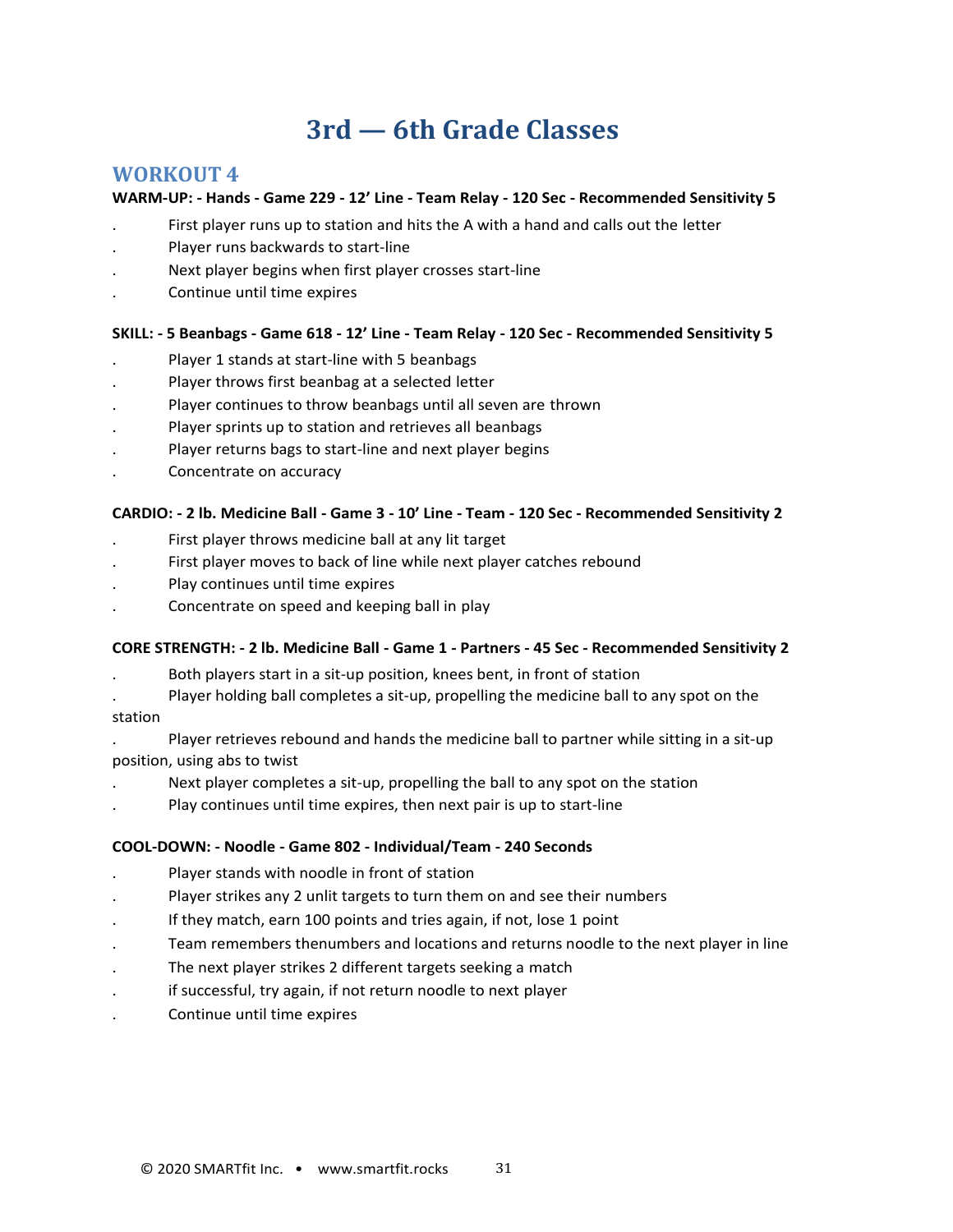## **CHAPTER 11**

### **6th — 9th Grade Classes**

#### **WORKOUT 1**

#### **WARM-UP: - Playground Ball - Game 1 - 12' Line - Team Relay - 120 Sec - Sensitivity 5**

- . First player throws ball at any target on station for 5 points
- . First player moves to back of line after throw
- . Next player in line catches the rebound
- Player throws to any target on station and moves to back of line
- . Play continues until time expires

#### **SKILL: - Basketball - Game 621 - 12' Line - 20' Line - Team Relay - 120 Sec - Recommended Sensitivity 5**

- . Player dribbles five times, then chest-passes ball to chosen color
- . Player retrieves own rebound and hands ball to the next in line
- . Next player dribbles five times, then chest-passes ball to color
- . Concentrate on keeping eyes up while dribbling and passing

#### **CARDIO: - Beanbags - Game 219 Level 4 - Team Relay - 240 Sec - Recommended Sensitivity 5**

- . All players start at 12' line
- . First player throws beanbag to selected target
- Player sprints up to retrieve beanbag and returns to 8' line
- . Player throws beanbag to selected target
- . Player sprints up to retrieve beanbag and returns to 5' line
- . Player throws beanbag to selected target
- . Player sprints up to retrieve beanbag and returns to start-line
- . Player hands beanbag to next player in line

#### **SPEED/AGILITY: - Speed Ladder - Game 218 - Team Relay - 120 Sec - Recommended Sensitivity 5**

- Place the speed ladder at least 10' back from station
- . First player navigates the speed ladder up to the station as quickly as possible
- . Player hits any target on station and calls out the letter
- . Player navigates speed ladder back to start-line
- . Next player begins when hand is touched by first player

#### **COOL-DOWN: - Noodle - Game 805 - Individual/Team - 240 Seconds**

- . Player stands with noodle in front of station
- . Player strikes any 2 unlit targets to turn them on and see their letters
- . If they match, earn 100 points and tries again, if not, lose 1 point
- . Team remembers the letters and locations and returns noodle to the next player in line
- . The next player strikes 2 different targets seeking a match
- . if successful, try again, if not return noodle to next player. Continue until time expires.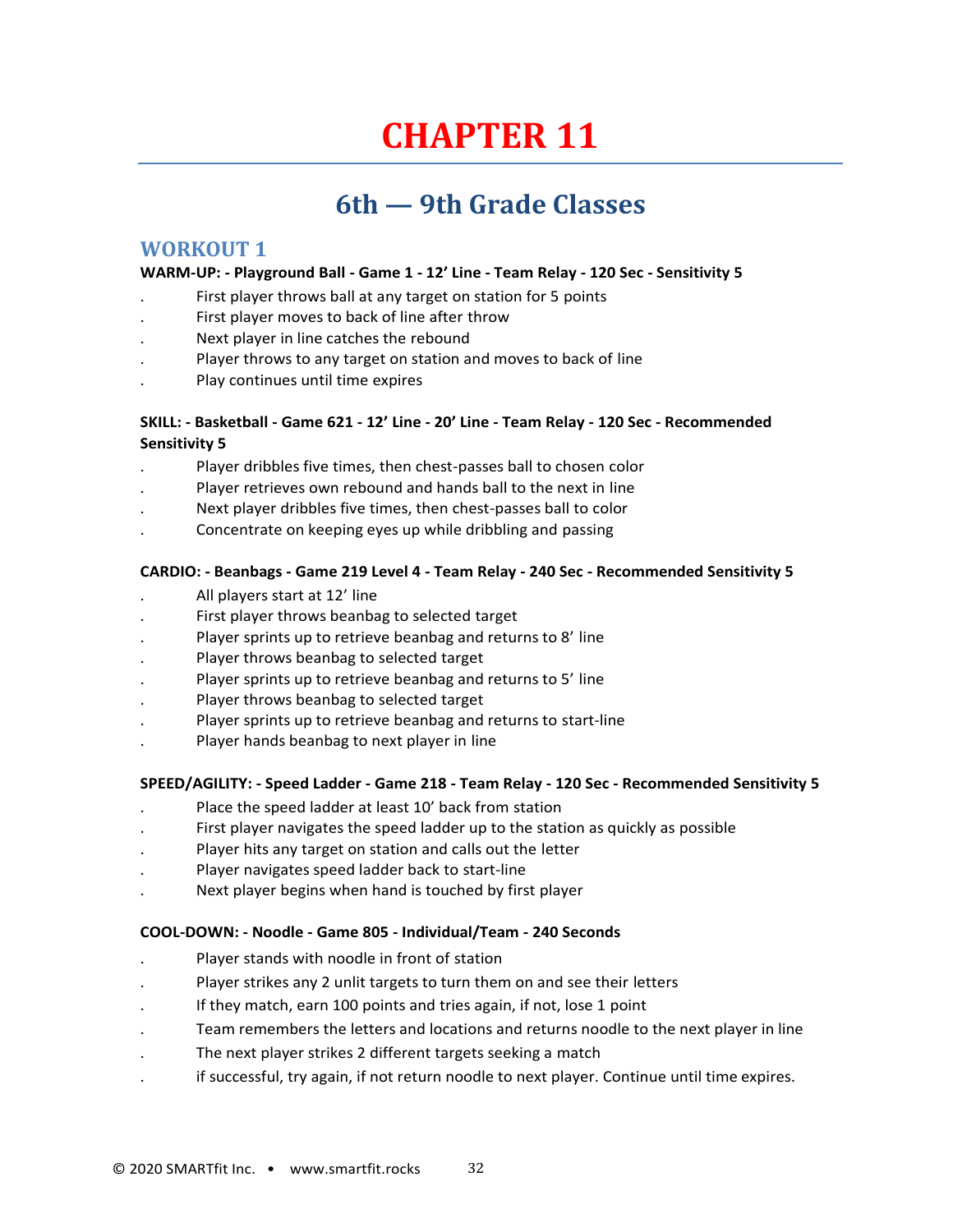#### **WORKOUT 2**

#### **Recommended Sensitivity:** 5

#### **WARM UP: - 2 Noodles/BOSU Ball - Game 231 level 1 - Individual - 30 Seconds**

- . Stand on BOSU Ball in front of station with a noodle in each hand
- . Reach to selected target and put light out with noodle
- . Right hand noodle to left-side targets
- Left hand noodle to right-side targets
- Use both noodles to put out center target
- . Players waiting their turn can stretch individually

#### **SKILL: - Playground Ball - Game 606 - 12' Line - Team Relay - 120 Seconds**

- Player 1 stands at 12' line with ball in hand
- Player one-hand throws to a lighted target
- . Player catches rebound and hands ball to the next in line
- . Next player one-hand throws to a lighted target
- . Play continues until time expires
- . Concentrate on accuracy and keeping the ball in play

#### **CARDIO: - Beanbag - Game 3 - 20' Line - Team Relay - 120 Seconds**

- . Players line up in equal, diverse groups in front of Stations
- . First player throws beanbag at the lit area of the Station
- . Player sprints up to station, retrieves beanbag and sprints back to start-line
- Player hands beanbag to the next in line and goes to back of line
- . Play continues until time expires

#### **CORE STRENGTH: - Playground Ball - Game 1 - 10' Line - Partners - 30 Seconds**

- . Both players stand at 10' line, one with the playground ball in hand
- Player 1 "side tosses" the ball to the station from his outer side
- Second player catches the ball and stands on the 10' line
- . Second player "side tosses" the ball to the station from his outer side
- . Make sure both players are using abdominals to toss the ball

#### **COOL-DOWN: - Noodles - Game 621 - Individual - 60 Seconds**

- . Player steps up to station and strikes the first target and calls out its color.
- . Then strikes the same color after it refreshes and returns the noodle to the next in line
- . Continue team play until time runs out; this is a Cool-Down!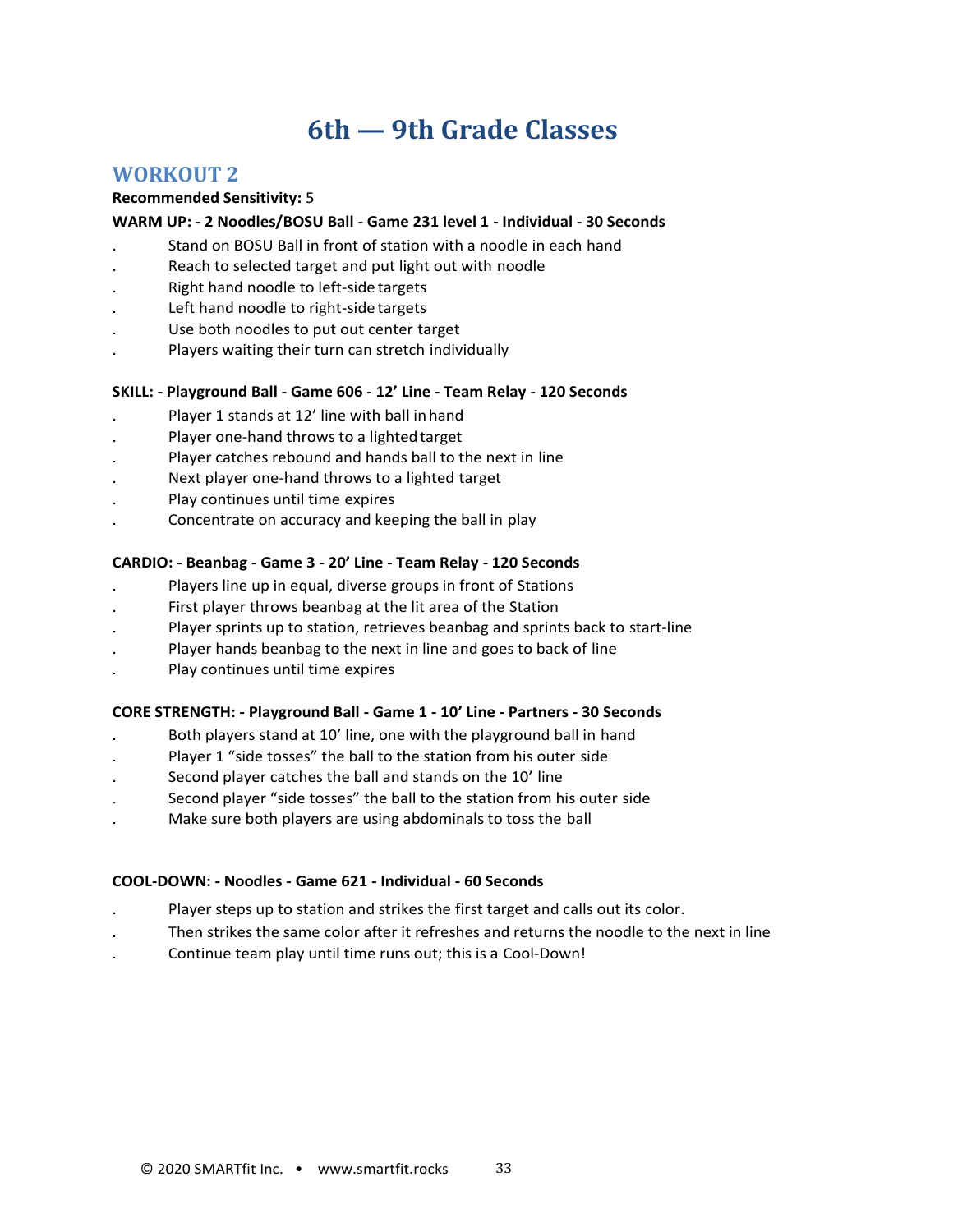#### **WORKOUT 3**

#### **Recommended Sensitivity:** 5

#### **WARM-UP: - Hands - Game 625 - 20' Line - Team Relay - 120 Seconds**

- . First player runs up to station and hits the smiley target with a hand
- Player runs back to start-line and touches the next player's hand
- . Next player begins
- . Continue until time expires

#### **SKILL: - Playground Ball - Game 219 level 3 - 10' Line - Team Relay - 60 Seconds**

- . Player 1 stands at 12' line with ball in two hands
- . Player uses a two hand overhead pass to hit selected target
- . Player catches ball without a bounce
- . Player hands ball to the next in line
- . Next player uses a two-hand overhead pass to hit selected target
- . Player catches the ball without a bounce and play continues

#### **CARDIO: - Beanbag - Game 3 - 20' Line - Team Relay - 120 Seconds**

- . Players line up in equal, diverse groups in front on stations
- . First player throws beanbag at SMART Training Station, above the white line
- . Player sprints up to station, retrieves beanbag and sprints back to start-line
- . Player hands beanbag to the next in line and goes to back of line
- . Play continues until time expires

#### **SPEED / AGILITY: Cones - Game 1 - 30' Line - Team Relay - 240 Seconds**

- Place cones perpendicular to station, 5' apart up to the 30' line
- . First player sprints up to station, weaving in and out of cones
- Player touches any target on the station for 5 points
- . Player sprints back to start-line by weaving in and out of cones
- . Player touches hand of next in line and next player weaves

#### **COOL-DOWN: - Noodle - Game 618 - Individual/Team - 240 Seconds**

- . Player stands with noodle in front of station
- . Player strikes the lighted target to start the alphabet and calls out A
- Player strikes the next letter B and returns noodle to the next player in line
- . The rest of the team helps the player to remember what letter is next and where to find it.
- . Continue until time expires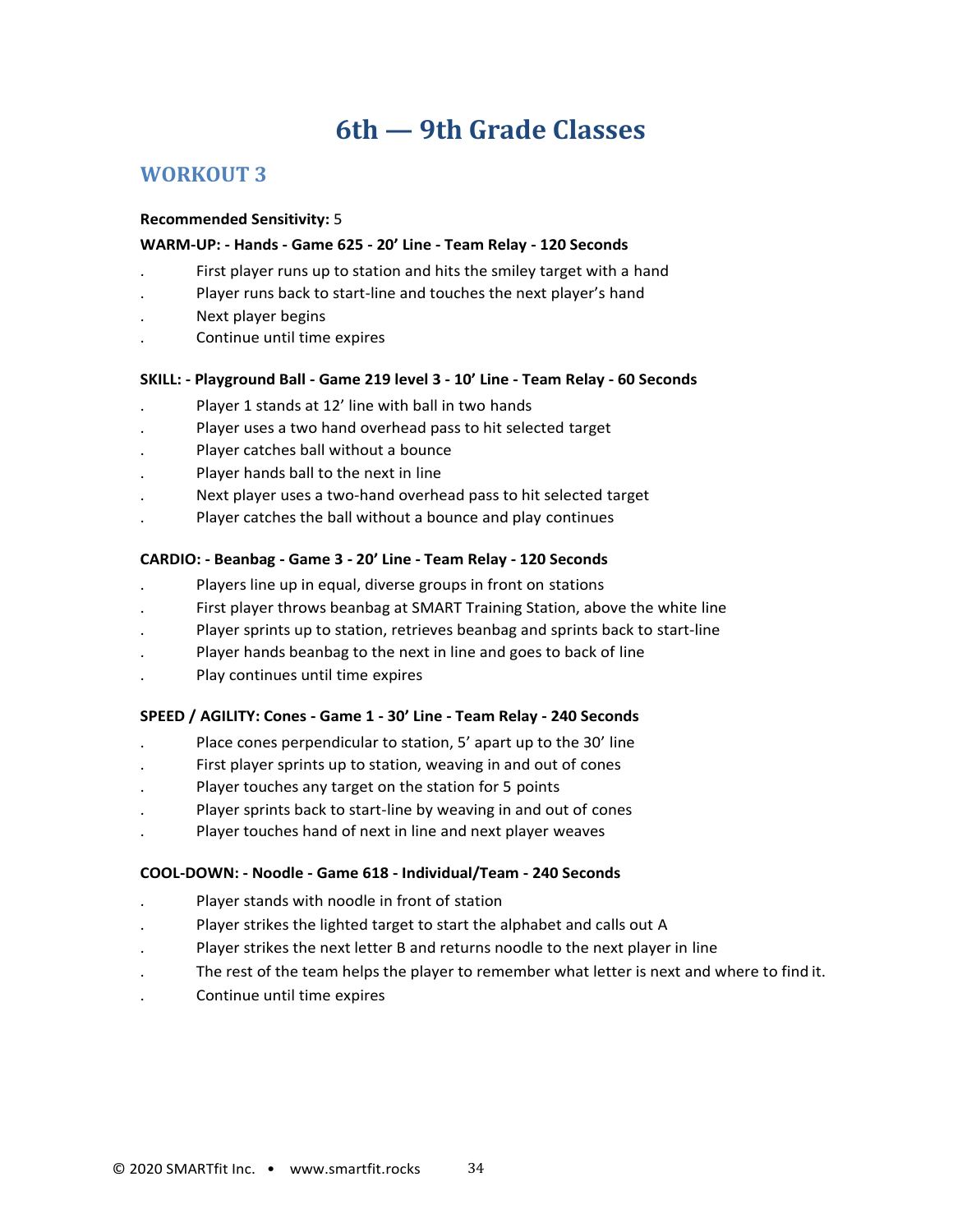#### **WORKOUT 4**

#### **Recommended Sensitivity:** 5

#### **WARM-UP: - Playground Ball - Game 3 - 18' Line - Team Relay - 240 Seconds**

- . First player throws ball at any target on station for 5 points
- . First player moves to back of line after his throw
- . Next player in line catches the rebound
- . Player throws to any target on station and moves to back of line
- . Play continues until time expires

#### **SKILL: - Basketball - Game 612 - 12' Line - Team Relay - 240 Seconds**

- . Player dribbles 10 times, then chest-passes ball to first number and the next sequential number
- . Player retrieves own rebound and hands ball to the next in line
- . Next player dribbles 10 times, then chest-passes ball to the next sequential number
- . Team members help each other to track the numbers correctly
- . Concentrate on keeping eyes up while dribbling and passing

#### **CARDIO: - Beanbags - Game 219 level 5 - 30' Line - Team Relay - 120 Seconds**

- . All teams start at 12' line
- . First player throws a beanbag to selected target
- Player sprints up to retrieve beanbag and returns to 8' line
- . Player throws beanbag to selected target
- Player sprints up to retrieve beanbag and returns to 5' line
- . Player throws beanbag to selected target then picks it up
- Pass the beanbag to the next in line
- . Play continues until time is up

#### **SPEED / AGILITY: - Speed Ladder - Game 1 - Team Relay - 240 Seconds**

- . Place the speed ladder at least 20' back from station
- . First player navigates the speed ladder up to the station as quickly as possible
- Player hits any target on station for 5 points
- . Player navigates speed ladder back to start-line
- Next player begins when first player touches his hand

#### **COOL-DOWN: - Hands - Game 218 - 20' Line - Team Relay - 240 Seconds**

- . First player runs up to station and hits the first numbered target with hand and calls it out
- . Player runs backwards to start-line and tags the next player and joins the back of the line
- . Next player begins when first player crosses start-line
- . Continue until time expires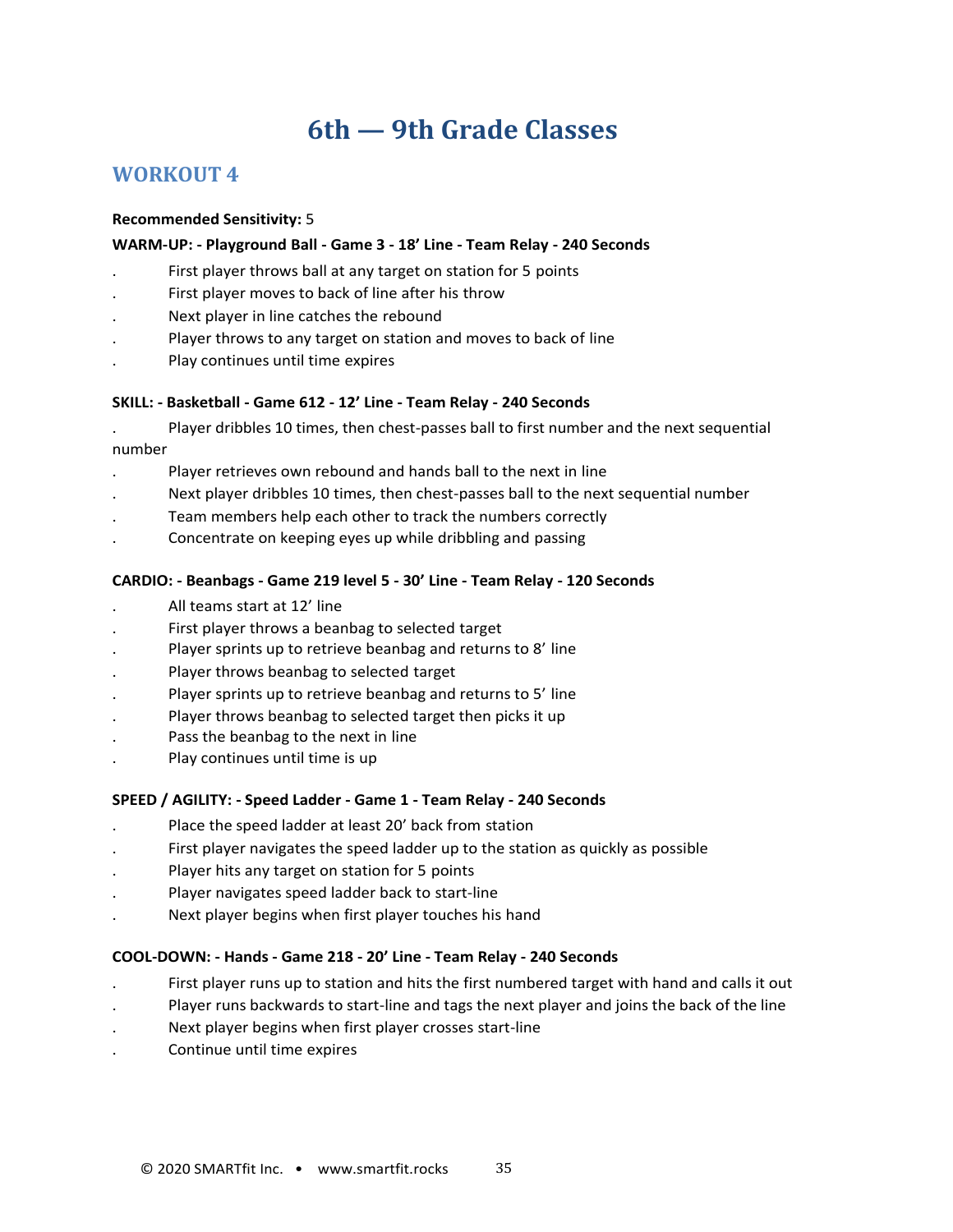#### <span id="page-35-0"></span>**WORKOUT 5**

#### <span id="page-35-1"></span>**Recommended Sensitivity:** 5

#### **WARM-UP: - Hands - Game 233 - 25' Line - Team Relay - 240 Seconds**

- . First player runs up to station and hits 3 targets with the correct hand
- $L = Left$ ,  $B = both$ ,  $R = Right$  calling out what they are
- . Player runs backwards to start-line and tags the next player and joins the back of the line
- . Next player begins when first player crosses start-line
- . Continue until time expires

#### **SKILL: - 7 Beanbags - Game 606 - 20' Line - Team Relay - 120 Seconds**

- . Player 1 stands at start-line with 3 beanbags
- Player throws first beanbag at a selected target
- . Player continues to throw beanbags until all 3 are thrown
- . Player sprints up to station and retrieves all beanbags
- . Player returns bags to start-line and next player begins
- . Concentrate on accuracy

#### **CARDIO: - Playground Ball - Game 607 - 10' Line - Team** - **240 Sec.**

- . First player throws medicine ball at any target above the white line
- . First player moves to back of line while next player catches rebound
- . Play continues until time expires
- . Concentrate on speed and keeping ball in play

#### **CORE STRENGTH: - 2 lb. Medicine Ball - Game 2 - Partners - 60 Sec.**

#### **Recommended Sensitivity:** 2

- . Both players start in a sit-up position, knees bent, in front of station
- Player holding ball completes a sit-up, propelling the medicine ball to any spot onthe station
- . Player retrieves rebound and hands the medicine ball to partner while sitting in a sit-up position and using abs to twist
- Next player completes a sit-up, propelling the ball to any spot on the station
- . Play continues until time expires, then next pair is up to start-line

#### **COOL-DOWN: - Noodle/BOSU Ball - Game 232 - Individual / Team - 240 Sec. Sensitivity: 3**

- . Player stands on BOSU Ball with noodle in each hand in front of station
- Player strikes the lighted L, R, or B targets with the Left, Right or Both noodles
- . Player continues until instructor calls for change or blows a whistle
- . Player hands noodle to the next in line
- . Play continues until time expires.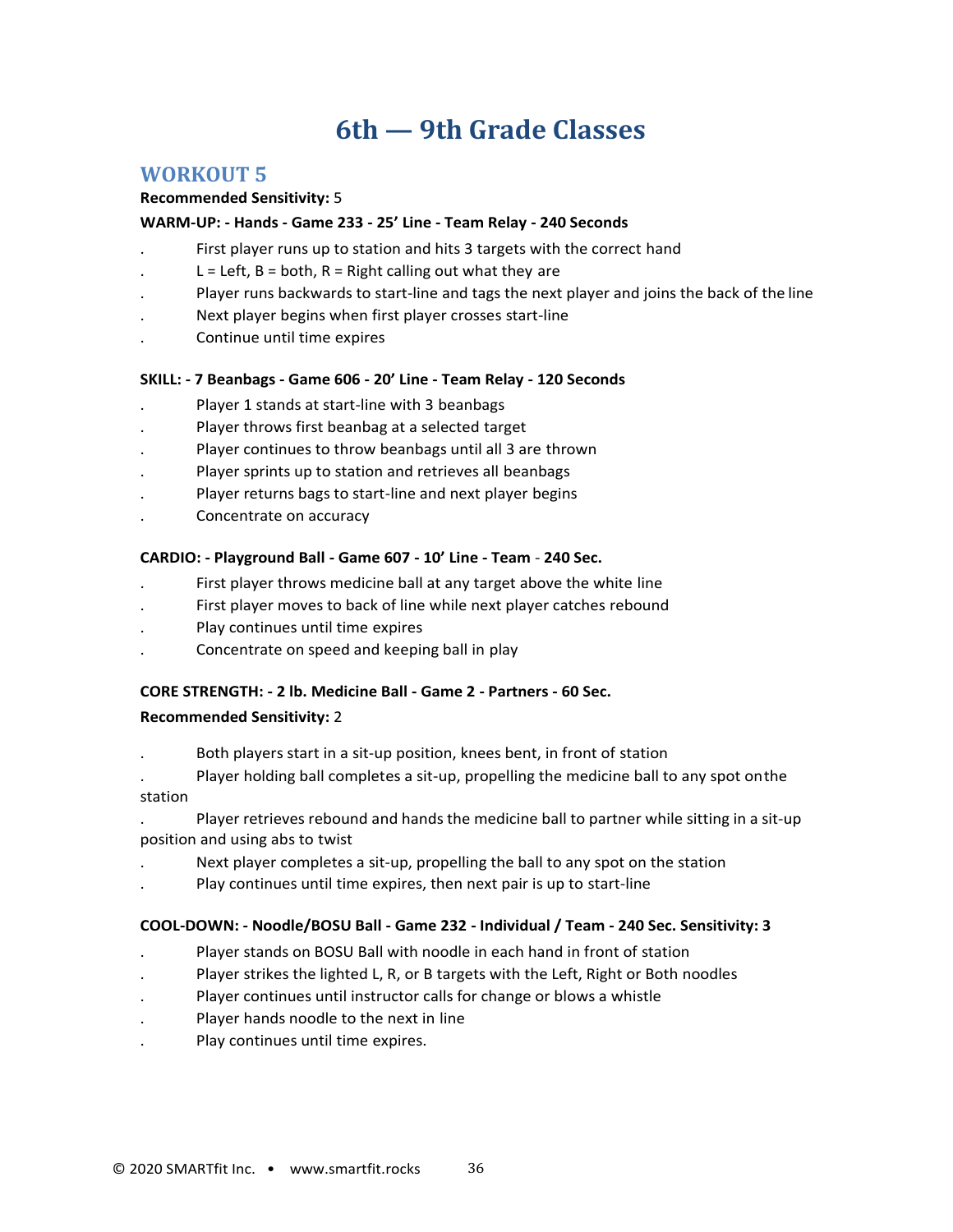#### <span id="page-36-0"></span>**WORKOUT 6**

#### **Recommended Sensitivity:** 5

#### **WARM-UP: - Hands - Game 232 - 12' Line - Individual / Team - 240 Seconds**

- . Fist player steps up to station
- . Player uses RIGHT hand to hit any targets that appear on the LEFT side of station
- . Player uses LEFT hand to hit any targets that appear on the RIGHT side of station
- . Player uses BOTH hands to hit targets that appear in the middle of station
- . Instructor blows whistle or signals "change" after about 20 seconds and the next player in line steps up to the panel
- . Play continues, changing players every 20 seconds, until time expires

#### **SKILL: - Hands - Game 217 - 8' Line - Partner/ Team - 20 Seconds**

- . First player steps up to line and touches as many sequential letters as possible in the time
- . Team calls out the letters
- . Check to which letter s/he reached and returns to back of the line
- . Next player in line and tries to get further along the alphabet.
- . Continue until each player has a turn

#### **CARDIO: - Noodle - Game 618 - 20' Line - Team Relay - 120 Seconds**

- . Players line up in equal, diverse groups in front of stations
- . Instructor calls out a category such as fruit, country, brand name, animal, etc
- . Players sprint to the target and strike the targets calling a name starting with A. Eg,

America, Antelope, Apple, etc. and returns the noodle to the next player in line

- . Next play repeats to seek and strike the B,
- . Continue play until time runs out.

#### **COOL-DOWN: - Noodles - Game 624 - 12' Line - Team Relay - 120 Seconds**

- . First player in line holds noodle in hand
- . Player walks up to station and triggers the Smiley
- . Player hits 3 more Smiley's counting out loud, then returns to start-line
- . Next player in line takes noodles and walks up to station
- . Player triggers the Smiley 4 times
- . Continue until time runs out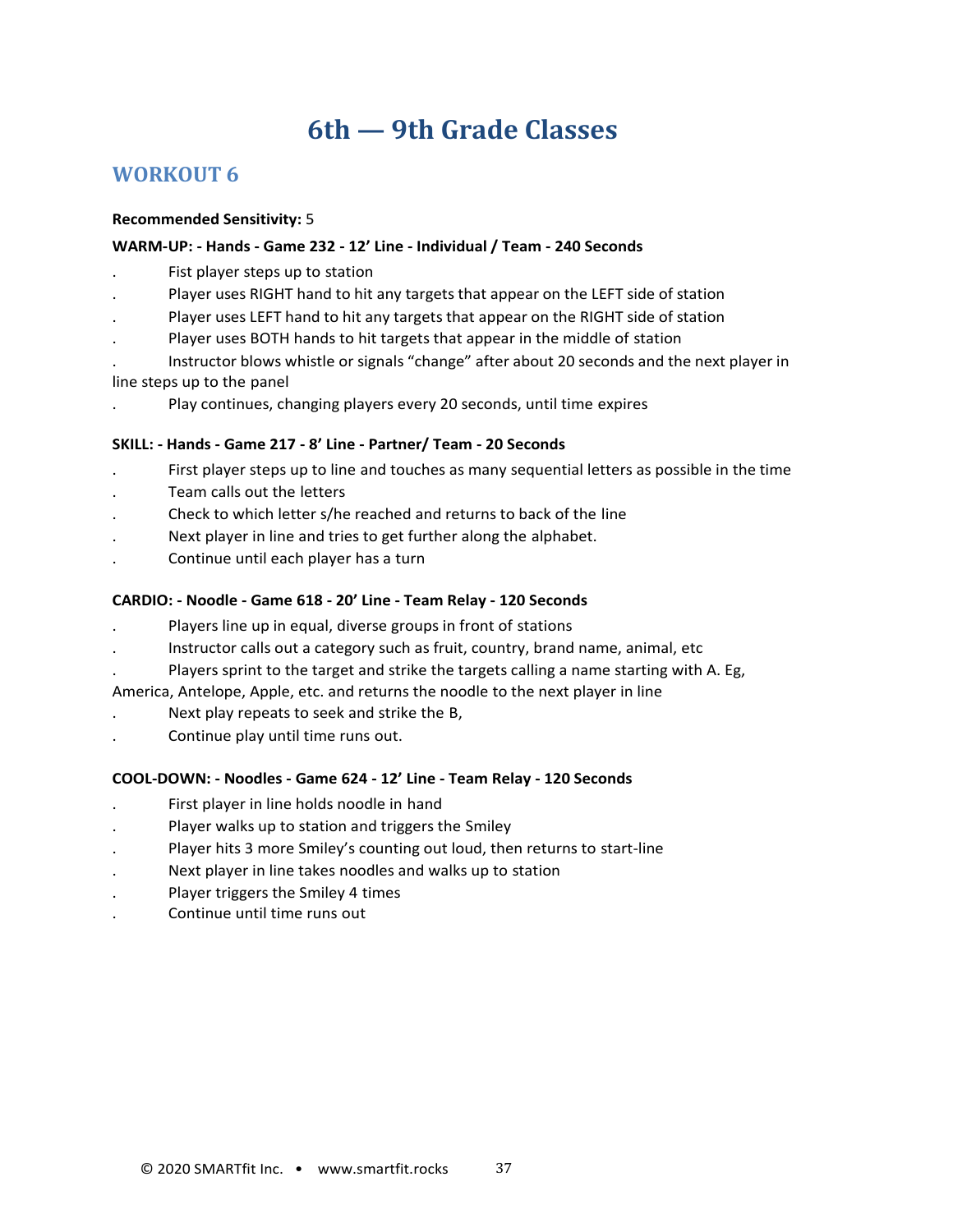#### <span id="page-37-0"></span>**WORKOUT 7**

#### **Recommended Sensitivity:** 5

#### **WARM-UP: - Hands - Game 219- 20' Line - Group Relay - 120Seconds**

- . Players line up in equal, diverse groups in front of eachstation
- . First player jogs/runs up to station and hits a target with hand
- . Player runs back to start-line and next player begins
- . Play continues until time expires

### **CORE STRENGTH: - 2 lb. Medicine Ball - Game 2 - Individual - 30 Seconds**

#### **Recommended Sensitivity:** 2

- . Player sits on floor in a sit-up position with legs bent, medicine ball gripped in hands
- . Player leans back with ball over head until shoulder blades touch the floor
- . Player sits up into the starting position while launching ball at station, above the line
- . Player catches ball and repeats the movements until time expires

#### **CARDIO: - 2 lb. Medicine Ball - Game 2 - 12' Line - Partners - 20 Sec.**

- . Both players stand side by side at the 15' line, Player 1 with the medicine ball
- Player 1 diagonally tosses the ball at the station, above the line, from his outer side (nonadjacent to partner)
- Second player retrieves the ball and diagonally tosses the ball at station from outer side
- . Go for speed. Play continues until timeexpires

#### **SKILL: - Noodles - Game 600 - Individual – speedgame**

- . Player stands in front of station with feet shoulder width apart and a noodle gripped in each hand
- . Player taps lit target with ball to knock all the targets out as fast as possible
- . Play continues until time expires
- . Record how many seconds it took
- . Change players and see who get the fastest time

#### **COOL-DOWN: - 2 lb. Medicine Ball - Game 1 - Team - 120 Seconds**

#### **Recommended Sensitivity:** 2

- . Players line up perpendicular to station, facing away from station
- . Player farthest away from station starts with the medicine ball
- . Player passes ball to player behind without moving feet (use a sideways turn to hand the ball)
- . Ball continues moving down the line until the player closest to the station gets the ball
- . Player taps the station with the ball for 5 points and walks/jogs to the end of the line while everyone shifts down one spot
- . Play continues until time expires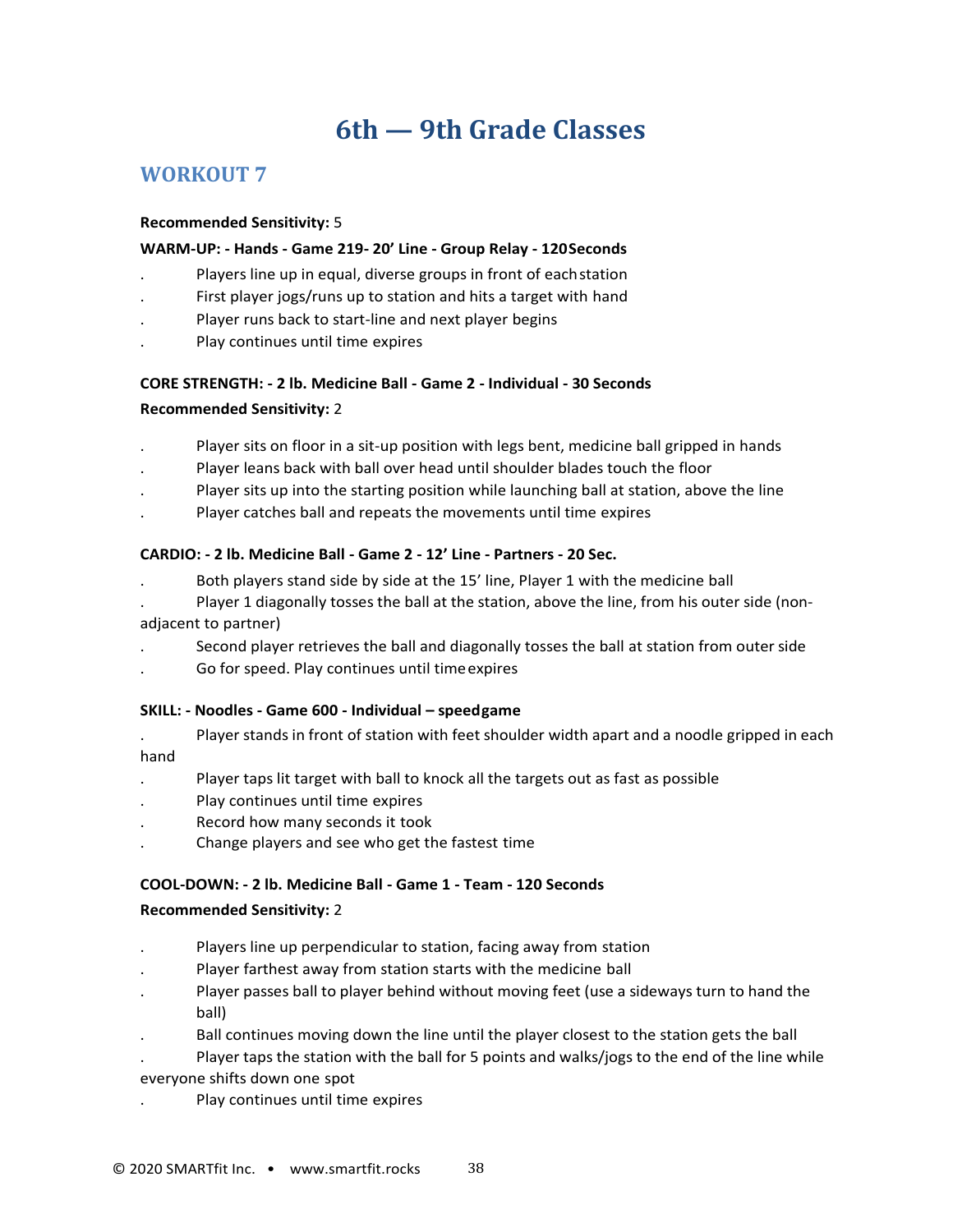## <span id="page-38-1"></span>**CHAPTER 12 Sports Performance Training**

<span id="page-38-0"></span>*SMARTfit Stations offer sports-specific, functional training for athletes (novice, amateur, and professional). In addition to helping to refine sports-specific skills such as throwing and catching, SMARTfit also assists in improving speed, accuracy, strength, balance, and coordination. SMARTfit also speeds up the brain providing more time for strategy and technique.*

### **BASKETBALL**

#### <span id="page-38-3"></span><span id="page-38-2"></span>**Boot Camp 1**

**Recommended Sensitivity:** 3

#### **WARM-UP: - Basketball - Game 220 - 20' Line - Group - 120 Seconds**

- . First player runs up to station and stops with a two foothop
- . Player squat-jumps as high as possible to hit an upper target
- . Player lands with two feet firmly on the ground and turns to the left or right
- Player jogs back to line and touches next player's hand for them to begin

#### **SKILL: - Basketball - Game 607 - 8' Line - Individual - 20 Seconds**

- . Player chest-passes with good form to a lighted target to knock the targets out
- . Player catches rebound with no bounce and throws at another lit target
- . Players strives for high score

#### **CARDIO: - Basketball - Game 620 level 4 - 30' Line - Group - 180 Seconds**

- . Player dribbles ball up to station, keeping eyes up and ball under control
- . Player touches the A with the non-dribbling hand
- . Player dribbles back to start-line, eyes up and ball under control
- Player hands basketball to the next in line and goes to end of line
- . Play continues through the letters until time expires
- . Only players who are handling the ball can retrieve their own loose ball

#### **COOL-DOWN: - Hands - Game 1 - 20' line - Group - 10 Seconds**

- . Players jog up to Station and touches it with hand
- . Players return to start by shuffling backwards until they reach the 20' Line
- . Next player begins to jog to station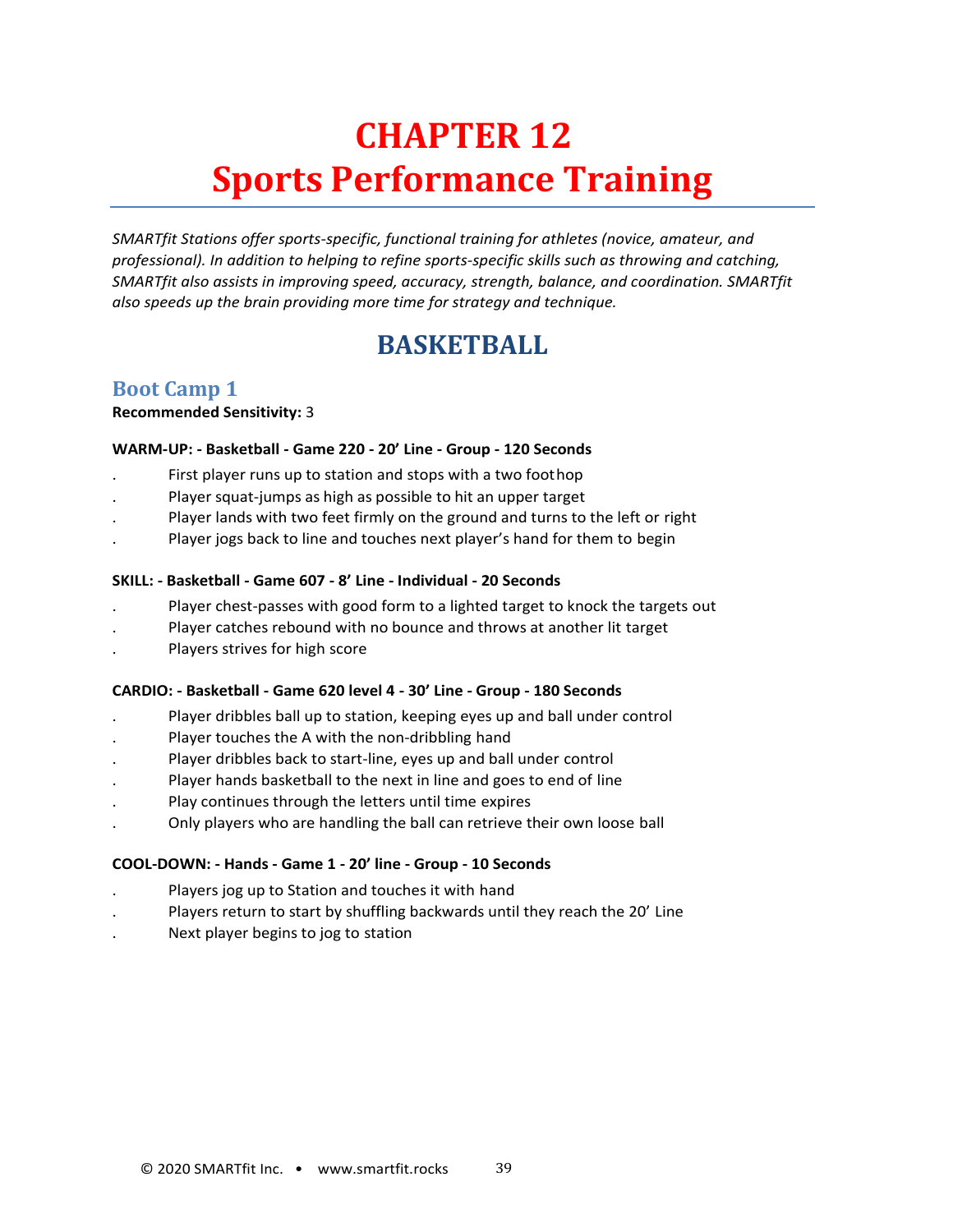### **BASKETBALL**

#### <span id="page-39-1"></span><span id="page-39-0"></span>**Boot Camp 2**

#### **Recommended Sensitivity:** 2

#### **WARM-UP: - Basketball - Game 216 Level 4 - Team - 60 Seconds**

- . First player dribbles the ball to within 5' of the station and makes a two-foot stop
- . Player chest-passes the ball to the lit target and catches the rebound
- . Player dribbles back to the start-line and hands the ball to next in line
- . Play continues until time expires

#### **SKILL: - Basketball - Game 1 - Individual - 45 Seconds**

- . Player lies down on the back in front of station with the ball
- . Player dribbles the ball on the left side 10 times
- . Player sits up and then chest-passes the ball to the station for 10 times
- Player lays back down and dribbles the ball on the right side for 10 times
- . Player then sits up and does 10 chest-passes
- . Play continues until time expires

#### **CARDIO: - Basketball - Game 1 - 20' Line - Team - 120 Seconds**

- . Player dribbles the ball as quickly as possible up to the station
- Player does not pick up the dribble but reaches out and taps the station for points
- . Player then turns and dribbles quickly back to the start-line
- . Player must hand the ball to the next in line
- . Play continues until time expires
- . Concentrate on keeping eyes up and not stopping thedribble

#### **COOL-DOWN: - Basketball - Game 220 - 10' line - Team -60 Seconds**

- . First player shoots the ball to the selected target using proper shooting form
- . Player catches the rebound and hands the ball to the next in line
- . Next player shoots the ball to the selected target
- . Play continues until time expires
- . Try to get a rhythm going and keep the ball moving at all times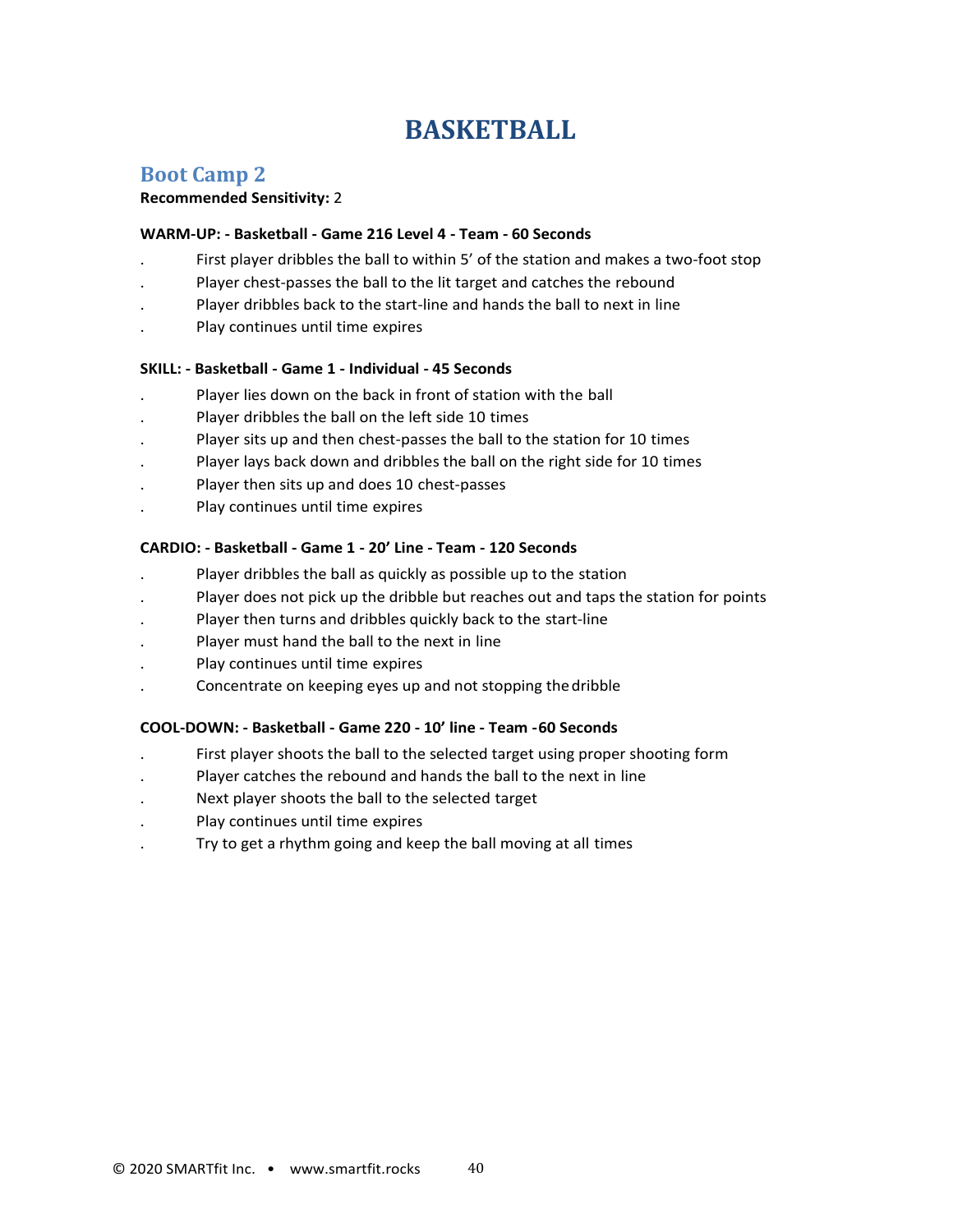### **TENNIS**

#### <span id="page-40-1"></span><span id="page-40-0"></span>**Bootcamp 1**

#### **Recommended Sensitivity:** 4

#### **WARM-UP: - Racquet and Tennis Ball - Game 2 - Team Relay - 120 Seconds**

- . Players, each with a racquet in hand, line up at 5' intervals starting at station and moving out perpendicular from the stations
- . Use one ball, starting with the player farthest away from the wall, player holds the ball on the racquet strings
- . Players transfer the tennis ball from their racquet to the next player's racquet withouttouching the tennis ball with their hands
- . When the ball reaches player closest to the station, player taps the lighted block of targets
- and then runs to the end of the line with the ball still on the strings
- . Play continues until time expires

#### **SKILL: - Racquet and Tennis Ball - Game 3 - 20' Line - Team Relay - 240 Seconds**

- . First player in line does racquet "ups" while walking to the station
- . Player drops the ball and underhand hits the ball at the lit section of the station, for 5 points
- . Player traps the ball on racquet and uses racquet "ups" back to the start-line
- . Player transfers the ball to the next player's racquet without touching the ball, and play continues

#### **CARDIO: - Two Tennis Balls - Game 600 - 20' Line - Individual - 45 Seconds**

- . Place two tennis balls at the 20' start-line
- Player takes first ball, runs up to station and knocks out the target with the ball in hand
- . Player runs back to start-line and puts first ball down
- . Player picks up 2nd tennis ball and runs up to station again
- . Play continues until time expires

#### **COOL-DOWN: - Hands - Game 223 level 1 - Individual - 30 Seconds**

- . Player stands in front of station with feet shoulder-width apart
- . Player strikes the lit target with hands
- . Continue until time is up and next player begins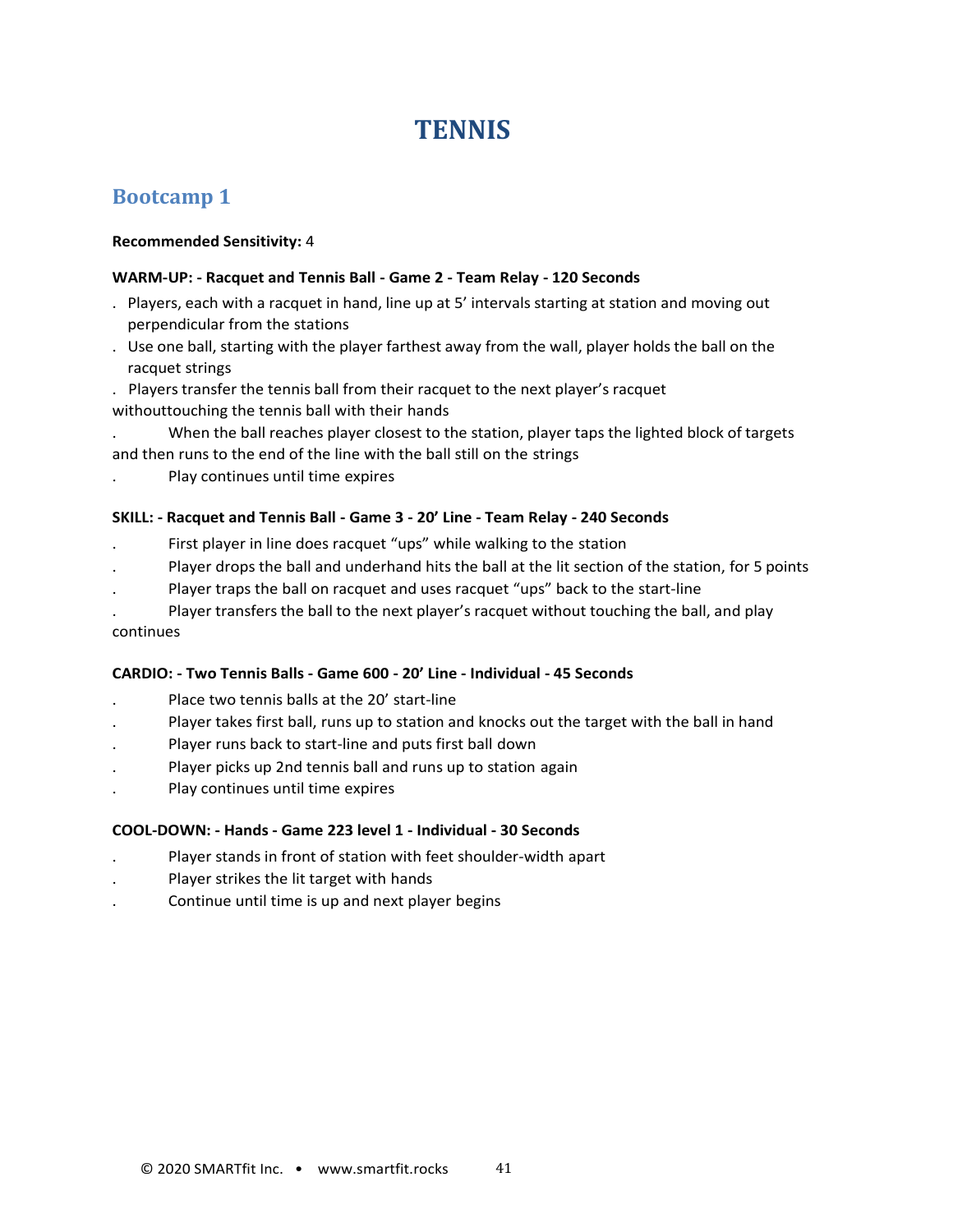### **TENNIS**

#### <span id="page-41-1"></span><span id="page-41-0"></span>**Boot Camp 2**

#### **Recommended Sensitivity:** 3

#### **WARM-UP: - Tennis Ball - Game 223 Level 3 - Team - 60 Seconds**

- . First player runs up to the station with a tennis ball in hand
- Player hits a selected target with the tennis ball while still holding it for 5 points
- . Player runs back to the start-line and hands the ball to the next in line
- . Play continues until time expires

#### **SKILL: - Racquet and Tennis Ball - Game 2 - 15' Line - Individual - 30 Seconds**

- . Player stands on the 15' line with racquet and ball
- Player drops the ball and bumps the ball to anywhere to the lit part of the Station for one point

- . Player continues to bump the ball to the SMARTfit Station without stopping
- The goal is to continuously bump the ball without breaks in rhythm
- Play continues until time expires then next in line is up

#### **CARDIO: - 2 lb. Medicine Ball - Game 1 - 20' Line - Team - 120 Seconds**

#### **Recommended Sensitivity:** 1

- . Place a medicine ball at the 20' line in front of each station
- . First player picks up the medicine ball and runs to the SMARTfit Station
- . Player chest-passes five times to the station then runs back to the start-line
- . Player hands medicine ball to next in line and play continues until time expires

#### **COOL-DOWN: - Racquet and tennis ball - Game 2 - 15' Line- Team - 60 Seconds**

- . Player stands on the 15' line with racquet and ball
- . Player drops the ball and bumps the ball to anywhere on the SMARTfit Station for one point
- . Player catches the ball with hand and racquet and hands the ball to next in line
- . Next player bumps the ball to the Station then catches it with ball and racquet
- . Play continues until time expires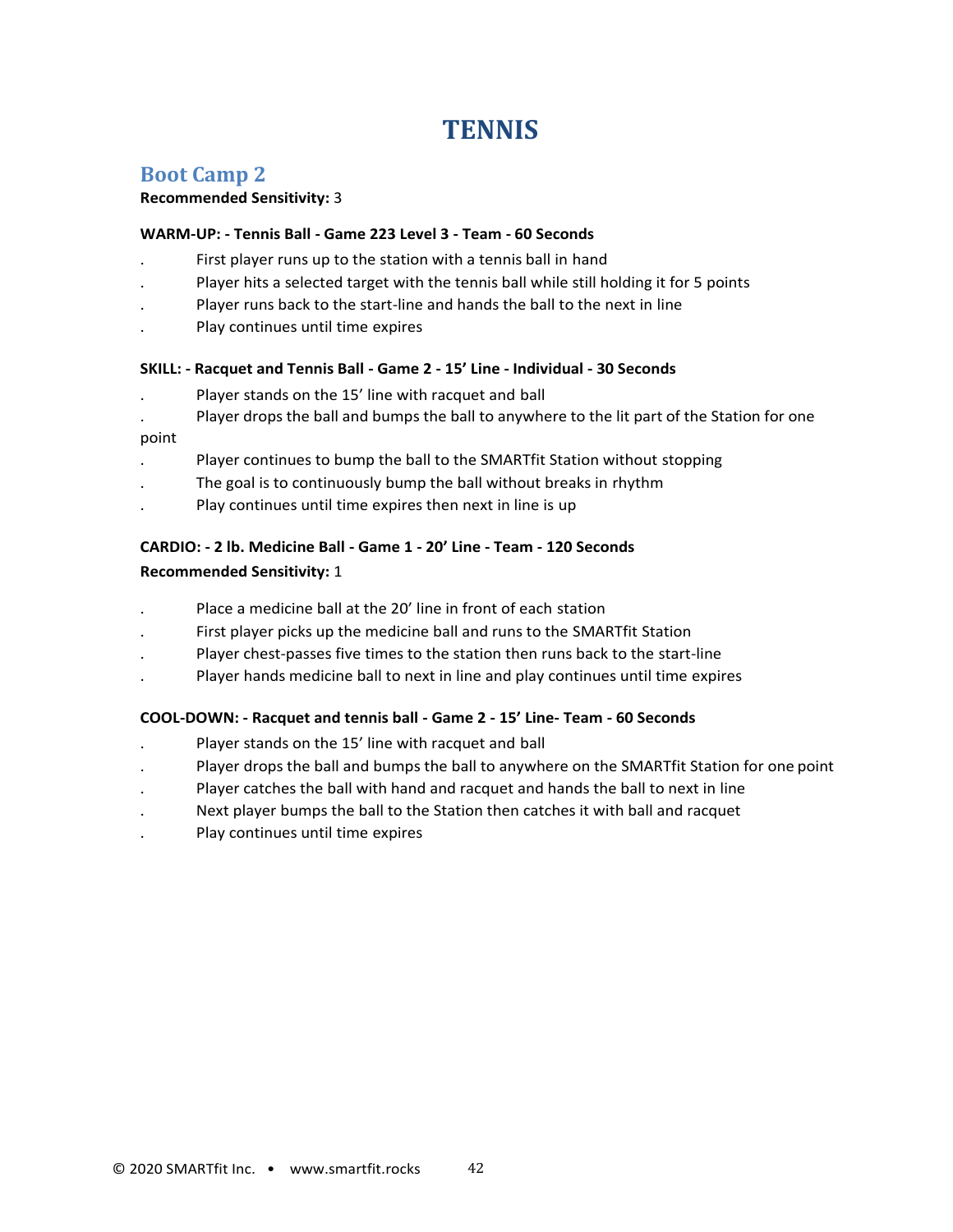### **BASEBALL**

#### <span id="page-42-1"></span><span id="page-42-0"></span>**Boot Camp 1**

#### **Recommended Sensitivity:** 2

#### **WARM-UP: - Baseball - Game 3 - 20' Line - Team - 120 Seconds**

. First player throws baseball to the lit target area, catches the rebounds and hands ball to next in line

. Next player throws baseball and game continues until time expires

#### **SKILL: - Baseball - Game 223 Level 2 - 20' Line - Team - 90 Seconds**

- . First player throws baseball to lighted target and catches own rebound
- . First player repeats throw for a total of 5 throws
- . Player hands off ball to next player in line
- . Next player throws for five repetitions and so on until time expires

#### **CARDIO: - Hands - Game 218 - 30' Line - Team - 120 Seconds**

- . Players line up in two rows in front of each station
- . First two players at each station sprint up to station and touch for 5 points with their hands
- . Players sprint back to line and touch the hand of next in line
- Next two players sprint and touch a target each with their hands for 5 points
- . Play continues until time expires
- . This is a great way to get a large group of people warming up at the same time

#### **SKILL/ACCURACY: - Baseball - Game 603 - 20' Line - Partners - 60 Seconds**

- . First partner throws ball at a lighted target
- . Second partner catches the rebound and throws at a lighted target
- . Play continues until time expires

#### **COOL-DOWN: - Noodles - Game 625 - 12' Line - Team Relay - 120 Seconds**

- . First player in line holds noodle in hand
- . Player walks up to station and triggers the Smiley
- . Player hits 3 more Smiley's counting out loud, then returns to start-line
- . Next player in line takes noodles and walks up to station
- . Player triggers the Smiley 4 times
- . Continue until time runs out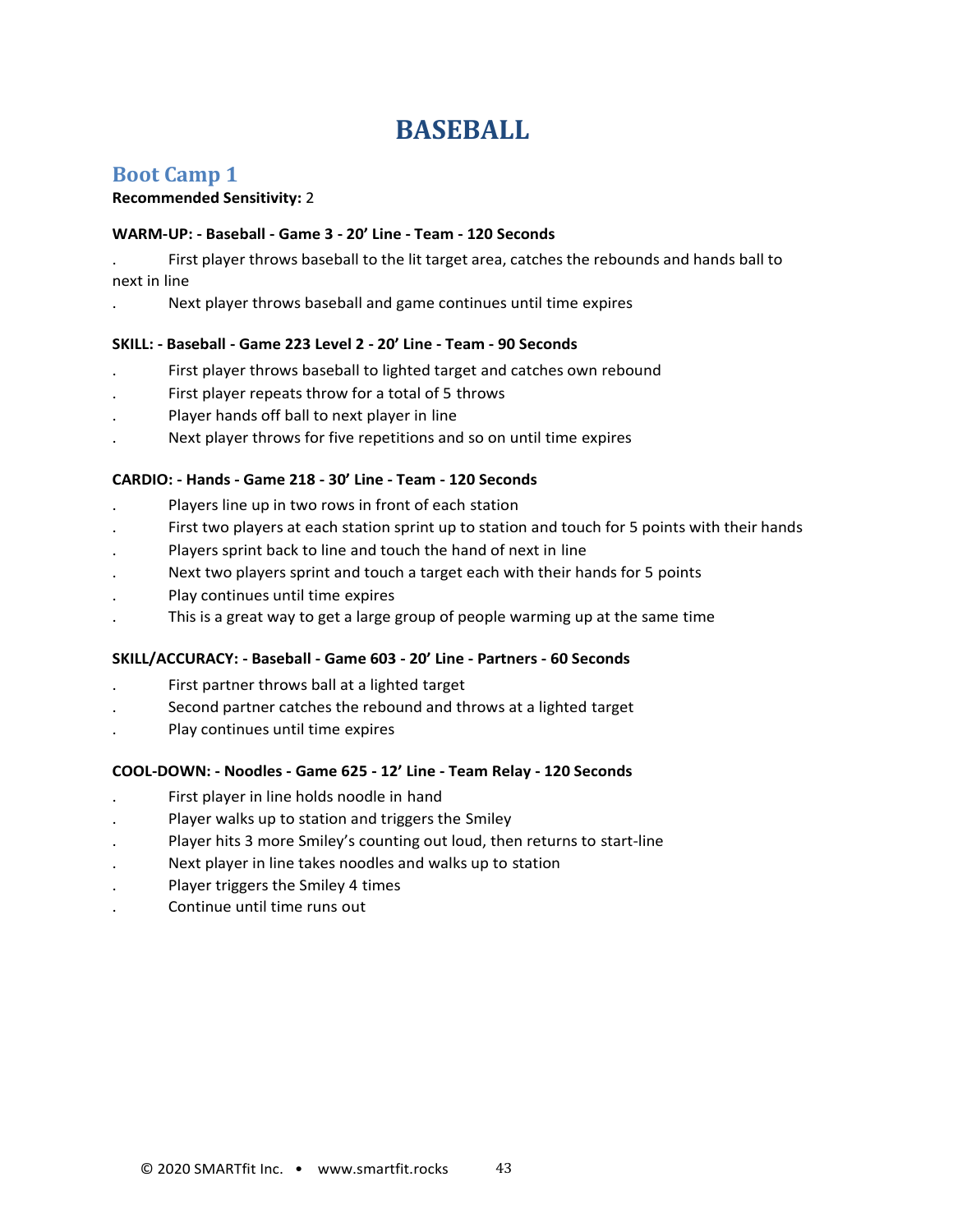### **BASEBALL**

#### <span id="page-43-1"></span><span id="page-43-0"></span>**Boot Camp 2**

#### **Recommended Sensitivity:** 2

#### **WARM-UP: - Baseball - Game 3 - 20' Line - Team - 120 Seconds**

- . First player throws baseball to any target in the lit area, catches the rebounds and hands ball to the next in line
- . Play continues until time expires

#### **SKILL: - Baseball/Mitt - Game 223 level 2 - 20' Line - Single - 30 Seconds**

- . Player throws baseball to sequential targets
- . Player catches rebound with baseball mitt, throws again
- . Play continues until time is up
- . Go for high score
- . Next player in line is then up for 30 seconds

#### **CARDIO: - Beanbags - Game 620 - 20' Line - Team Relay - 120 Seconds**

- . First player throws beanbag at selected target
- . Player sprints up to retrieve beanbag and sprints back to line
- Next player in line takes the beanbag and throws it to the selected target
- . Player sprints up to retrieve beanbag and play continues until time expires

#### **SKILL/BATTING: - Batting Tee/ Ball / Bat - Game 1 - 12' Line - Team relay - 120 Seconds**

- . First player places foam ball on tee and strikes the ball toward the station for 5 points
- . Player retrieves the rebound and hands ball and bat to next player in line
- Next player places the ball on tee and bats the ball toward the station for 5 points
- . Play continues until time expires

#### **COOL DOWN: - Baseball - Game 3 - 20' Line - Team Relay - 120 Seconds**

- . First player throws baseball at any target above the line
- . Player catches rebound and hands ball to next player in line
- . Next player throws baseball to any target above the line
- . Play continues until time expires
- . Goal is to cool down; this is not a race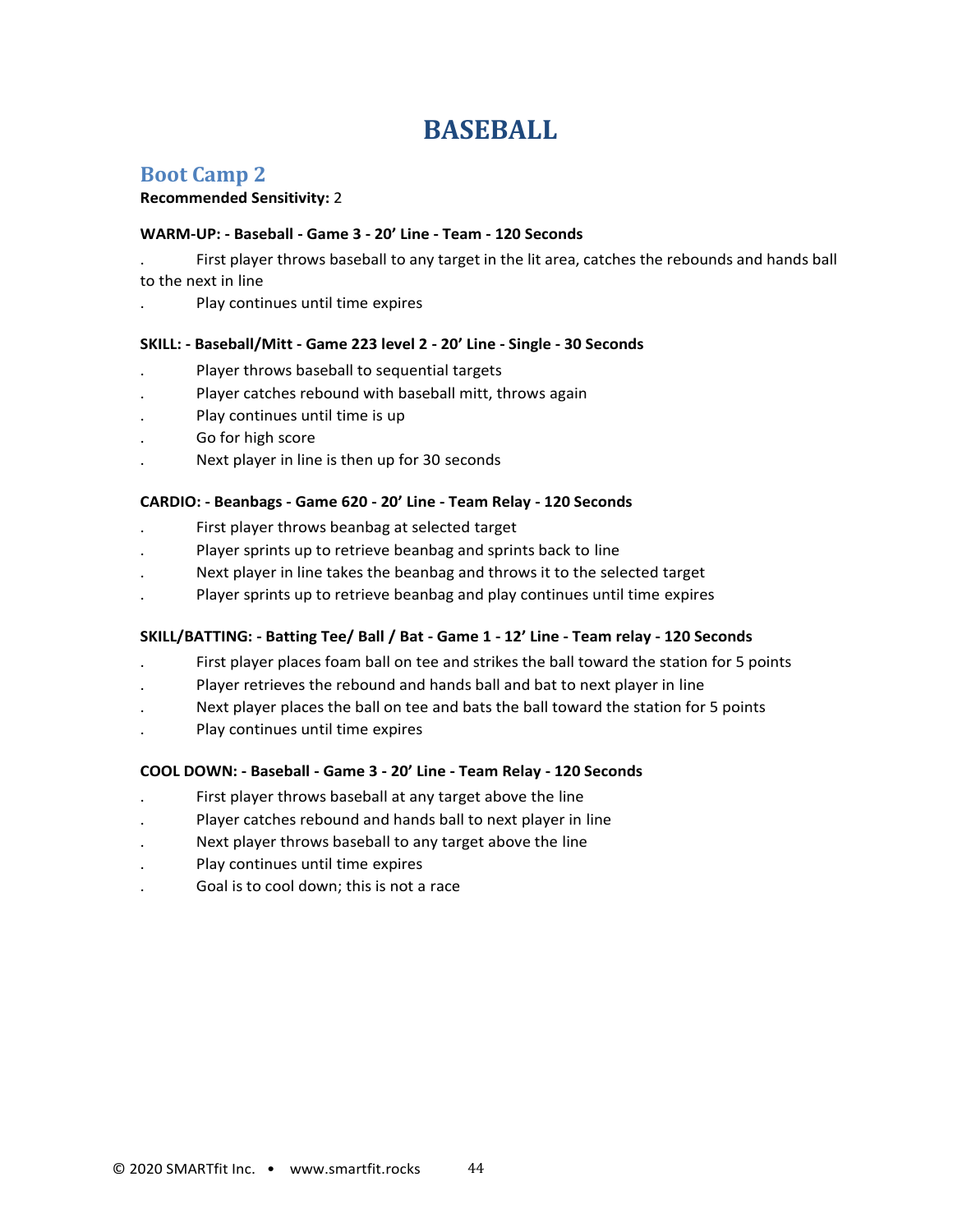### **SOCCER**

#### <span id="page-44-1"></span><span id="page-44-0"></span>**Boot Camp 1**

#### **Recommended Sensitivity:** 2

#### **WARM UP: - Soccer Ball - Game 216 level 4 - 60 Seconds - Team**

- . First player dribbles the ball up to the station and taps the selected target with hand
- . Player dribbles back to the start-line and passes the ball to next player
- . Next player dribbles to the tation and play continues until time expires

#### **SKILL: - Soccer Ball - Game 1 - 30 Seconds - Partners**

. First player stands on the 20' line with the ball, second player at 10' line facing away from the station, looking at first player

- . First player passes the ball to player on 10' line.
- . Player traps the ball, turns towards the station and passes the ball to the station for a point
- Player traps the rebound, turns to the first player and passes the ball back
- . Repeat the same pattern until time expires, then change positions

#### **CARDIO: - Soccer Ball - Game 6 - 20' Line or more - 120 Seconds - Team**

- . Place a ball in front of each station
- First player runs up to the station and picks up the ball using foot to hands
- Player heads the ball to the station for five points
- . Player catches the ball, puts it down and runs back to start-line
- . Next player begins when hand is touched by first player
- . Play continues until time expires

#### **COOL DOWN - Soccer Ball - Game 1 - 10' Line - 60 Seconds - Team**

- . First player passes the ball to the station for one point
- . Player traps the rebound, leaves the ball on the line, and moves to the back of the line
- . Next player passes the ball to the station and traps the rebound.
- . Play continues until time expires